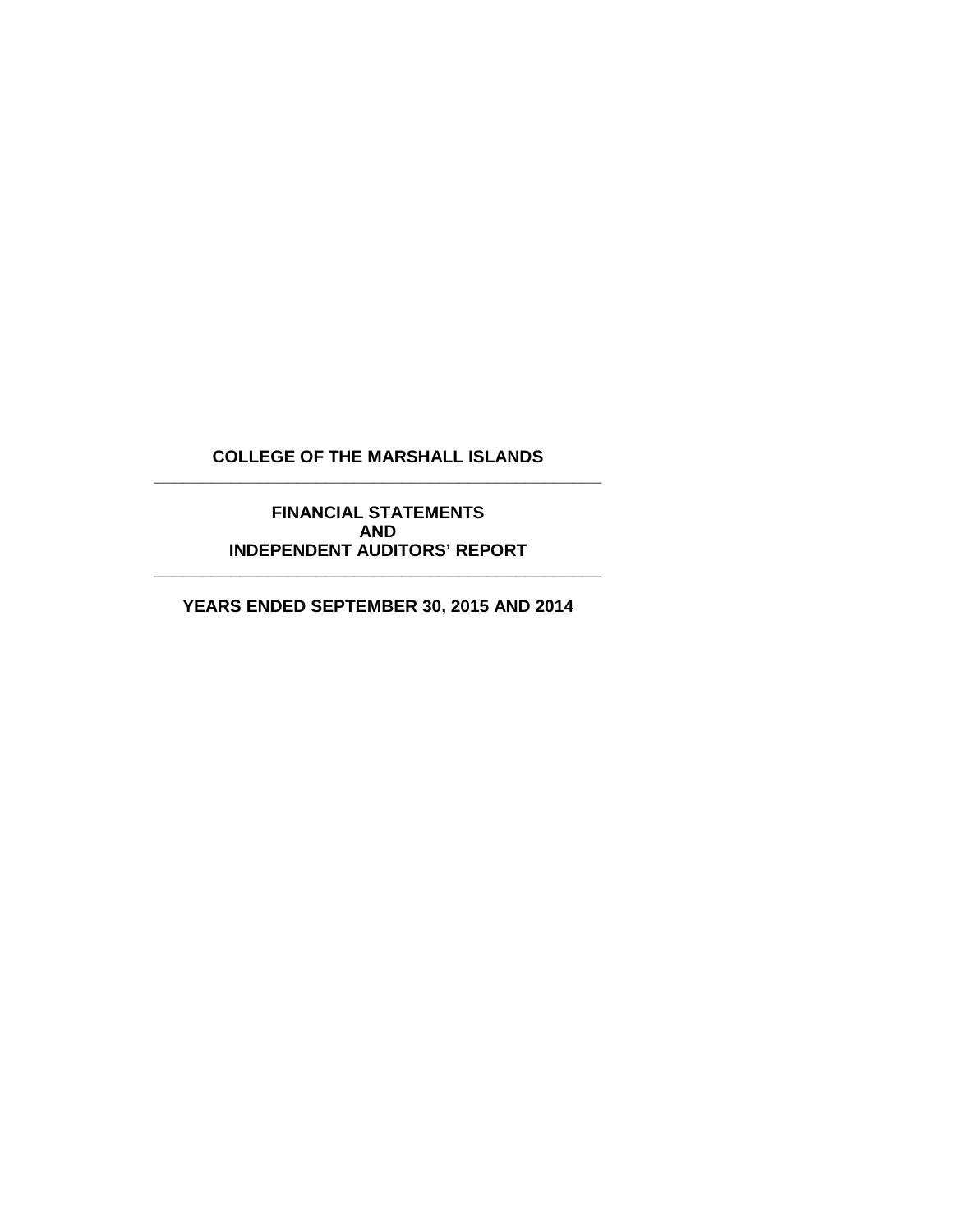## Table of Contents Years Ended September 30, 2015 and 2014

|      |                                                                                                                                                                                                                                                                                       | Page                              |
|------|---------------------------------------------------------------------------------------------------------------------------------------------------------------------------------------------------------------------------------------------------------------------------------------|-----------------------------------|
| I.   | <b>INDEPENDENT AUDITORS' REPORT</b>                                                                                                                                                                                                                                                   | 1                                 |
| Ш.   | <b>MANAGEMENT'S DISCUSSION AND ANALYSIS</b>                                                                                                                                                                                                                                           | 3                                 |
| III. | <b>FINANCIAL STATEMENTS:</b>                                                                                                                                                                                                                                                          |                                   |
|      | <b>Statements of Net Position</b><br>Statements of Revenues, Expenses and Changes in Net Position<br><b>Statements of Cash Flows</b><br><b>Notes to Financial Statements</b>                                                                                                          | 11<br>12 <sup>2</sup><br>13<br>15 |
| IV.  | <b>INDEPENDENT AUDITOR'S REPORTS ON COMPLIANCE WITH</b><br><b>LAWS AND REGULATIONS</b>                                                                                                                                                                                                |                                   |
|      | Independent Auditors' Report on Internal Control Over<br>Financial Reporting and on Compliance and Other Matters<br>Based on an Audit of Financial Statements Performed in<br>Accordance with Government Auditing Standards                                                           | 26                                |
|      | Independent Auditors' Report on<br>Compliance<br>With<br>Requirements that could have a Direct and Material Effect on<br>Each Major Program and on Internal Control Over Compliance<br>in Accordance With OMB Circular A-133 and on the Schedule<br>of Expenditures of Federal Awards | 28                                |
|      | Schedule of Expenditures of Federal Awards                                                                                                                                                                                                                                            | 31                                |
|      | Notes to Schedule of Expenditures of Federal Awards                                                                                                                                                                                                                                   | 33                                |
|      | Schedule of Findings and Questioned Costs                                                                                                                                                                                                                                             | 34                                |
|      | Unresolved Prior Year Findings and Questioned Costs                                                                                                                                                                                                                                   | 39                                |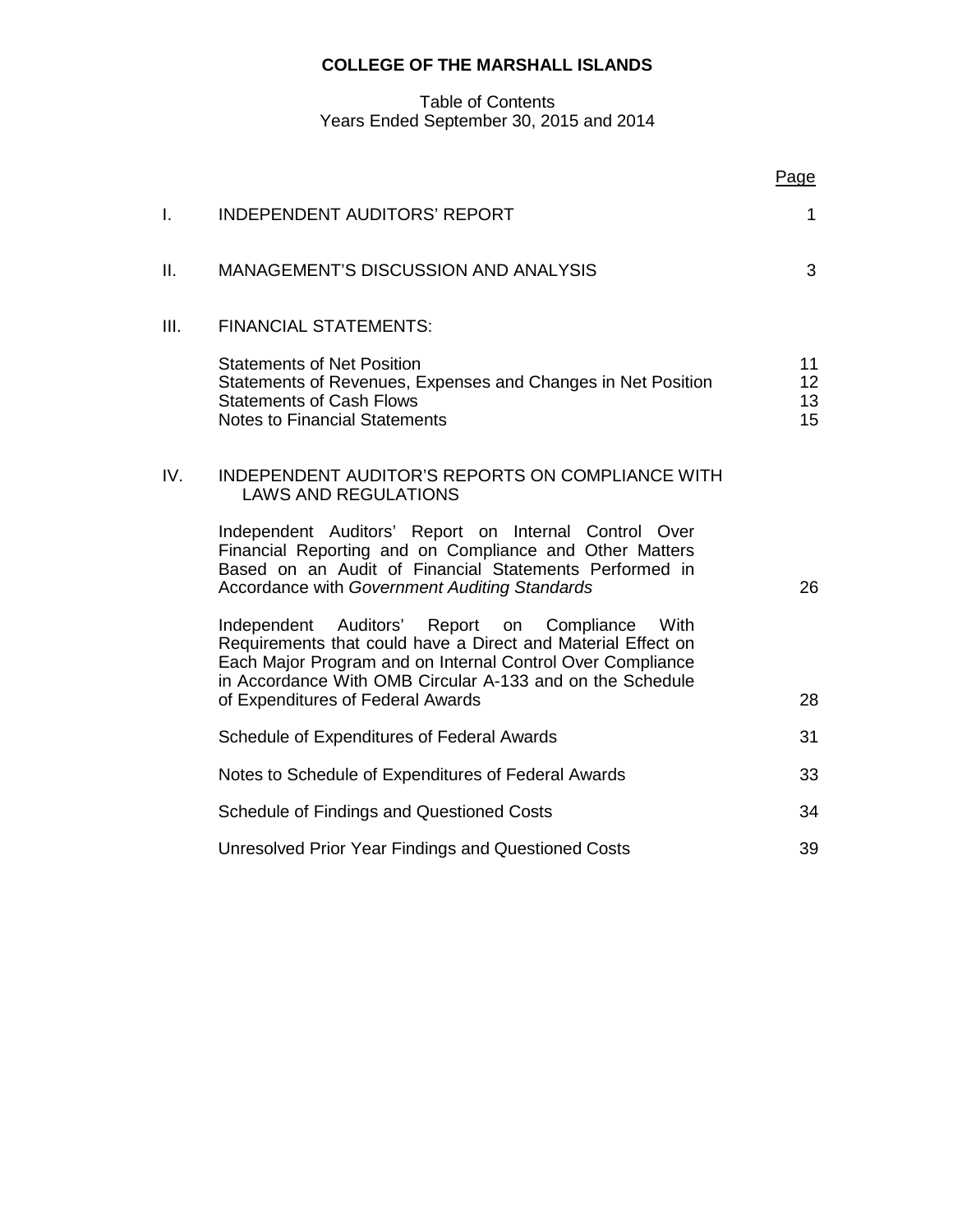

Deloitte & Touche LLP 361 South Marine Corps Drive Tamuning, GU 96913-3973 USA

Tel: (671)646-3884 Fax: (671)649-4932 www.deloitte.com

# **INDEPENDENT AUDITORS' REPORT**

Board of Regents College of the Marshall Islands:

### **Report on the Financial Statements**

We have audited the accompanying financial statements of the College of the Marshall Islands (the College), a component unit of the Republic of the Marshall Islands, which comprise the statements of net position as of September 30, 2015 and 2014, and the related statements of revenues, expenses and changes in net position and of cash flows for the years then ended, and the related notes to the financial statements.

### *Management's Responsibility for the Financial Statements*

Management is responsible for the preparation and fair presentation of these financial statements in accordance with accounting principles generally accepted in the United States of America; this includes the design, implementation, and maintenance of internal control relevant to the preparation and fair presentation of financial statements that are free from material misstatement, whether due to fraud or error.

#### *Auditors' Responsibility*

Our responsibility is to express an opinion on these financial statements based on our audits. We conducted our audits in accordance with auditing standards generally accepted in the United States of America and the standards applicable to financial audits contained in *Government Auditing Standards,*  issued by the Comptroller General of the United States. Those standards require that we plan and perform the audit to obtain reasonable assurance about whether the financial statements are free from material misstatement.

An audit involves performing procedures to obtain audit evidence about the amounts and disclosures in the financial statements. The procedures selected depend on the auditor's judgment, including the assessment of the risks of material misstatement of the financial statements, whether due to fraud or error. In making those risk assessments, the auditor considers internal control relevant to the entity's preparation and fair presentation of the financial statements in order to design audit procedures that are appropriate in the circumstances, but not for the purpose of expressing an opinion on the effectiveness of the entity's internal control. Accordingly, we express no such opinion. An audit also includes evaluating the appropriateness of accounting policies used and the reasonableness of significant accounting estimates made by management, as well as evaluating the overall presentation of the financial statements.

We believe that the audit evidence we have obtained is sufficient and appropriate to provide a basis for our audit opinion.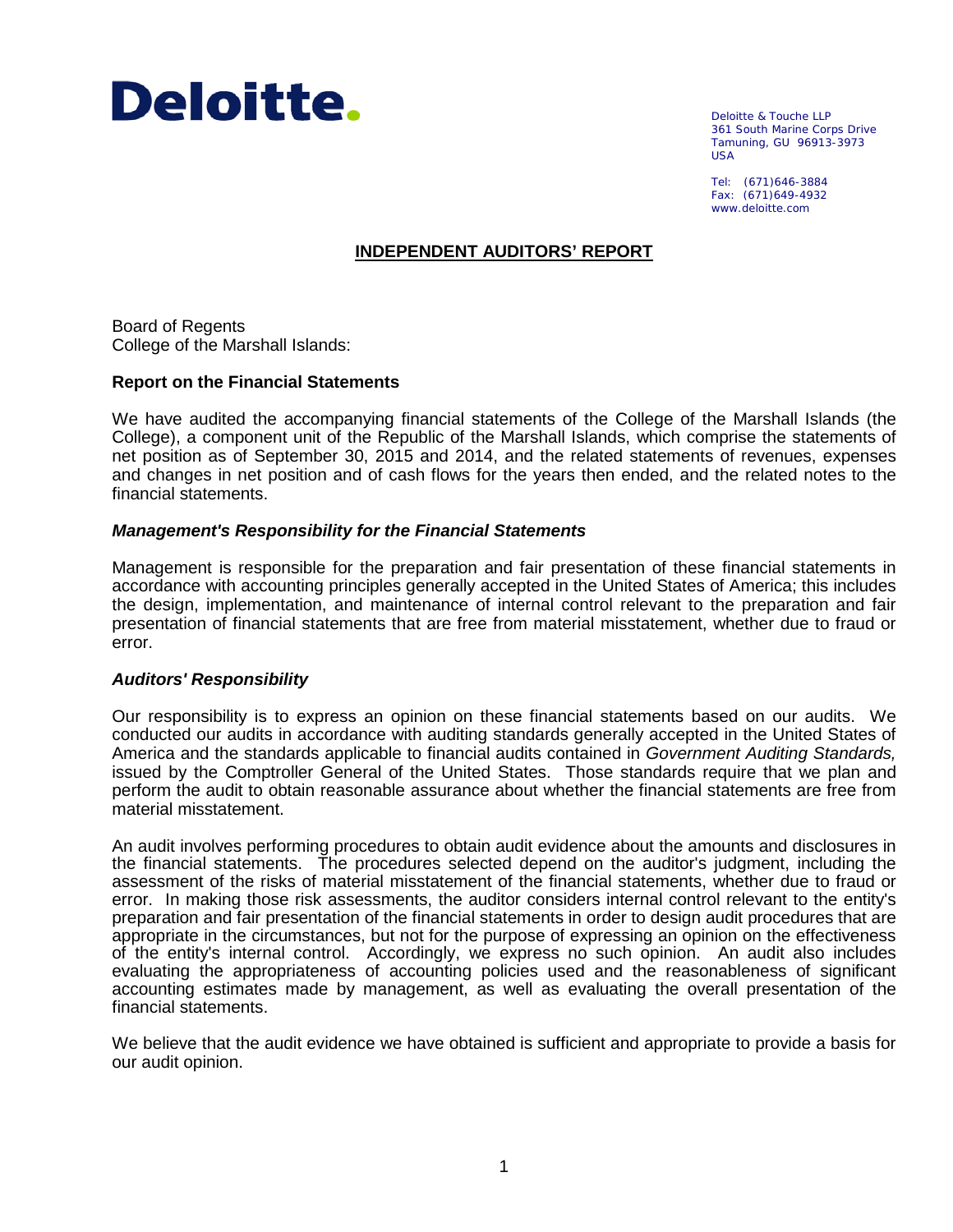# *Opinion*

In our opinion, the financial statements referred to above present fairly, in all material respects, the financial position of the College as of September 30, 2015 and 2014, and the results of its operations and its cash flows for the years then ended in accordance with accounting principles generally accepted in the United States of America.

# *Emphasis of Matter Regarding Going Concern*

The accompanying financial statements have been prepared assuming that the College will continue as a going concern. As discussed in Note 10 to the financial statements, the College has suffered recurring losses from operations and has a deficient unrestricted net position that raises substantial doubt about its ability to continue as a going concern. Management's plans in regards to these matters are also described in Note 10 to the financial statements. The financial statements do not include any adjustments that might result from the outcome of this uncertainty. Our opinion is not modified with respect to this matter.

### *Other Matters*

### *Required Supplementary Information*

Accounting principles generally accepted in the United States of America require that the Management's Discussion and Analysis on pages 3 through 10 be presented to supplement the financial statements. Such information, although not a part of the financial statements, is required by the Governmental Accounting Standards Board who considers it to be an essential part of financial reporting for placing the financial statements in an appropriate operational, economic, or historical context. We have applied certain limited procedures to the required supplementary information in accordance with auditing standards generally accepted in the United States of America, which consisted of inquiries of management about the methods of preparing the information and comparing the information for consistency with management's responses to our inquiries, the financial statements, and other knowledge we obtained during our audit of the financial statements. We do not express an opinion or provide any assurance on the information because the limited procedures do not provide us with sufficient evidence to express an opinion or provide any assurance.

### **Other Reporting Required by** *Government Auditing Standards*

In accordance with *Government Auditing Standards*, we have also issued our report dated June 22, 2016, on our consideration of the College's internal control over financial reporting and on our tests of its compliance with certain provisions of laws, regulations, contracts, and grant agreements and other matters. The purpose of that report is to describe the scope of our testing of internal control over financial reporting and compliance and the results of that testing, and not to provide an opinion on internal control over financial reporting or on compliance. That report is an integral part of an audit performed in accordance with *Government Auditing Standards* in considering the College's internal control over financial reporting and compliance.

leloith NarkellP

June 22, 2016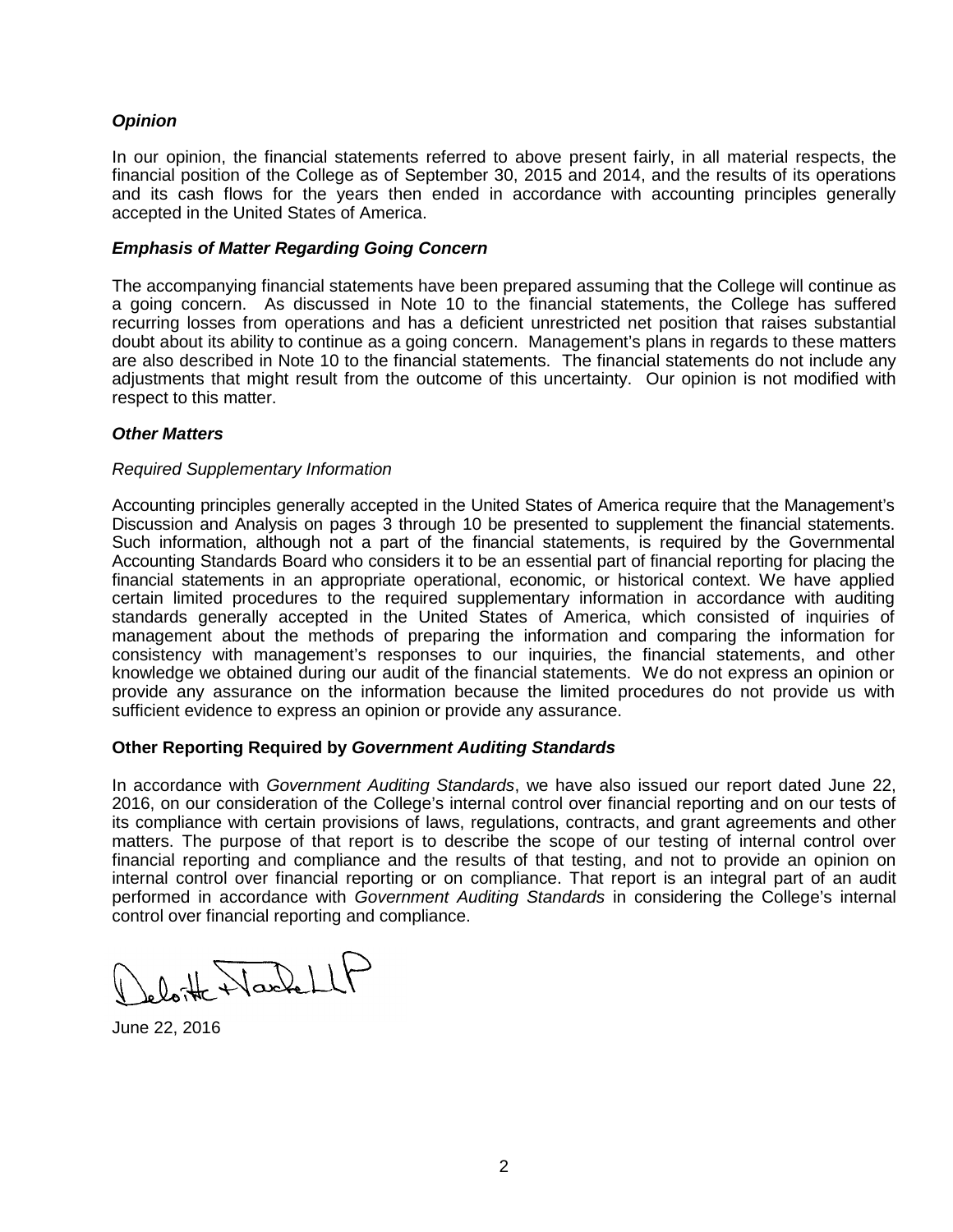Management's Discussion and Analysis Years Ended September 30, 2015 and 2014

# *Introduction*

This section of the College of the Marshall Islands Annual Financial Report presents an analysis of the financial activities of the College for fiscal year ended September 30, 2015. This discussion has been prepared by management along with the financial statements and related footnote disclosures and should be read in conjunction with them. Consequently management assumes full responsibility for the completeness and reliability of the information presented in this report. This discussion is designed to focus on current activities, resulting changes and current known facts.

# *Accounting Standards*

In June 1999, the Governmental Accounting Standard Board (GASB) released Statement No. 34 "*Basic Financial Statements-and Management's Discussion and Analysis-for State and Local Governments*" which established a new reporting format for governmental financial statements. Statement No. 34 requires a comprehensive one-column look at the entity as a whole, along with recognition of depreciation on capital assets. In November 1999, GASB issued Statement No. 35 "*Basic Financial Statements-and Management's Discussion and Analysis-for Public Colleges and Universities*," which established new reporting standards for public colleges and universities.

In 2003, the College implemented Government Accounting Standard Board Standard 35 (GASB 35). With the new standard the College's funds are now presented in combined financial statements, just as in a business concern. This contrasts with the accounting by funds presentation.

For 2015, the College presents three years of financial statements in accordance with GASB 35 standards, allowing comparisons of year-to-year performance. The following is management's discussion and analysis of the College's financial performance during the fiscal year ended September 30, 2015, as compared to two Fiscal Years 2014 and 2013. This discussion has been prepared by College management and should be read in conjunction with the financial statements and related notes that follow.

## *Overview of the Financial Statements*

This discussion and analysis is intended to serve as an introduction to College of the Marshall Islands' basic financial statements, which are comprised of entity-wide financial statements prepared in accordance with the accrual basis of accounting, and notes to the financial statements. This report also contains other supplementary information in addition to the basic financial statements themselves.

The entity-wide financial statements are designed to provide readers with a broad overview of the College's finances, in a manner similar to a private-sector business. These statements focus on the financial condition e, the results of operations, and cash flows of the College as a whole. The entitywide statements are comprised of the following:

• The *Statement of Net Position* presents information on all of the College's assets and liabilities, with the difference between the two reported as *net position*. Over time, increases or decreases in net position are indicators of the improvement or erosion of the College's financial health when considered along with non-financial facts such as enrollment levels and the condition of the facilities.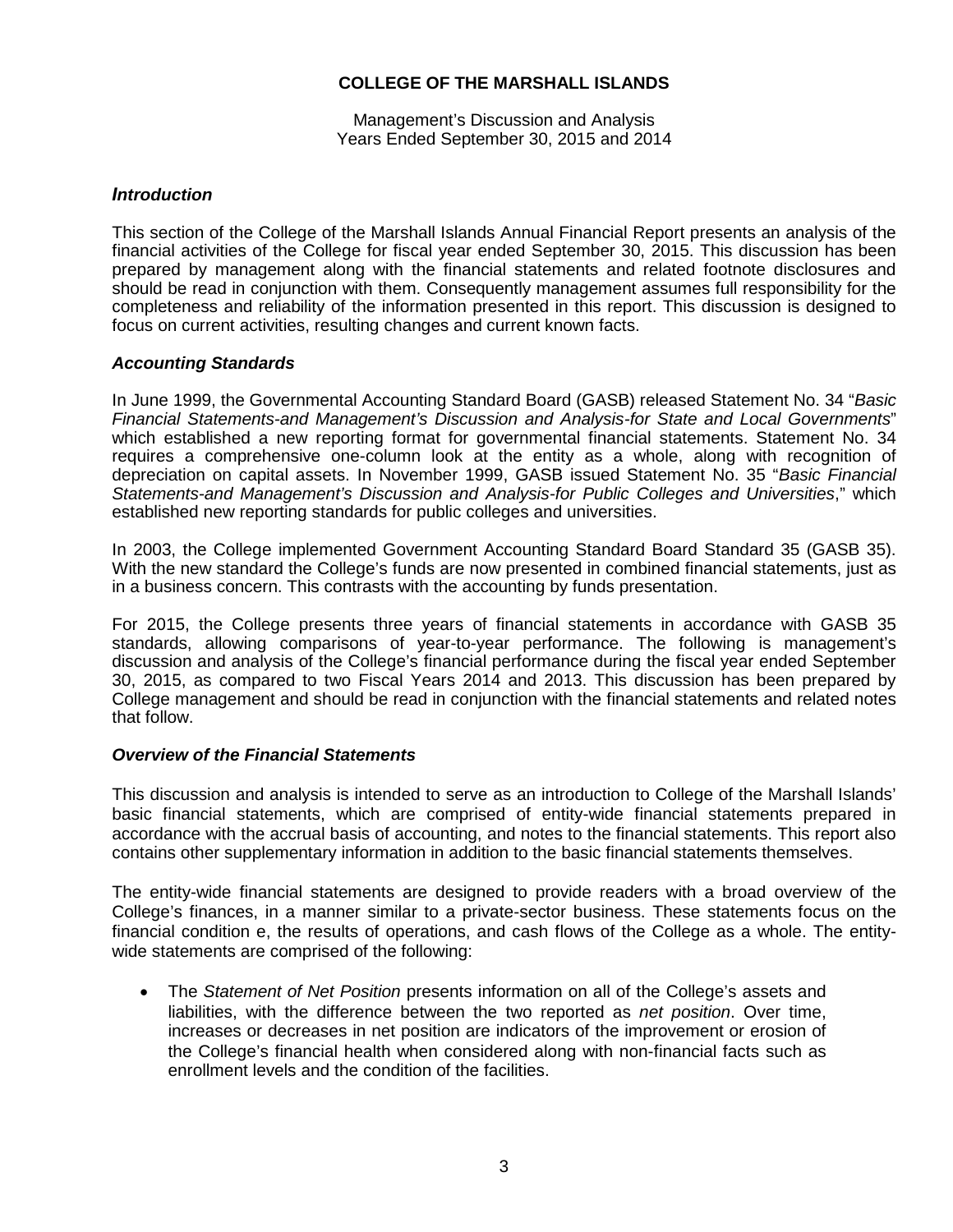Management's Discussion and Analysis, Continued Years Ended September 30, 2015 and 2014

- The *Statement of Revenues, Expenses and Changes in Net Position* presents the revenues earned and the expenses incurred during the year. All changes in net position are reported under accrual basis of accounting, or as soon as underlying events giving rise to the changes occur, regardless of the timing when the cash is received or disbursed. Thus, revenues and expenses are reported in the statement for some items that will result in cash flows in future fiscal periods. The utilization of longlived assets is reflected in the financial statements as depreciation, which amortizes the cost of the capital asset over the expected useful life. Revenues and expenses are reported as either operating or non-operating with operating revenues primarily coming from tuition.
- The *Statement of Cash Flows* presents information on cash flows from operating activities, non-capital financial activities, capital financing activities and investing activities. It provides the net increase or decrease in cash between the beginning and the end of the fiscal year. This statement assists in evaluating financial viability and the College's ability to meet financial obligations as they become due.
- The Notes to the Basic Financial Statements provide additional information that is essential to a full understanding of the data provided in the entity-wide financial statements.

# *Financial Highlights*

There are many factors used to evaluate the financial health of the College. These include its strategic direction, financial status, student enrollment, human resources, facilities, and institutional capacity. In evaluating financial status, one of the most important questions is whether the institution is financially better off at the beginning of the year or at the end of the year. Although the total net position of the College had a modest decline of \$875,473 or 4.91% from that of FY2014, other indicators show that the College's overall financial position continuously improved.

### *Statement of Net Position*

The Statement of Net Position represents the overall financial condition of the College of the Marshall Islands at the end of September 30, 2015. Total net position represents the difference between total assets and total liabilities and is one of the indicators of the current financial condition of the College. Readers of the Statement of Net Position are able to determine the assets available to continue the operation of the College. Over time, changes in net position are indicators of the improvement or erosion of the College's financial health when considered along with non-financial facts, such as enrollment changes and the conditions of the facilities.

The assets and liabilities are categorized between current and noncurrent. Current assets and current liabilities mature or become payable within the normal 12-month accounting cycles while noncurrent assets and liabilities mature or become payable after 12-months. For September 30, 2015, the College's current assets consist primarily of cash, receivables, and inventories while noncurrent assets consist primarily of long-term investments and capital assets-including property, plant, and equipment maintained by the College. All of the College's liabilities are short term.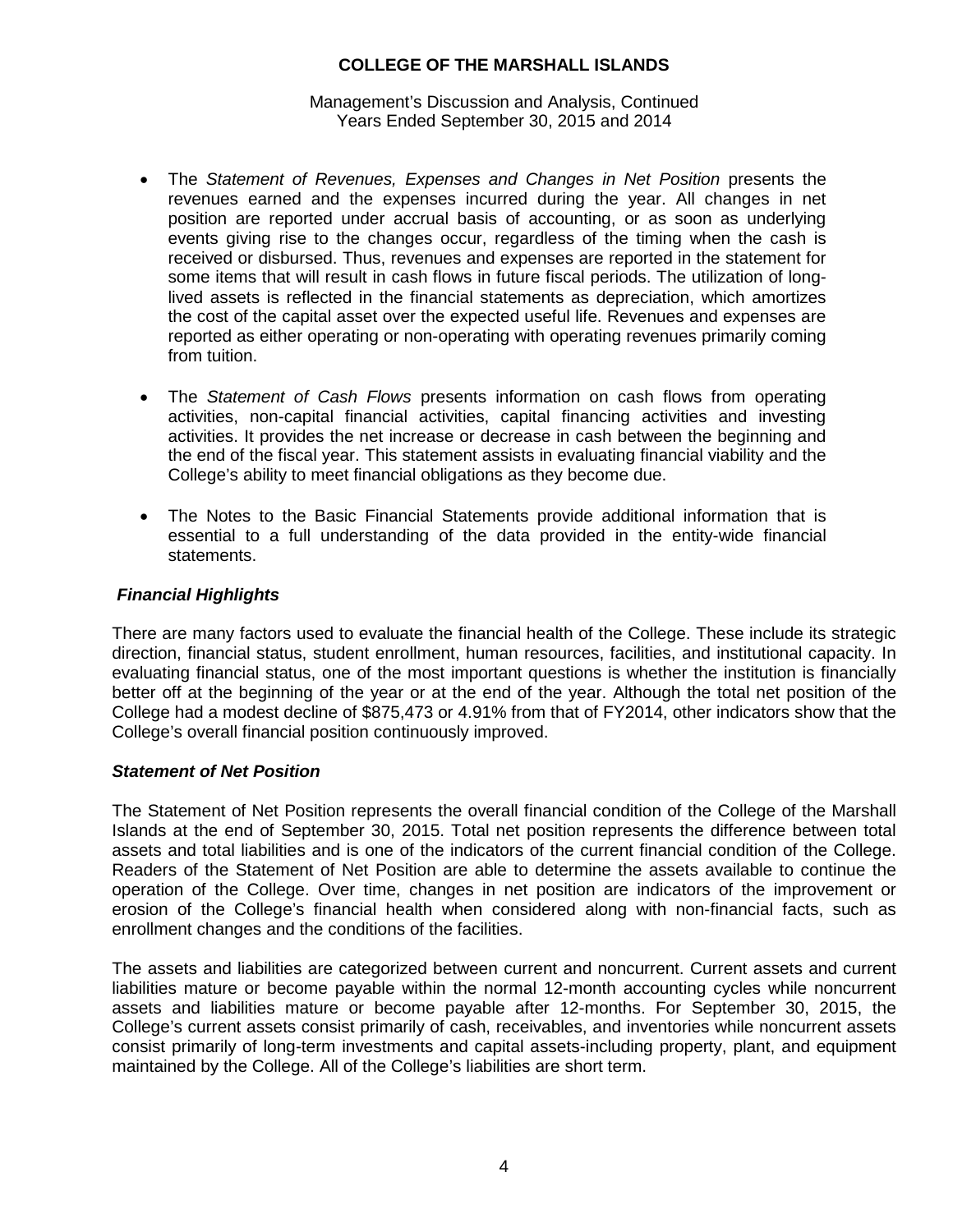### Management's Discussion and Analysis, Continued Years Ended September 30, 2015 and 2014

At the end of September 30, the total Net Position for the College stood at \$16,946,364 which represents a modest decrease of \$875,473 or 4.91% from that of previous year. This is attributed to the continuous decline of the capital assets due to the significant provision of non-cash expense that reduced the net book value amounting to \$1,175,301 or 6.72%.

### Table I Summary of Statements of Net Position

|                                    |                    |                   |                  | % change   |             |
|------------------------------------|--------------------|-------------------|------------------|------------|-------------|
|                                    | 2015               | 2014              | 2013             | 14-15      | $13 - 14$   |
| Assets                             |                    |                   |                  |            |             |
| Current assets                     | \$<br>3,037,889 \$ | 2,844,945         | 3,161,483<br>\$  | 6.78%      | $(10.01\%)$ |
| Investments                        | 1,021,926          | 1,054,293         | 60,947           | (3.07%)    | 1629.85%    |
| Property, plant and equipment, net | 16,314,230         | 17,489,530        | 18,800,294       | $(6.72\%)$ | (6.97%)     |
| Total assets                       | 20,374,045<br>S    | 21,388,768<br>S   | 22,022,724<br>\$ | $(4.74\%)$ | $(2.88\%)$  |
| Liabilities                        |                    |                   |                  |            |             |
| <b>Current liabilities</b>         | 3,427,681          | 3,566,931         | 4,401,069        | $(3.90\%)$ | (18.95%)    |
| Total liabilities                  | 3,427,681          | 3,566,931         | 4,401,069        | $(3.90\%)$ | $(18.95\%)$ |
| Net position                       |                    |                   |                  |            |             |
| Net investment capital assets      | 16,314,230         | 17,489,530        | 18,800,294       | (6.72%)    | (6.97%)     |
| Restricted-nonexpendable           | 1,021,926          | 1,054,293         | 60,947           | (3.07%)    | 1629.85%    |
| Unrestricted                       | (389,792)          | (721,986)         | (1,239,586)      | (46.01%)   | (41.76%)    |
| Total net position                 | 16,946,364         | 17,821,837        | 17,621,655       | $(4.91\%)$ | 1.14%       |
| Total liabilities & net position   | 20,374,045<br>\$   | 21,388,768<br>\$. | 22,022,724<br>\$ | (4.74%     | $(2.88\%)$  |

Total assets showed a decrease of \$1,014,723 from \$21,388,768 for FY2014 to \$20,374,045 for FY2015 or 4.74%. This was brought by the following:

- 1. Net decrease in cash and cash equivalents totaling \$68,276 or 12.47% compared to prior year due to decline in student enrollment during the period reporting.
- 2. Decline in accounts receivable and unbilled charges amounting to \$125,283 or 9.42% due to ongoing collections of student receivables and a slight decrease in enrollment figures in FY2015.
- 3. Slump in both bookstore inventory and investments by \$56,317 or 8.01% and \$32,367 or 3.07%, respectively.
- 4. Decrease in property, plant and equipment by \$1,175,300 or 6.87% due to the regular provision of depreciation expense on capital assets which reduce the net book value of the capital assets and the culmination of CMI's Capital Improvement Projects three (3) years ago. In the absence of major capital projects or major acquisitions of capital assets, this downward trend on capital assets will likely continue. For additional information concerning capital assets, please refer to Note 6 to the financial statements.
- 5. The combined amounts of the aforementioned accounts negated the significant increment in prepaid items amounting to \$266,911 or 609.19% vis-à-vis prior year.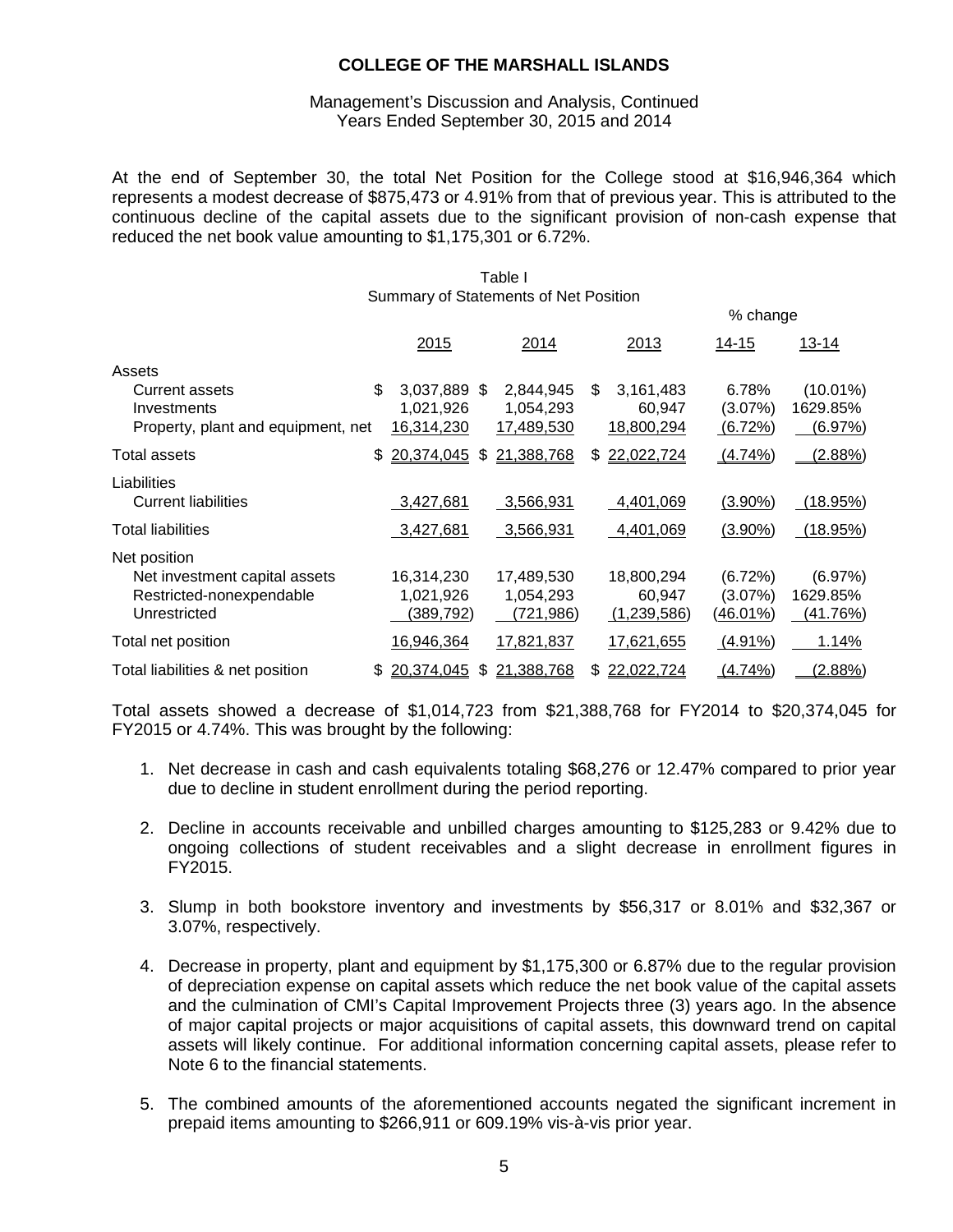Management's Discussion and Analysis, Continued Years Ended September 30, 2015 and 2014

- 6. The scarcity and timing of the inflow of cash that perpetually hounds the College still remains a major constraint in meeting CMI's plans and programs but CMI's conservative approach to its overall finances enables the College to continue serving its students, vendors, employees and other government agencies. The payments of financial obligations to these cohorts have to be prioritized and queued despite the privilege of an advance method of payment for Title IV funds and other federal grants. The College has not incurred any long term debt to date.
- 7. One of the financial indicators that is used to measure the College's financial capacities to meet current obligations is the current or liquidity ratio. At the end of September 30, 2015, the College's current ratio or liquidity ratio continues to improve at 0.89:1. This benchmark can be interpreted that CMI has only 89 cents in its coffers for every 1 dollar current obligation. This is an improvement compared to FY2012, FY2013 & FY2014 which were pegged at 56 cents, 72 cents and 80 cents, respectively. The increasing trend on current or liquidity ratio demonstrates that CMI is still on track on the road to financial recovery.
- 8. The net position is highlighted by the contraction of the negative unrestricted net position by \$332,194 or approximately 46.01% from FY2014. The favorable outcome of unrestricted net position which is the difference of current assets and current liabilities was a major development going forward since this has been CMI's bottleneck in FY2012 and earlier years. This is the third year in a row that CMI narrowed the gap following years of accumulated deficits in working capital.

### *Statement of Revenues, Expenses and Changes in Net Position*

The purpose of this statement is to present the revenues received and expenses paid by the College, both operating and non-operating, as well as any other revenues, expenses, gains and losses received or spent by the institution over a period of time.

|                                                     |                               |                               |                               | % change                 |                         |
|-----------------------------------------------------|-------------------------------|-------------------------------|-------------------------------|--------------------------|-------------------------|
|                                                     | 2015                          | 2014                          | 2013                          | 14-15                    | <u>13-14</u>            |
| Operating revenues<br>Operating expenses            | \$<br>7,951,882<br>11,801,210 | \$<br>8,405,781<br>12,345,797 | \$<br>6,865,347<br>11,085,203 | $(5.40\%)$<br>$(4.41\%)$ | 22.44%<br><u>11.37%</u> |
| <b>Operating loss</b>                               | (3,849,328)                   | (3,940,016)                   | (4,219,856)                   | $(2.30\%)$               | (6.63%)                 |
| Non-operating revenues                              | 2,754,384                     | 2,835,116                     | 2,900,114                     | (2.85%)                  | (2.24%)                 |
| Capital contributions                               | 219,471                       | 309,596                       | 589,671                       | $(29.11\%)$              | (47.50%)                |
| Special item-contribution to<br>CMI Foundation Inc. |                               | 995,486                       |                               | 0.00%                    | $0.00\%$                |
| Change in net position                              | (875, 473)                    | 200,182                       | (730, 071)                    | (537.34%)                | (127.42%)               |
| Net position - beginning of year                    | 17,821,837                    | 17,621,655                    | 18,351,726                    | 1.14%                    | $(3.98\%)$              |
| Net position - end of year                          | 16,946,364<br>\$              | 17,821,837<br>S               | \$17,621,655                  | $(4.91\%)$               | <u>1.14%</u>            |

Table II Summary of Statements of Revenues, Expenses and Changes in Net Position

Generally speaking, operating revenues are received for providing goods and/or services to the students, customers and various constituencies of the College. Operating expenses are paid to acquire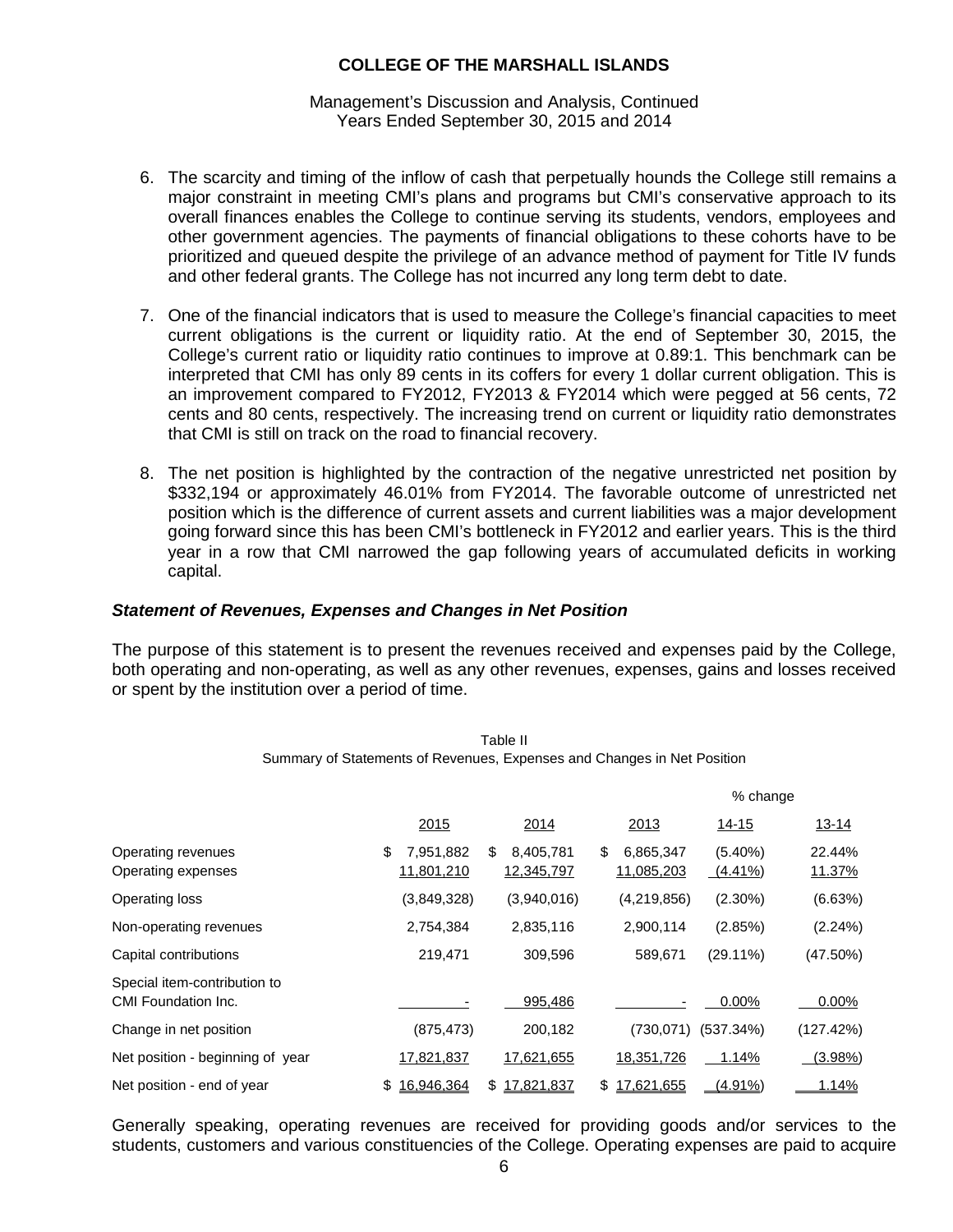### Management's Discussion and Analysis, Continued Years Ended September 30, 2015 and 2014

or produce the goods and services that are provided in return for operating revenues, thus carrying out the mission of the College. Non-operating revenues are receipts for which no goods and/or services are provided. In the case of the College, there are two (2) main sources of such revenues and these are the REPMAR contributions and other pass-through grants (e.g., Compact Funds) that are appropriated and considered non-operating because they are given to the College without directly providing goods and/or services to the RMI government.

For FY2015, total operating revenues showed a substantial decrease by \$453,899 or 5.40% as compared to FY2014. This decrease is attributed to the following:

- 1. There was a minimal decrease revenues collected from student tuition & fees amounting to \$218,149 or 5.04%. This was the result of decreasing number in enrollment figures compared with prior fiscal years specifically for FY2013 and FY2014.
- 2. As a direct result of decreasing number in enrollment figures, U.S. federal grants indicated a significant decrease of \$925,620 or 13.95%.
- 3. Corollary to the decrease in enrollment figures, auxiliary enterprises also suffered a modest blow totaling \$128,781 or 13.17%. Other revenues which showed a significant increase amounting to \$185,478 or 74.50% compared with FY2014.
- 4. It is worthy to note however that private, gifts, grants and donations showed a modest increase of \$277,494 or 98.33% due to a steady growth in number of petty grants received. CMI is increasingly being invited by partner institutions to prepare collaborative grants to enhance health care; science and mathematics preparation in the region.

Total operating expenditures for FY2015 depicted a major decrease in the amount of \$544,587 or 4.41% in comparison with FY2014. Major drivers to the decrement in numbers were Instruction (\$897,747 or 15.96%), student services (\$156,219 or 24.24%), and operations & maintenance (\$266,969 or 9.49%).

For FY2015, total operating revenues was overshadowed by the total operating expenditures and it resulting in a total operating loss of \$3,849,328 but this amount indicates an improvement of \$90,688 or 2.30% in comparison to FY2014 figures.

CMI's non-operating revenues (expenses) delineated a downward trend beginning FY2013. For this year in review, it showed a combined net amount of \$2,754,384 which is likewise down by \$80,732 or 2.85% from FY2014. This can be attributed to annual budget cuts as well as government's delay in disbursing the funds on time. It is worthy to note that REPMAR contributions and Compact funds channeled through the RMI from the Compact of Free Association with the U.S. were classified as nonoperating revenues. CMI is a chartered governmental institution whose mission is to provide higher education services to the Marshall Islands and within the Pacific Rim. The College operation depends heavily on the RMI government through the annual subsidies which has committed to provide an annual \$3 million dollar subsidy (less audit fees) to CMI through a five-year MOA signed in October 2014. For FY2015, CMI received a total of \$2,818,604 for the annual subsidy (\$1,818,604) and Compact money (\$1,000,000) from the RMI government which is slightly down by \$56,276 compared with FY2014 figures.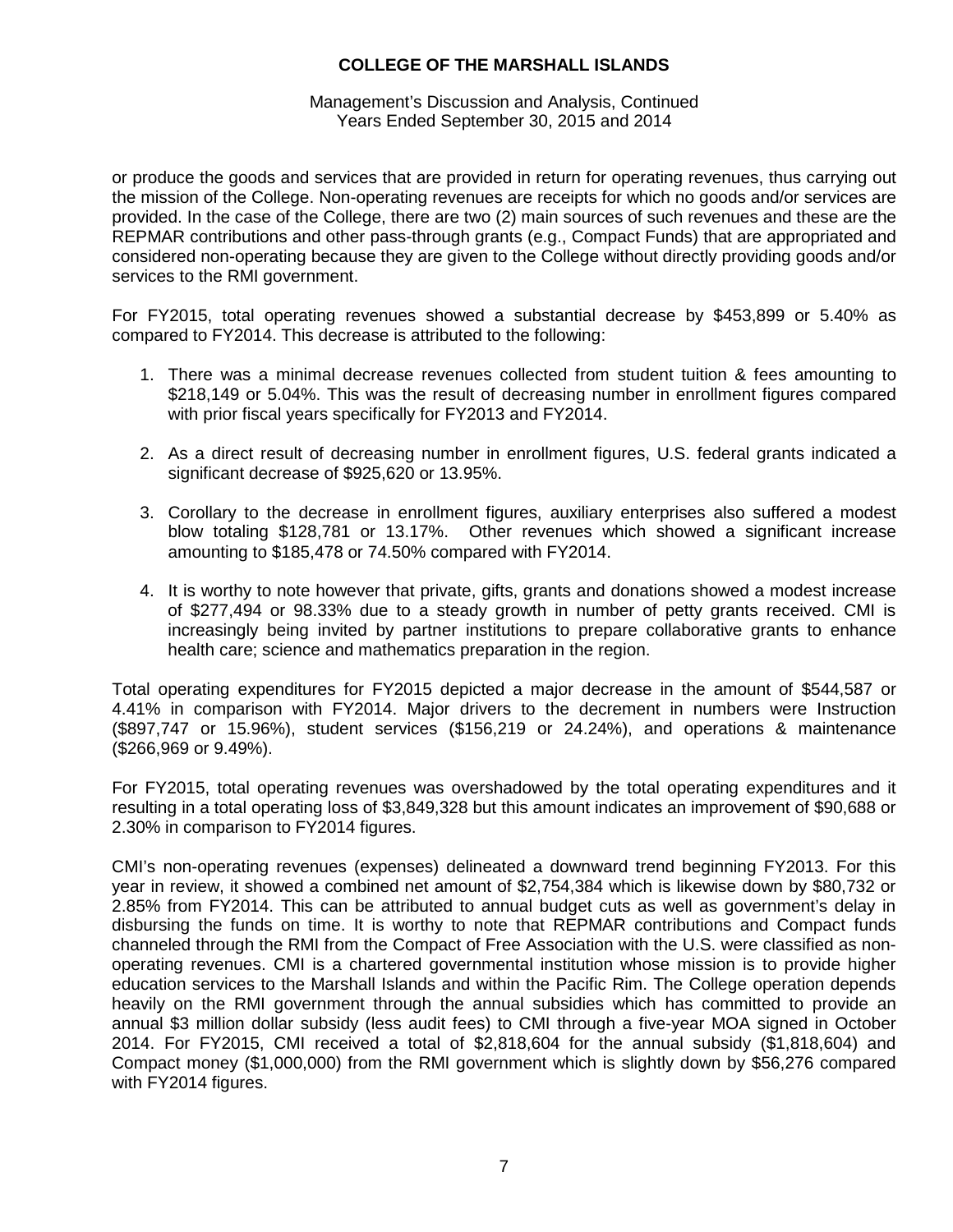Management's Discussion and Analysis, Continued Years Ended September 30, 2015 and 2014

Capital Contributions include revenues received in the form of contributed capital assets, non-exchange grants and contributions restricted to capital purposes, and fees and charges restricted to capital asset acquisition. For FY2015, capital contributions decreased by \$90,125 or 29.11% compared to 2014.

Change in net position for FY2015 resulted to a substantial turnaround from a positive \$200,182 in FY2014 to a negative \$875,473 in FY2015 totaling \$1,075,655 or 537.34%. This is attributed to money transferred from CMI Foundation to CMI Endowment Fund in the latter part of FY2014 which was considered as special item due to the nature of the transaction which is unusual and infrequent in occurrence. The transfer between two different funds within the College has zero effect on the College's financial health.

### *Statement of Cash Flows*

The Statement of Cash Flows presents detailed information about cash receipts and cash payments of the College. This statement helps users of this report to assess the College ability to generate future cash flows, the ability to meet obligations as they become due, and its needs for external financing. It also shows how changes in the statement of net position and the statement of revenues, expenses and changes in net position affect cash and cash equivalents, and breaks the analysis into operating, investing and financing activities.

|                                          |                | <b>Udillium V OF Utaturium U Utaturi TUWU</b> |                |             |             |
|------------------------------------------|----------------|-----------------------------------------------|----------------|-------------|-------------|
|                                          |                |                                               |                | % change    |             |
|                                          | 2015           | 2014                                          | 2013           | 14-15       | $13 - 14$   |
| Cash provided by (used in):              |                |                                               |                |             |             |
| Operating activities                     | \$ (3,064,644) | (3,333,464)<br>\$                             | \$ (2,058,799) | $(8.06\%)$  | 61.91%      |
| Noncapital financing activities          | 2,866,811      | 2,812,007                                     | 2,975,044      | 1.95%       | (5.48%)     |
| Capital and related financing activities | 160,966        | 230,615                                       | (390, 055)     | (30.20%)    | (159.12%)   |
| Investing activities                     | (31,409)       | (23, 842)                                     | (15,091)       | 31.74%      | 57.99%      |
| Net change in cash                       | (68, 276)      | (314, 684)                                    | 511,099        | $(78.30\%)$ | (161.57%)   |
| Cash-beginning of year                   | 547,430        | 862,114                                       | 351,015        | (36.50%)    | 145.61%     |
| Cash & cash equivalents-end of year      | 479,154<br>\$  | 547,430                                       | \$<br>862,114  | (12.47%)    | $(36.50\%)$ |

### Table III Summary of Statements of Cash Flows

For FY2015, net change in cash and cash equivalents was pegged at \$68,276 but such amount has improved by \$246,408 or 78.30% compared to FY2014. This was brought by the following, to wit:

- 1. Cash inflows from operating activities were primarily from student tuition and fees, US Federal grants and other receipts with aggregate amount of \$7,423,179. Cash outflows from operating activities amounting to \$10,487,823 were payment to employees, consultants, contractors and suppliers for various goods and/or services rendered. The net cash used in operating activities for FY2015 resulted in a negative \$3,064,644 and compared to FY2014, it showed a slight improvement of \$268,820 or 8.06%.
- 2. For FY2015, a minimal increase in the noncapital financing activities totaling to \$54,804 or 1.95% compared with FY2014. This was due to the shortfall of RMI Subsidy (\$56,276) and a slight increase in Compact funding (\$111,080) received during the year in review.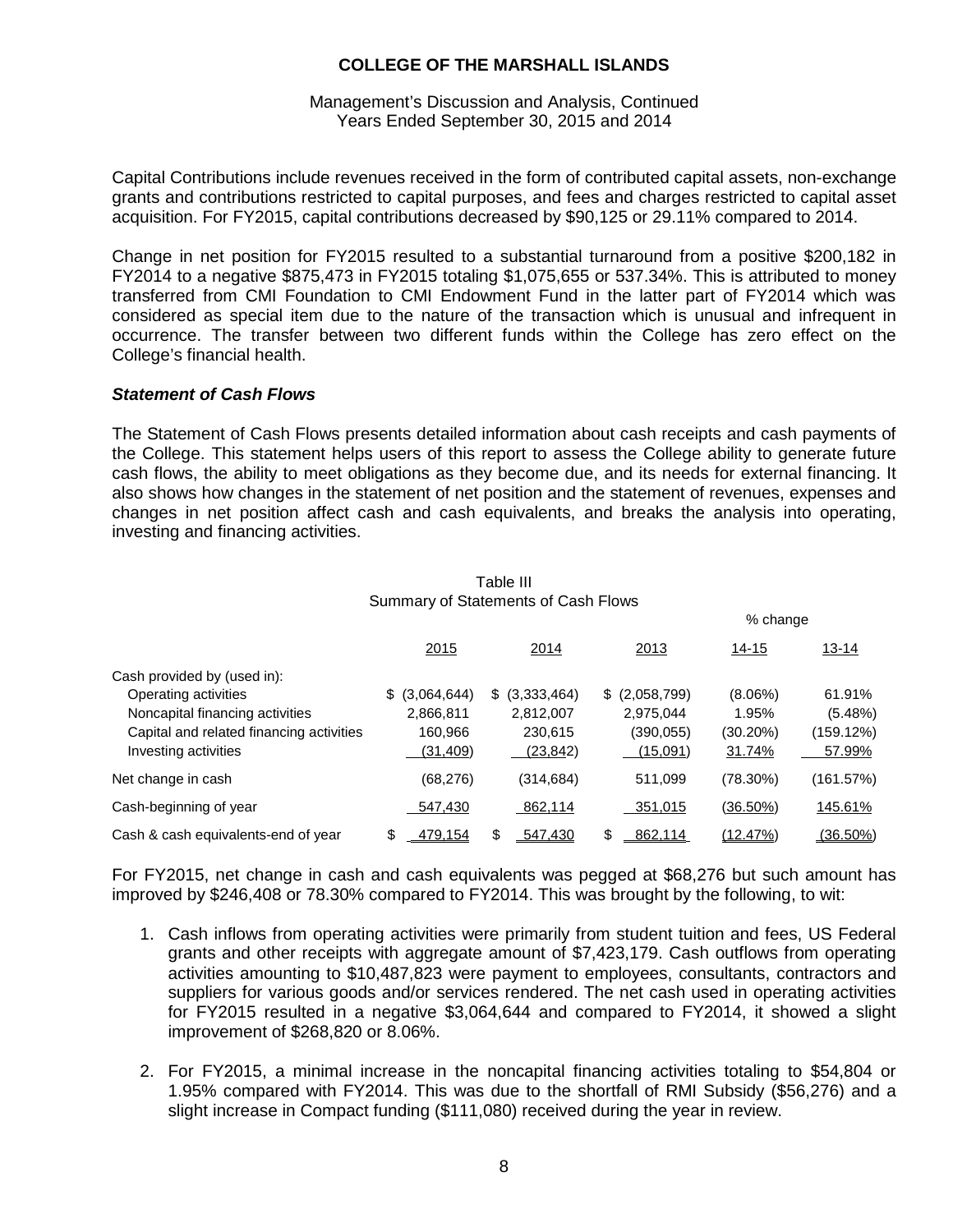Management's Discussion and Analysis, Continued Years Ended September 30, 2015 and 2014

- 3. Cash in the amount of \$219,471 were used in the purchase of property, plant and equipment while total cash provided through capital contributions amounted to \$380,437. Net cash provided by capital and related financing activities totaled \$160,966 which showed a decrease amounting to \$69,649 or 30.20% compared to FY2014 figures.
- 4. Net cash used in investing activities showed a minimal amount of \$31,409. This was brought by the difference of cash outflows for the purchase of investments totaling \$41,570 along with the interest and dividends received amounting to \$10,161. In comparison to FY2014 figures, there was in increase in investing activities by \$7,567 or 31.74%.

# *Economic Outlook*

The Pacific island economies are a varied mix of subsistence agriculture; public sector employment (particularly in government services, education, and health care), and small though growing private sectors (e.g., banking, construction, restaurant, wholesale, retail,). Economic development in the American Affiliated Pacific Islands is best described as variable and highly dependent upon world and regional demand for selected commodities (such as fish, copra, sugar, pineapple, etc.); overseas visitors from Asian countries such as Japan, and Korea; U.S. defense and selected military research projects; and governmental expenditures (U.S., local, and international) for infrastructure projects, operations, education, health, and welfare. While many current workers are imported contract employees (depending on the availability of particular skills in the specific entity), the long term sustainability of the respective local economies is dependent upon the ability of the local colleges to prepare local residents for the full range of employment opportunities. [1](#page-10-0)

The economic health of the RMI Government is important to the College because of its dependence on operational subsidies. The RMI Government's financial agreement with the U.S. Government under the Compact of Free Association and the U.S. commitment to long-term financial support for the RMI after an extended period of negotiation raised the confidence levels of all sectors of the RMI national economy. The amended Compact of Free Association financial assistance package as formally agreed with the US Government in December 2003 that represents a major change in financial relations between the two countries, affects the level of funding such as, the allocation of funds, and internal systems for managing public funds. The allocation package provides for a large shift of expenditures toward the main sectors of health and education as well as for capital improvement and maintenance.

The amended assistance package provides for the adoption of financial accountability and management standards similar to those expected of U.S. state and local governments. The Government recognizes that meeting these standards will require a sustained effort both to tailor systems and procedures to the circumstances of the Marshall Islands and to upgrade the capacity of its staff. Implementation of a government decision to move to performance-based budgeting is in its fifth year, with an initial emphasis on the Ministries of Education, Health, and Environment. The College is part of this initiative.

This economic support of the RMI Government is highly important because of the College's dependence on operational subsidies. The MOU between the College and the RMI Government also committed to fund its \$3,000,000 operational subsidy to CMI as represented by a Memorandum of Understanding through the end of FY2017 and renewable on a yearly basis.

<span id="page-10-0"></span> <sup>1</sup> Barbara Beno, Micheal Rota, Floyd Takeuchi, et al., *Enhancing and Sustaining Higher Education Quality in the Pacific: Challenges Facing Institutions Seeking to Acquire and Maintain WASC-Accreditation* (San Francisco: Accrediting Commission of Community and Junior Colleges, 2006).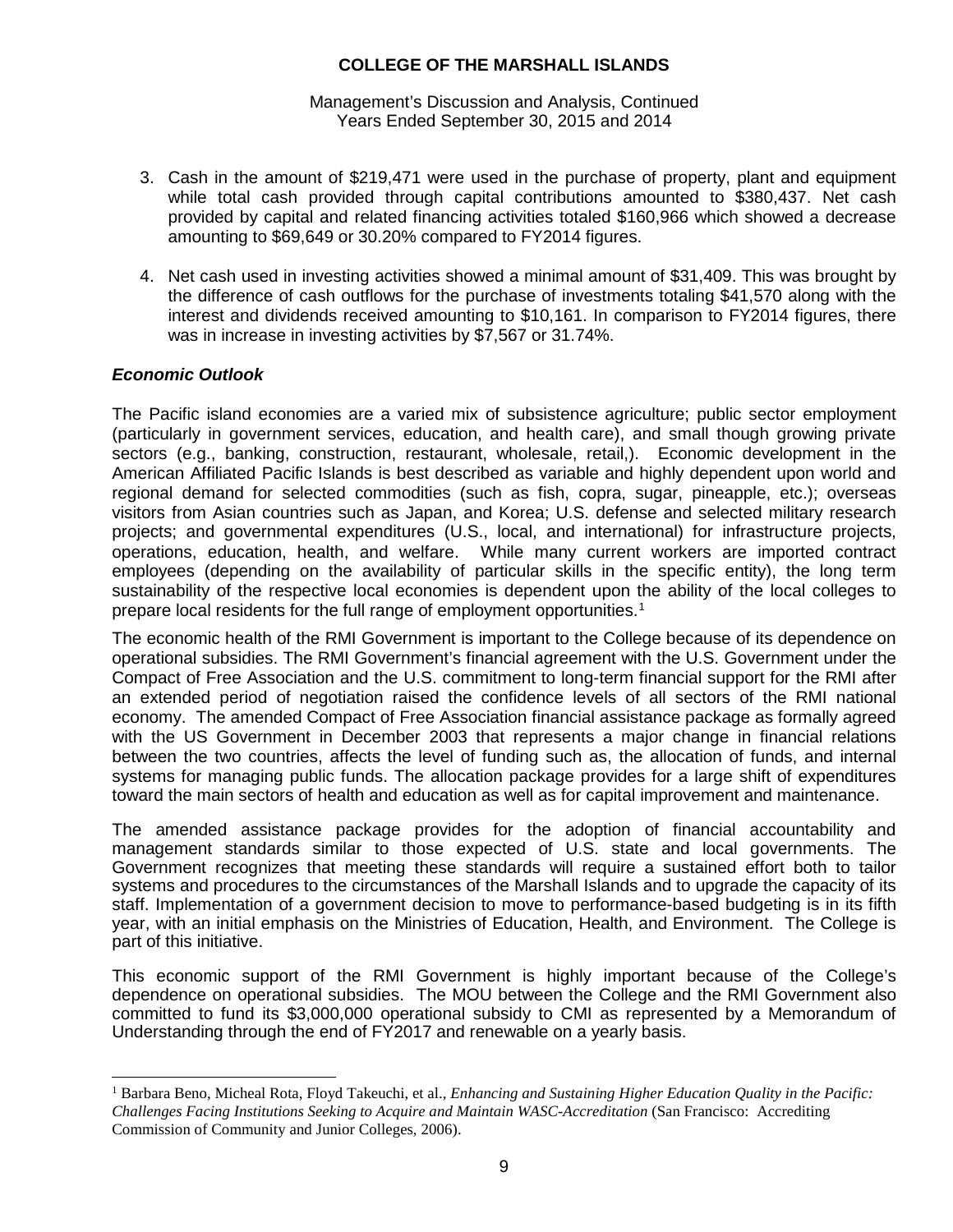Management's Discussion and Analysis, Continued Years Ended September 30, 2015 and 2014

# *Summary:*

- 1) CMI's total net position for FY2015 is \$16,946,364.
- 2) CMI's investment (Endowment Fund) for FY2015 is \$1,021,926.
- 3) Current or liquidity ratio of 89 cents to 1 dollar. This is an improvement compared to FY2012, FY2013 & FY2014 which were pegged at 56, 72 and 80 cents, respectively.
- 4) The statement of net position is highlighted by the contraction of the negative unrestricted net position by \$332,194 or approximately 46% from FY2014. This is the  $3^{rd}$ -year-in-a-row that CMI narrowed the gap following years of accumulated deficits in working capital since FY2012 which shows the College's full commitment on the Financial Recovery Plan.
- 5) The RMI Government has a financial commitment with CMI through a Memorandum of Agreement (MOA) amounting to \$3,000,000 which is due for renewal at the end of 2017.The RMI government pays this subsidy with funds available through the Compact of Free Association with the U.S. and from its General Fund.
- 6) CMI is still enjoying the privilege of an advance method of payment for Title IV funds and other federal grants resulting to an easy access to these funds.

For further news and up-to-date information concerning the College of the Marshall Islands, please visit the College website at **www.cmi.edu.**

Management's Discussion and Analysis for the year ended September 30, 2014 is set forth in the College's report on the audit of financial statements, which is dated May 29, 2015. That Discussion and Analysis explains the major factors impacting the 2014 financial statements and can be obtained from the College's President at [info@cmi.edu.](mailto:info@cmi.edu)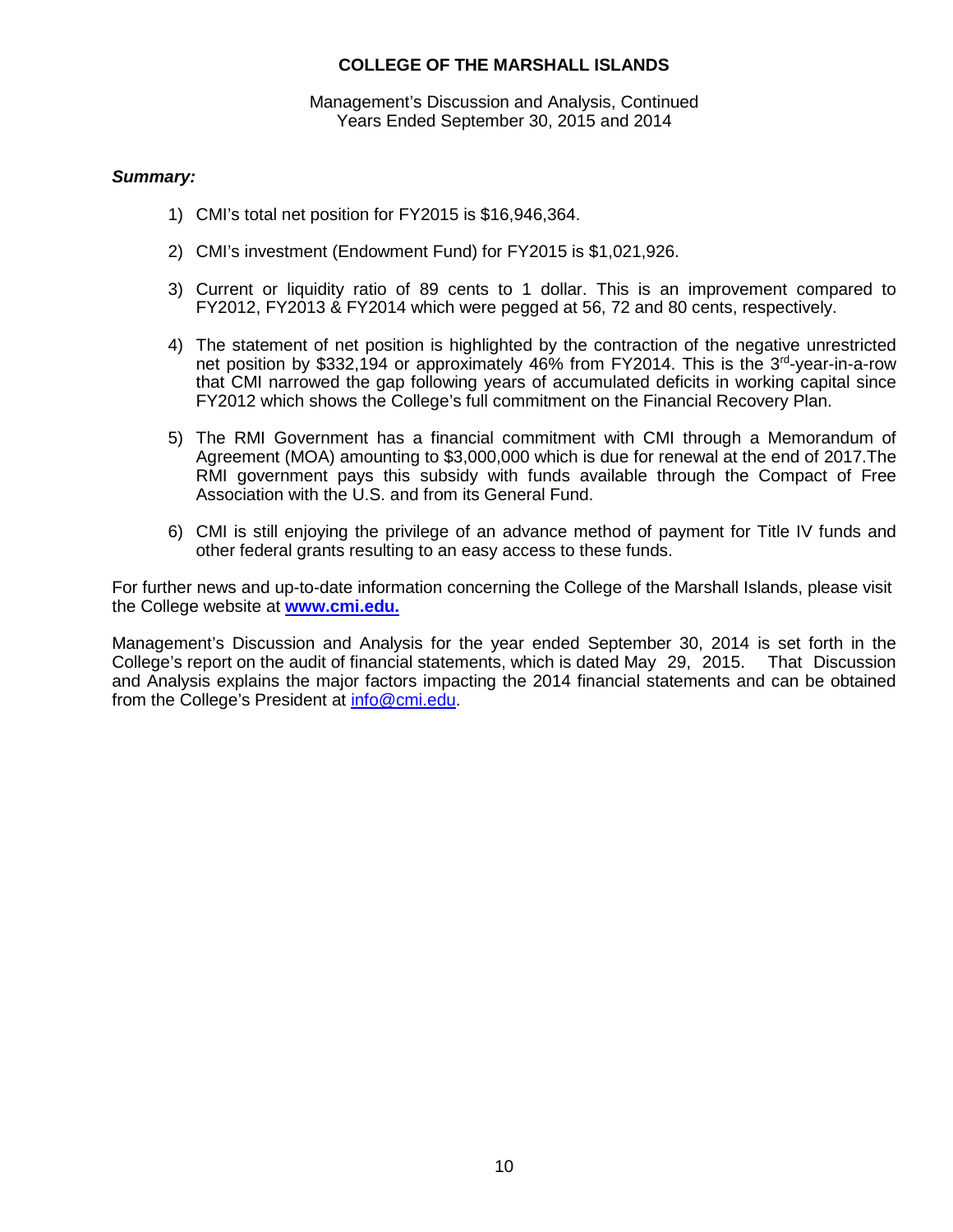# Statements of Net Position September 30, 2015 and 2014

| <b>ASSETS</b>                                                                                                                                                                                               | 2015                                                                             |    | 2014                                                             |
|-------------------------------------------------------------------------------------------------------------------------------------------------------------------------------------------------------------|----------------------------------------------------------------------------------|----|------------------------------------------------------------------|
| Current assets:                                                                                                                                                                                             |                                                                                  |    |                                                                  |
| Cash and cash equivalents<br>Accounts receivable and unbilled charges, net<br>Due from RepMar                                                                                                               | \$<br>479,154<br>1,204,368                                                       | \$ | 547,430<br>1,329,652<br>122,074                                  |
| Due from grantor agencies<br>Prepaid items<br>Inventory                                                                                                                                                     | 396,774<br>310,725<br>646,868                                                    |    | 98,791<br>43,814<br>703,184                                      |
| <b>Total current assets</b>                                                                                                                                                                                 | 3,037,889                                                                        |    | 2,844,945                                                        |
| Noncurrent assets:<br>Investments<br>Capital assets:                                                                                                                                                        | 1,021,926                                                                        |    | 1,054,293                                                        |
| Nondepreciable capital assets<br>Capital assets, net of accumulated depreciation                                                                                                                            | 372,306<br>15,941,924                                                            |    | 372,306<br>17,117,224                                            |
| <b>Total noncurrent assets</b>                                                                                                                                                                              | 17,336,156                                                                       |    | 18,543,823                                                       |
| <b>Total assets</b>                                                                                                                                                                                         | \$<br>20,374,045                                                                 | \$ | 21,388,768                                                       |
| <u>LIABILITIES AND NET POSITION</u>                                                                                                                                                                         |                                                                                  |    |                                                                  |
| <b>Current liabilities:</b><br>Accounts payable<br>Withholding taxes payable<br>Social security taxes payable<br>Student refunds payable<br>Due to RepMar<br><b>Accrued liabilities</b><br>Unearned revenue | \$<br>1,097,211<br>51,260<br>193,627<br>62,518<br>87,098<br>556,412<br>1,379,555 | \$ | 850,651<br>297,918<br>178,412<br>257,157<br>441,873<br>1,540,920 |
| <b>Total current liabilities</b>                                                                                                                                                                            | 3,427,681                                                                        |    | 3,566,931                                                        |
| Commitments and contingencies                                                                                                                                                                               |                                                                                  |    |                                                                  |
| Net position:<br>Net investment in capital assets<br>Restricted:                                                                                                                                            | 16,314,230                                                                       |    | 17,489,530                                                       |
| Endowment -nonexpendable<br>Unrestricted                                                                                                                                                                    | 1,021,926<br>(389, 792)                                                          |    | 1,054,293<br>(721, 986)                                          |
| Total net position                                                                                                                                                                                          | 16,946,364                                                                       |    | 17,821,837                                                       |
| Total liabilities and net position                                                                                                                                                                          | 20,374,045                                                                       | S  | 21,388,768                                                       |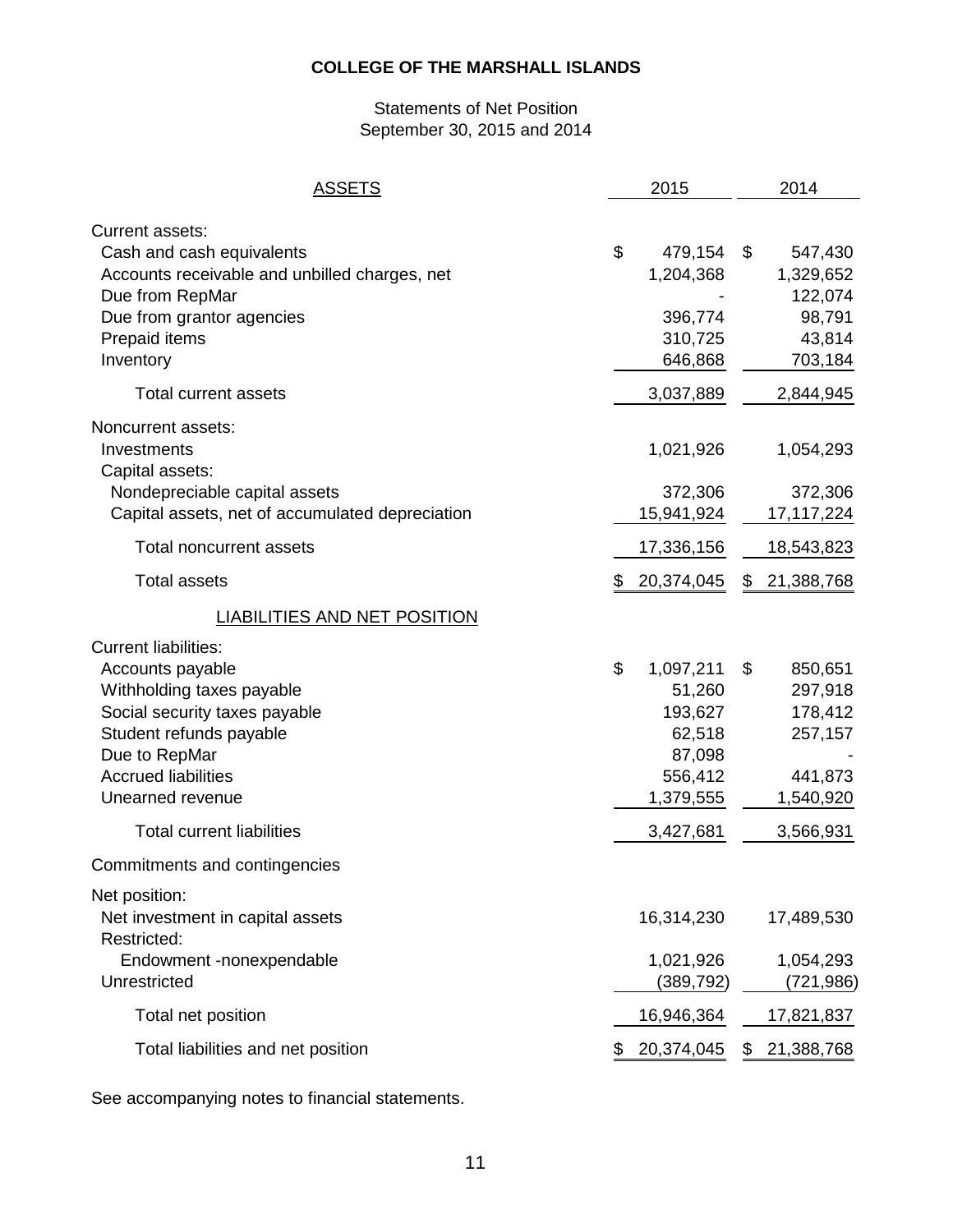# Statements of Revenues, Expenses and Changes in Net Position Years Ended September 30, 2015 and 2014

|                                                  | 2015             | 2014                                   |
|--------------------------------------------------|------------------|----------------------------------------|
| Operating revenues:                              |                  |                                        |
| Student tuition and fees                         | \$<br>4,110,403  | $\boldsymbol{\mathsf{S}}$<br>4,328,552 |
| Less: Scholarship discounts and allowances       | (3,552,723)      | (3,741,275)                            |
|                                                  |                  |                                        |
|                                                  | 557,680          | 587,277                                |
| U.S. federal grants                              | 5,711,146        | 6,636,766                              |
| Private gifts, grants and donations - restricted | 559,711          | 282,217                                |
| Auxiliary enterprises                            | 848,769          | 977,550                                |
| Other                                            | 434,434          | 248,956                                |
| Total operating revenues                         | 8,111,740        | 8,732,766                              |
| Bad debts provision                              | (159, 858)       | (326, 985)                             |
| Net operating revenues                           | 7,951,882        | 8,405,781                              |
| Operating expenses:                              |                  |                                        |
| Instruction                                      | 4,728,445        | 5,626,192                              |
| Institutional support                            | 2,448,858        | 1,963,653                              |
| Operations and maintenance                       | 2,547,292        | 2,814,261                              |
| Auxiliary enterprises                            | 1,017,555        | 882,301                                |
| Academic support                                 | 570,685          | 414,796                                |
| <b>Student services</b>                          | 488,375          | 644,594                                |
| Total operating expenses                         | 11,801,210       | 12,345,797                             |
| <b>Operating loss</b>                            | (3,849,328)      | (3,940,016)                            |
| Nonoperating revenues (expenses):                |                  |                                        |
| <b>RepMar contributions</b>                      | 1,818,604        | 1,874,880                              |
| Compact funding                                  | 1,000,000        | 1,000,000                              |
| Loss on disposal/transfer of fixed assets        | (444)            | (13, 782)                              |
| Investment loss                                  | (63, 776)        | (25, 982)                              |
| Total nonoperating revenues, net                 | 2,754,384        | 2,835,116                              |
| Capital contributions                            | 219,471          | 309,596                                |
| Special item - Transfers from former Foundations |                  | 995,486                                |
| Change in net position                           | (875, 473)       | 200,182                                |
| Net position at beginning of the year            | 17,821,837       | 17,621,655                             |
| Net position at end of the year                  | \$<br>16,946,364 | 17,821,837                             |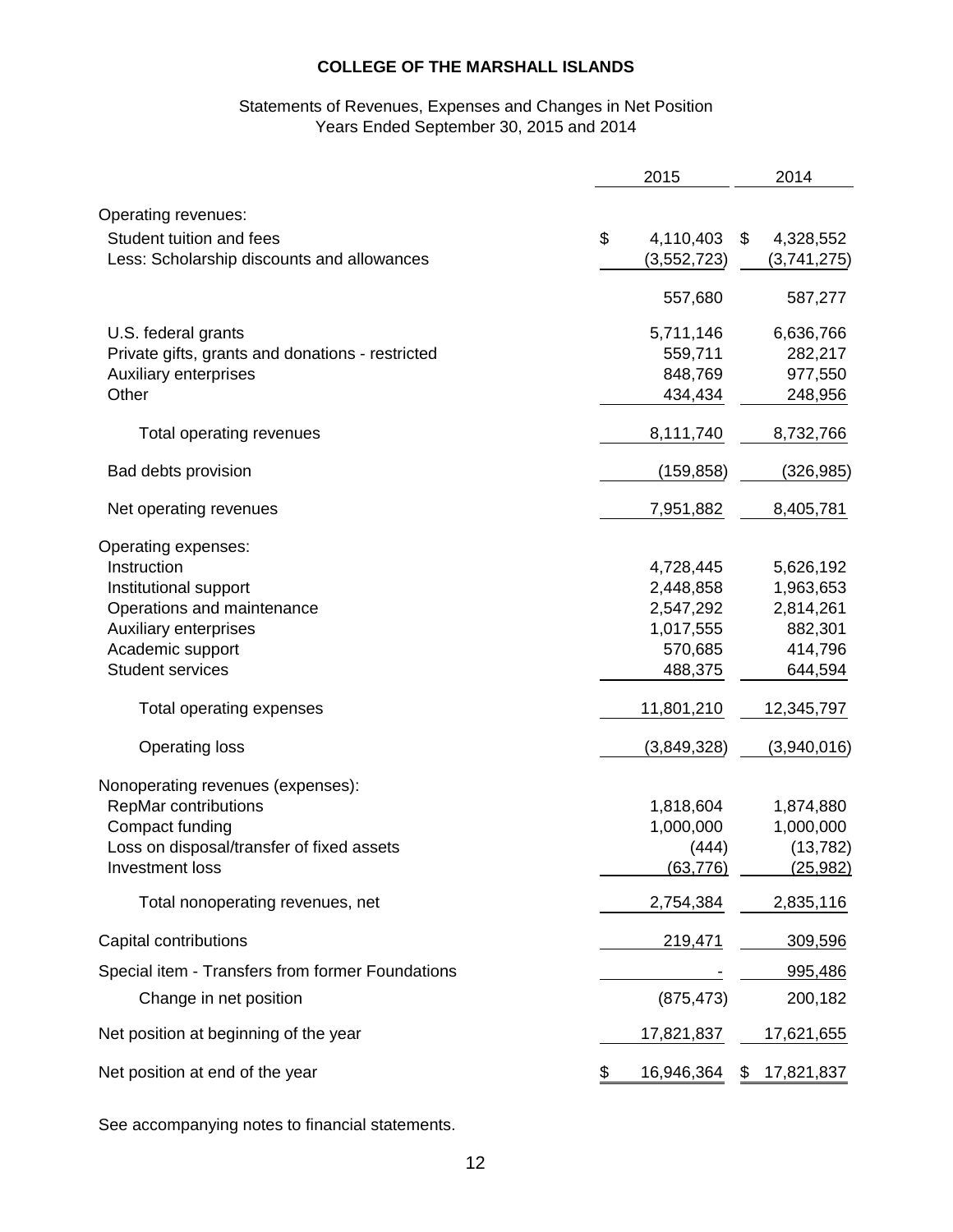## Statements of Cash Flows Years Ended September 30, 2015 and 2014

|                                                               | 2015          | 2014                                 |
|---------------------------------------------------------------|---------------|--------------------------------------|
| Cash flows from operating activities:                         |               |                                      |
| Cash received from student tuition and fees                   | \$<br>184,530 | $\boldsymbol{\mathsf{S}}$<br>522,142 |
| Cash received from U.S. federal grants                        | 5,413,163     | 5,901,146                            |
| Other receipts                                                | 1,825,486     | 1,563,680                            |
| Cash payments to employees for services                       | (4,608,883)   | (4, 595, 795)                        |
| Cash payments to suppliers for goods and services             | (5,878,940)   | (6,724,637)                          |
| Net cash used in operating activities                         | (3,064,644)   | (3,333,464)                          |
| Cash flows from noncapital financing activities:              |               |                                      |
| RepMar contributions received                                 | 1,818,604     | 1,874,880                            |
| Compact funding received from RepMar                          | 1,048,207     | 937,127                              |
| Net cash provided by noncapital financing activities          | 2,866,811     | 2,812,007                            |
| Cash flows from capital and related financing activities:     |               |                                      |
| Purchases of property, plant and equipment, net               | (219, 471)    | (309, 596)                           |
| Capital contributions received                                | 380,437       | 540,211                              |
| Net cash provided by capital and related financing activities | 160,966       | 230,615                              |
| Cash flows from investing activities:                         |               |                                      |
| Purchases of investments                                      | (41, 570)     | (1,023,670)                          |
| Fund transfers from the former Foundations                    |               | 995,486                              |
| Interest and dividends received                               | 10,161        | 4,342                                |
| Net cash used in investing activities                         | (31, 409)     | (23, 842)                            |
| Net change in cash and cash equivalents                       | (68, 276)     | (314, 684)                           |
| Cash and cash equivalents at beginning of year                | 547,430       | 862,114                              |
| Cash and cash equivalents at end of year                      | 479,154<br>\$ | 547,430<br>P.                        |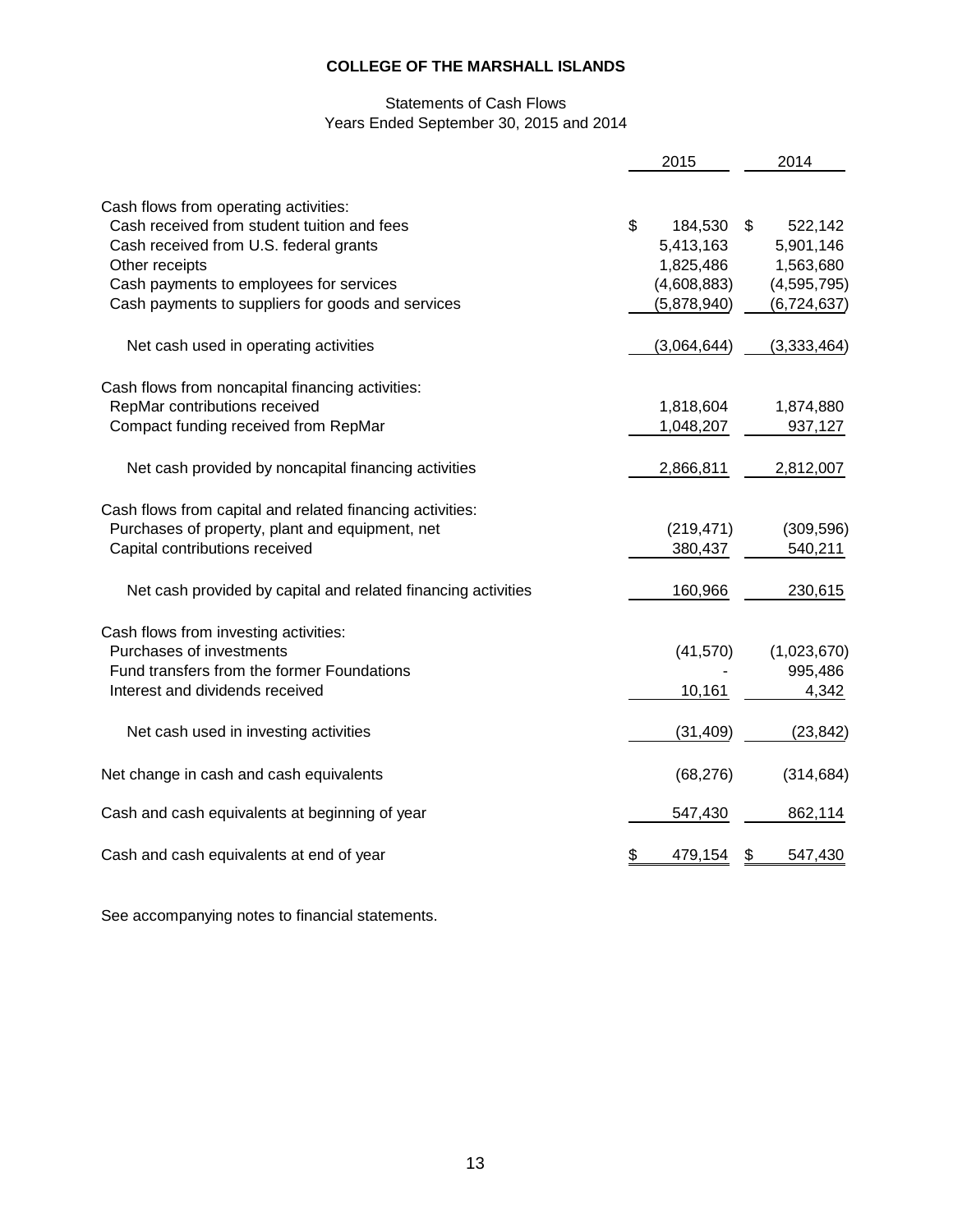### Statements of Cash Flows, Continued Years Ended September 30, 2015 and 2014

|                                                                                                     |    | 2015             |   | 2014        |
|-----------------------------------------------------------------------------------------------------|----|------------------|---|-------------|
| Reconciliation of operating loss to net cash used in operating activities:<br><b>Operating loss</b> | \$ | $(3,849,328)$ \$ |   | (3,940,016) |
| Adjustments to reconcile operating loss to net cash used in<br>operating activities:                |    |                  |   |             |
| Depreciation                                                                                        |    | 1,394,328        |   | 1,606,578   |
| <b>Bad debts</b>                                                                                    |    | 159,858          |   | 326,985     |
| Changes in assets and liabilities:                                                                  |    |                  |   |             |
| Accounts receivable and unbilled charges                                                            |    | (34, 574)        |   | (9,540)     |
| Prepaid items                                                                                       |    | (266,912)        |   | (13,761)    |
| Due from grantor agencies                                                                           |    | (297, 984)       |   | (98, 791)   |
| Inventory                                                                                           |    | 56,316           |   | (370, 781)  |
| Accounts payable                                                                                    |    | 246,561          |   | (44, 730)   |
| Withholding taxes payable                                                                           |    | (246, 658)       |   | (107, 930)  |
| Social security taxes payable                                                                       |    | 15,215           |   | 12,933      |
| Student refunds payable                                                                             |    | (194, 639)       |   | 133,516     |
| Payable to grantor agencies                                                                         |    |                  |   | (636, 829)  |
| <b>Accrued liabilities</b>                                                                          |    | 114,538          |   | (56, 944)   |
| Unearned revenue                                                                                    |    | (161,365)        |   | (134,154)   |
| Net cash used in operating activities                                                               | 2  | (3,064,644)      | S | (3,333,464) |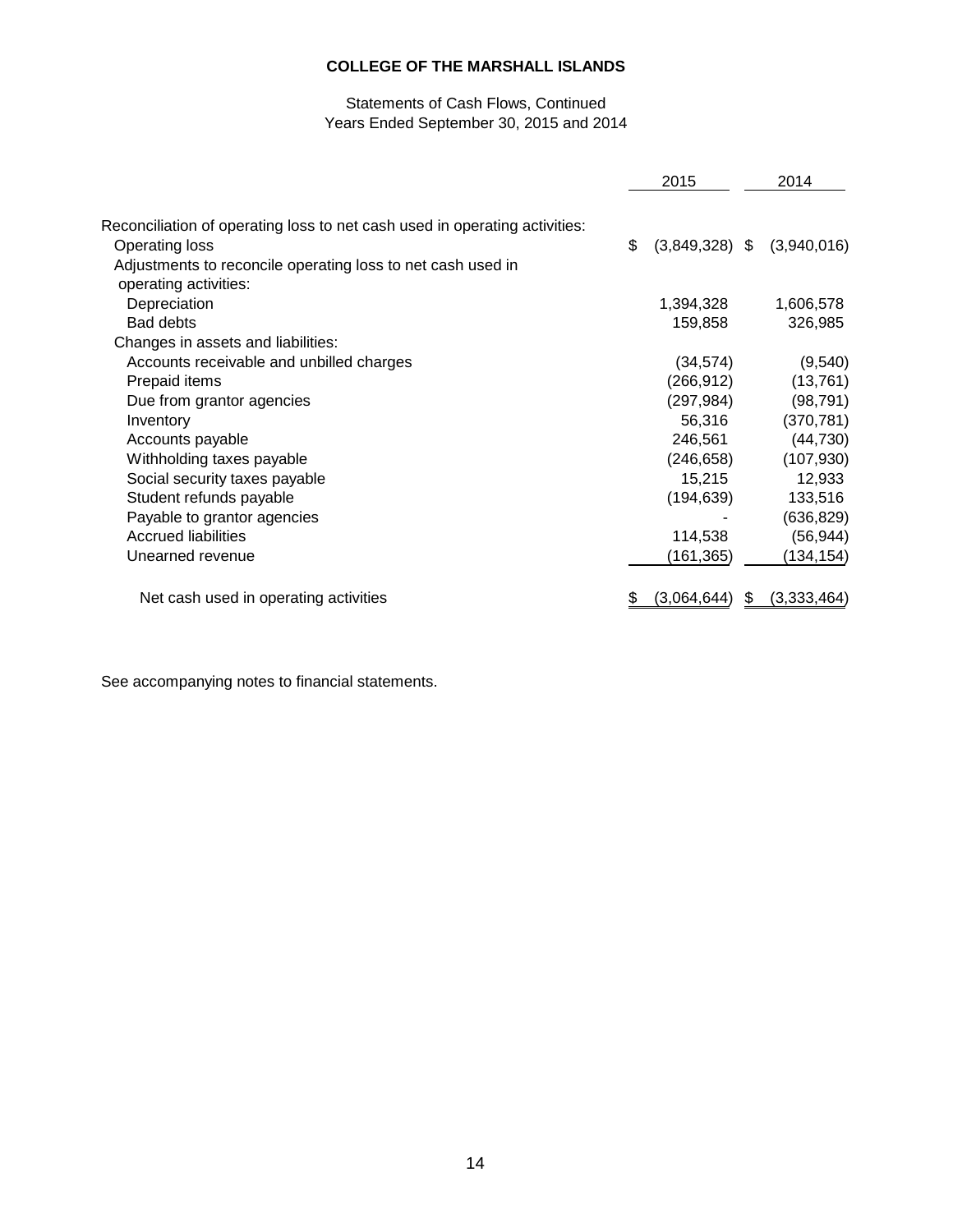Notes to Financial Statements September 30, 2015 and 2014

### (1) Organization

On April 1, 1993, the College of the Marshall Islands (the College), a component unit of the Republic of the Marshall Islands, was established as an independent institution pursuant to the College of the Marshall Islands Act of 1992 (Public Law 1992-13). The Act established the College as an independent institution governed by a Board of Regents appointed by the Republic of the Marshall Islands (RepMar) Cabinet. Previous to the Act, the College was a component of the College of Micronesia (COM). The College operates another program, the Land Grant program, but results of its operations are substantially reported within the financial statements of COM. Therefore, the accompanying financial statements relate solely to those accounting records maintained within the College and do not incorporate any accounts related to its operations that may be accounted for as a separate component of COM.

The College of the Marshall Islands Foundation, Inc. and Friends of the College of the Marshall Islands, Inc. (collectively, the Foundations) were founded on January 14, 2008 as non-profit, public benefit corporations, which operate under separate Board of Directors' from that of the College. The Foundations, as legally separate, tax-exempt entities, were previously presented as discretely presented component units in accordance with GASB Statement No. 39, *Determining Whether Certain Organizations are Component Units*. On May 15, 2013, the 501(c)(3) taxexempt status of the Foundations were revoked by the United States Internal Revenue Service. Accordingly, management considers that the accompanying financial statements are no longer required to include the accounts of the Foundations. On July 16, 2014, the College was able to recover \$995,486 in funds from the former Foundations, which is recorded as a special item – transfers from former Foundations account in the accompanying statements of revenues, expenses and changes in net position.

### (2) Summary of Significant Accounting Policies

The Governmental Accounting Standards Board (GASB) issued Statement No. 34, *Basic Financial Statements - and Management's Discussion and Analysis - for State and Local Governments*, and Statement No. 35, *Basic Financial Statements - and Management's Discussion and Analysis - for Public Colleges and Universities*. The financial statement presentation required by GASB Statements 34 and 35 provides a comprehensive, entity-wide perspective of the College's assets, liabilities, net position, revenues, expenses, changes in net position, and cash flows, and replaces the fund-group perspective previously required. Other GASB Statements are required to be implemented in conjunction with GASB Statements 34 and 35. Therefore, the College has also implemented, where applicable, Statement No. 36, *Recipient Reporting for Certain Shared Nonexchange Revenues*, Statement No. 37, *Basic Financial Statements - and Management's Discussion and Analysis - for State and Local Governments: Omnibus* and Statement No. 38, *Certain Financial Statement Note Disclosures.*

#### Basis of Accounting

For financial statement purposes, the College is considered a special-purpose government entity engaged only in business-type activities. Accordingly, the College's financial statements have been presented using the economic resources measurement focus and the accrual basis of accounting. Under the accrual basis, revenues are recognized when earned, and expenses are recorded when an obligation has been incurred. All significant intra-agency transactions have been eliminated.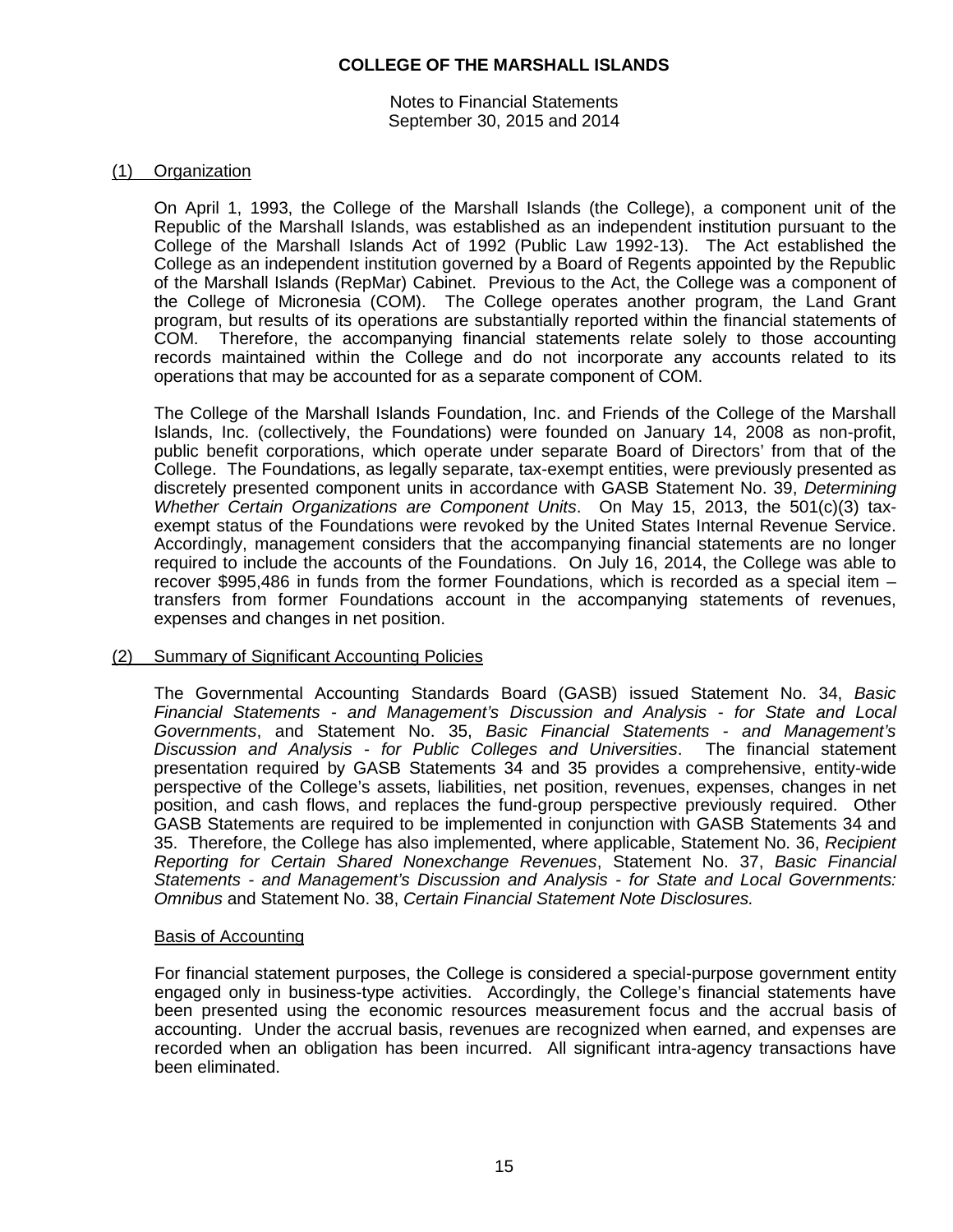Notes to Financial Statements September 30, 2015 and 2014

### (2) Summary of Significant Accounting Policies, Continued

#### Cash and Cash Equivalents and Time Certificate of Deposit

Cash and cash equivalents include cash on hand, cash held in demand and savings accounts, and short-term investments in U.S. Treasury obligations with maturity dates within three months of acquisition by the College.

#### **Investments**

Investments and related investment earnings are reported at fair value. Fair value is the amount at which a financial instrument could be exchanged in a current transaction between willing parties, other than in a forced or liquidation sale.

#### Accounts Receivable

Accounts receivable consists of tuition and fee charges to students and auxiliary enterprise services provided to students, faculty and staff. Accounts receivable also include amounts due from the College of Micronesia, employees and officers, and other sources. Accounts receivable are recorded net of estimated allowances for uncollectible amounts.

#### Allowance for Doubtful Accounts

Management determines the adequacy of the allowance for doubtful accounts based upon review of the aged accounts receivable. Amounts determined uncollectible are charged to bad debts and are added to the allowance. Bad debts are written-off against the allowance on the specific identification method.

#### Inventory

Inventory consists of items purchased for resale at the College's bookstore. Inventory is valued at the lower of cost (first-in, first-out) or market value.

#### Property, Plant and Equipment

Property, plant and equipment with a cost that equals or exceeds \$500 are capitalized. Such assets are recorded at cost in instances where cost is determinable or estimated cost where cost is not determinable. Depreciation is provided using the straight-line basis over the estimated useful lives of the respective assets.

#### Deferred Outflows of Resources

In addition to assets, the statements of net position will sometimes report a separate section for deferred outflows of resources. This separate financial statement element, deferred outflows of resources represents a consumption of net position that applies to a future period and so will not be recognized as an outflow of resources (deduction of net position) until then. The College has no items that qualify for reporting in this category.

#### Unearned Revenue

Unearned revenues include amounts received for tuition and fees and certain auxiliary activities prior to the end of the fiscal year but related to the subsequent accounting period.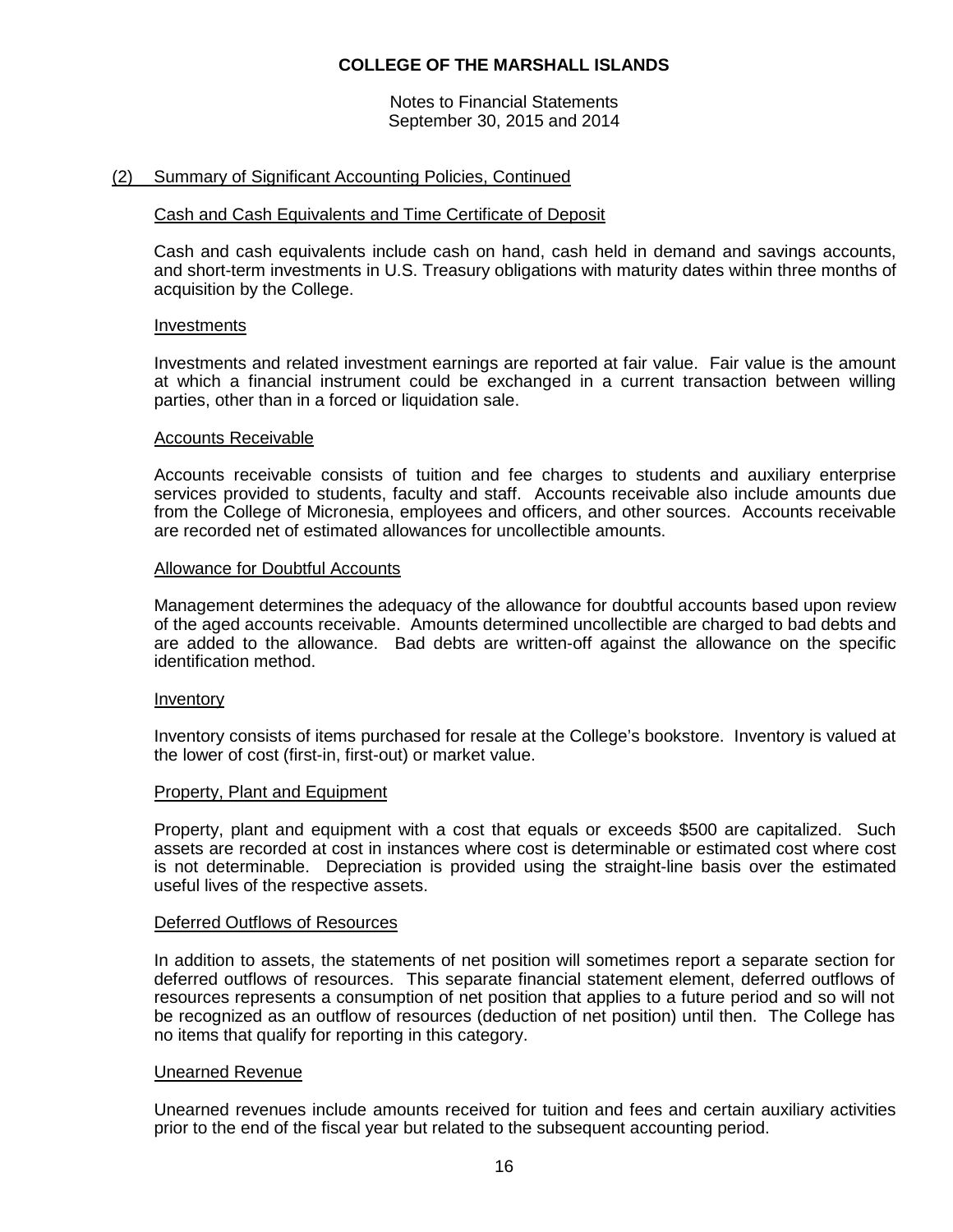Notes to Financial Statements September 30, 2015 and 2014

### (2) Summary of Significant Accounting Policies, Continued

#### Compensated Absences

The College recognizes the cost of accrued annual leave at the time such leave is earned. As of September 30, 2015 and 2014, the College recorded of \$155,557 and \$142,130, respectively, accrued annual leave, which is included within the statements of net position as accrued liabilities. The College does not participate in an employee pension plan.

#### Deferred Inflows of Resources

In addition to liabilities, the statements of net position will sometimes report a separate section for deferred inflows of resources. This separate financial statement element, deferred inflows of resources represents an acquisition of net position that applies to a future period and so will not be recognized as an inflow of resources (additions to net position) until then. The College has no items that qualify for reporting in this category.

#### Net Position

The College's net position is classified as follows:

*Net Investment In Capital Assets* - This represents the College's total investment in capital assets, net of accumulated depreciation.

*Restricted Net Position - Expendable* restricted net position includes resources in which the College is legally or contractually obligated to spend in accordance with restrictions imposed by external third parties. *Nonexpendable* restricted net position consists of endowment and similar type funds in which donors or other outside sources have stipulated, as condition of the gift instrument, that the principal is to be maintained inviolate and in perpetuity, and invested for the purpose of producing present and future income, which may either be expended or added to the principal.

*Unrestricted Net Position* - Unrestricted net position represents resources derived from student tuition and fees, RepMar appropriations, and sales and services of educational departments and auxiliary enterprises. These resources are used for transactions relating to the educational and general operations of the College, and may be used at the discretion of the governing board to meet current expenses for any purpose. These resources also include auxiliary enterprises, which are substantially self-supporting activities that provide services for students, faculty and staff.

When an expense is incurred that can be paid using either restricted or unrestricted resources, the College's policy is to first apply the expense towards unrestricted resources, and then toward restricted resources.

#### **Estimates**

The preparation of financial statements in conformity with accounting principles generally accepted in the United States of America (GAAP) requires management to make estimates and assumptions that affect the reported amounts of assets and liabilities and disclosure of contingent assets and liabilities at the date of the financial statements and the reported amounts of revenues and expenses during the reporting period. Actual results could differ from those estimates.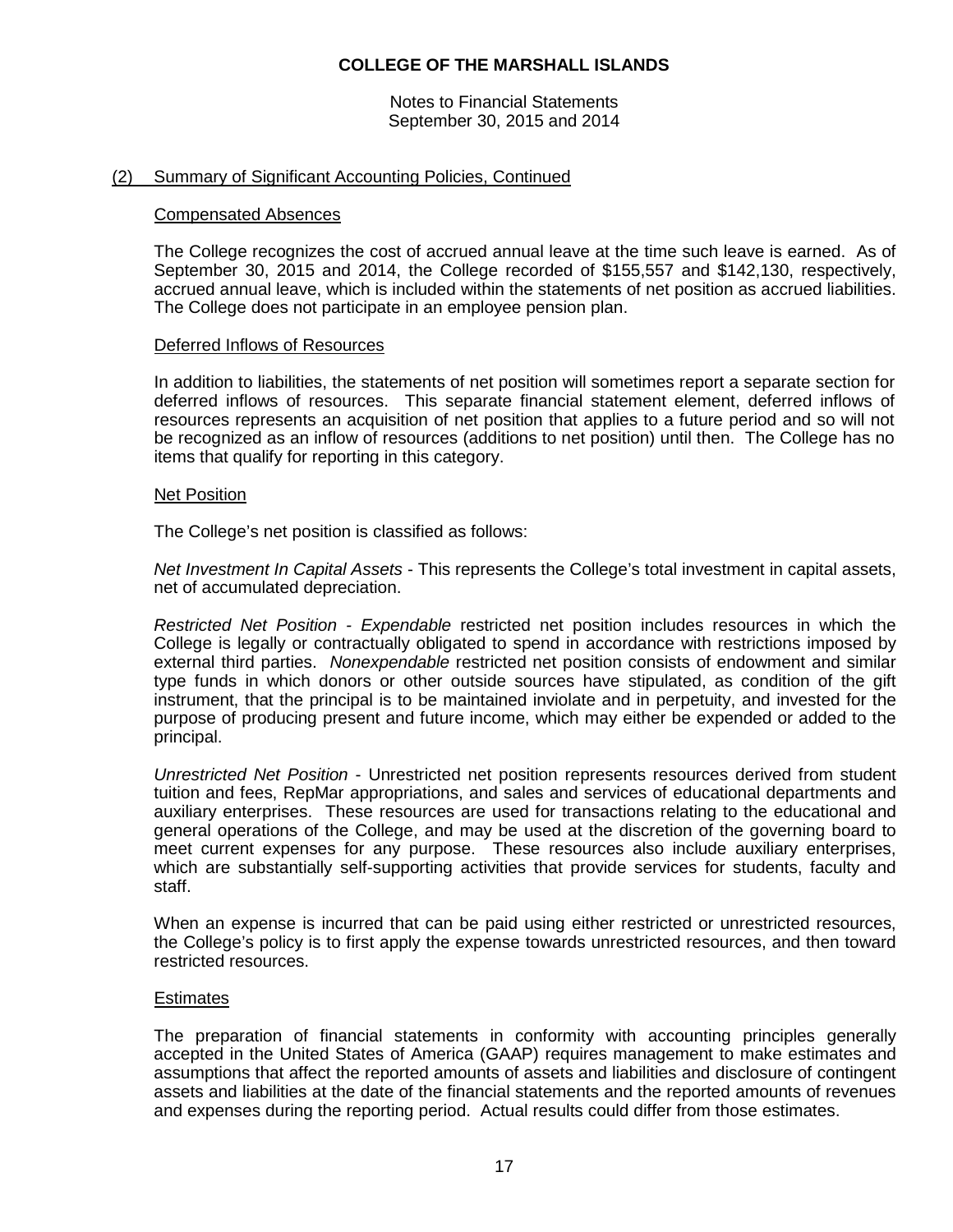Notes to Financial Statements September 30, 2015 and 2014

### (2) Summary of Significant Accounting Policies, Continued

#### Classification of Revenues and Expenses

The College has classified its revenues and expenses as either operating or nonoperating according to the following criteria:

*Operating* - Operating revenues and expenses include activities that have the characteristics of exchange transactions, such as (1) student tuition and fees, (2) sales and services of auxiliary enterprises, and (3) most federal, state and local grants.

*Nonoperating* - Nonoperating revenues and expenses include activities that have the characteristics of nonexchange transactions, such as gifts and contributions, and other revenue sources that are defined as nonoperating revenues by GASB Statement No. 9, *Reporting Cash Flows of Proprietary and Nonexpendable Trust Funds and Governmental Entities That Use Proprietary Fund Accounting*, and GASB Statement No. 34, such as RepMar appropriations and investment income.

*Scholarship Discounts and Allowances* - Student tuition and fee revenues, and certain other revenues from students, are reported net of scholarship discounts and allowances in the Statement of Revenues, Expenses, and Changes in Net Position. Scholarship discounts and allowances are the difference between the stated charge for goods and services provided by the College, and the amount that is paid by students and/or third parties making payments on the students' behalf. Certain governmental grants, such as Pell grants, and other federal, state or nongovernmental programs, are recorded as either operating or nonoperating revenues in the College's financial statements. To the extent that revenues from such programs are used to satisfy tuition and fees and other student charges, the College has recorded a scholarship discount and allowance.

#### New Accounting Standards

During the year ended September 30, 2015, the College implemented the following pronouncements:

- GASB S*tatement* No. 68, *Accounting and Financial Reporting for Pensions,* which revises and establishes new financial reporting requirements for most governments that provide their employees with pension benefits. The implementation of this statement did not have a material effect on the accompanying financial statements.
- GASB Statement No. 69, *Government Combinations and Disposals of Government Operations,* which improves accounting and financial reporting for state and local governments' combinations and disposals of government operations. Government combinations include mergers, acquisitions, and transfers of operations. A disposal of government operations can occur through a transfer to another government or a sale. The implementation of this statement did not have a material effect on the accompanying financial statements.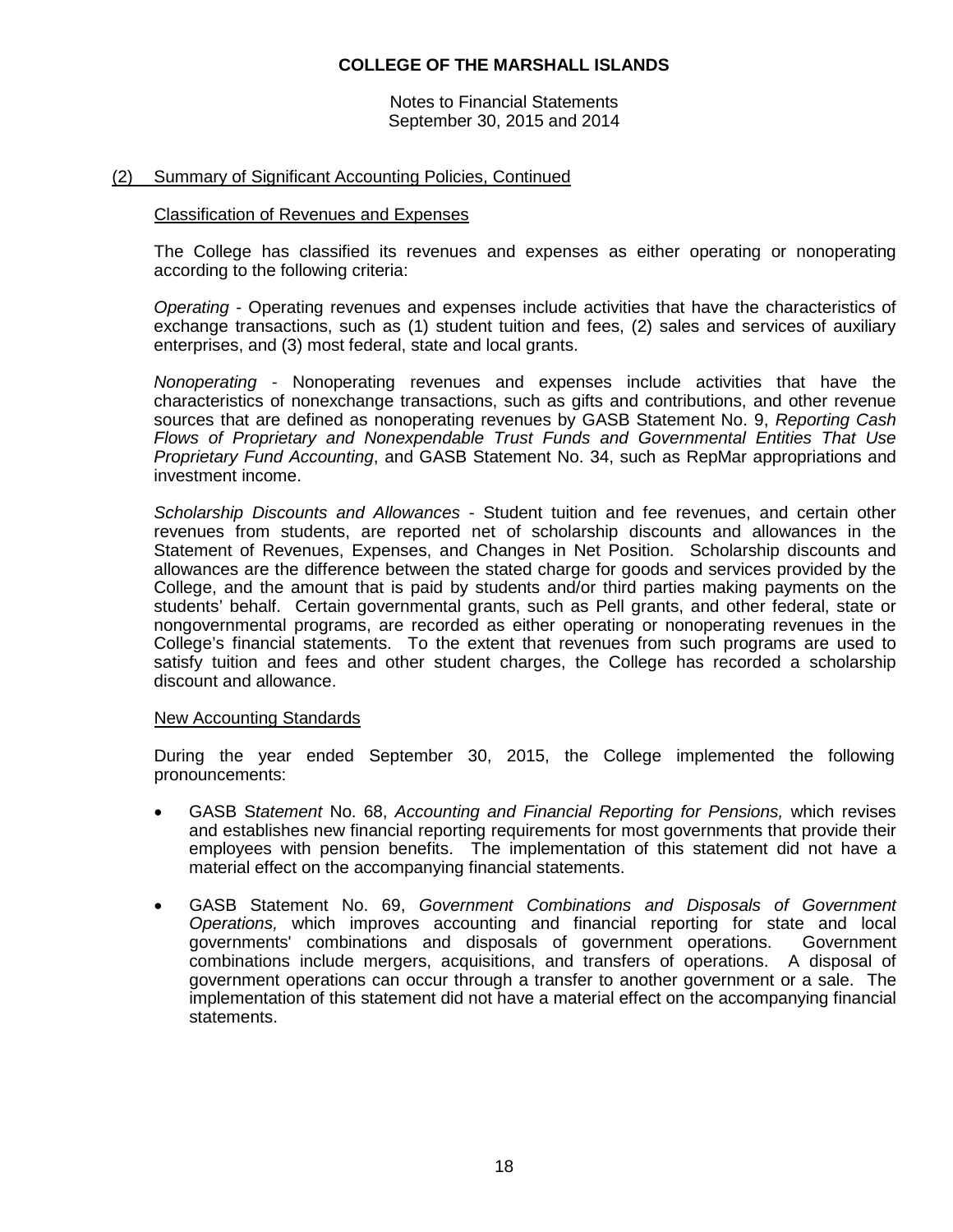Notes to Financial Statements September 30, 2015 and 2014

### (2) Summary of Significant Accounting Policies, Continued

#### New Accounting Standards, Continued

• GASB Statement No. 71, *Pension Transition for Contributions Made Subsequent to the Measurement Date - an amendment of GASB Statement No. 68,* which addresses an issue regarding application of the transition provisions of Statement No. 68, *Accounting and Financial Reporting for Pensions*. The issue relates to amounts associated with contributions, if any, made by a state or local government employer or nonemployer contributing entity to a defined benefit pension plan after the measurement date of the government's beginning net pension liability. The implementation of this statement did not have a material effect on the accompanying financial statements.

In February 2015, GASB issued Statement No. 72, *Fair Value Measurement and Application*, which addresses accounting and financial reporting issues related to fair value measurements and requires entities to expand their fair value disclosures by determining major categories of debt and equity securities within the fair value hierarchy on the basis of the nature and risk of the investment. The provisions in Statement 72 are effective for fiscal years beginning after June 15, 2015. Management believes that the implementation of this statement only requires additional disclosures to be made about fair value measurements, the level of fair value hierarchy, and valuation techniques and will not have a material effect on the financial statements.

In June 2015, GASB issued Statement No. 73, *Accounting and Financial Reporting for Pensions and Related Assets That Are Not Within the Scope of GASB Statement 68, and Amendments to Certain Provisions of GASB Statements 67 and 68*, which aligns the reporting requirements for pensions and pension plans not covered in GASB Statements 67 and 68 with the reporting requirements in Statement 68. The provisions in Statement No. 73 are effective for fiscal years beginning after June 15, 2015, with the exception of the provisions that address employers and governmental nonemployer contributing entities for pensions that are not within the scope of Statement 68, which are effective for fiscal years beginning after June 15, 2016. Management does not believe that the implementation of this statement will have a material effect on the financial statements.

In June 2015, GASB issued Statement No. 74, *Financial Reporting for Postemployment Benefit Plans Other Than Pension Plans*, which replaces Statements No. 43, *Financial Reporting for Postemployment Benefit Plans Other Than Pension Plans*, as amended, and No. 57, *OPEB Measurements by Agent Employers and Agent Multiple-Employer Plans*, and addresses financial reporting requirements for governments whose employees are provided with postemployment benefits other than pensions (other postemployment benefits or OPEB). The provisions in Statement No. 74 are effective for fiscal years beginning after June 15, 2016. Management does not believe that the implementation of this statement will have a material effect on the financial statements.

In June 2015, GASB issued Statement No. 75, *Accounting and Financial Reporting for Postemployment Benefits Other Than Pensions*, which replaces the requirements of Statements No. 45, *Accounting and Financial Reporting by Employers for Postemployment Benefits Other Than Pensions*, as amended, and No. 57, *OPEB Measurements by Agent Employers and Agent Multiple-Employer Plans*, and provides guidance on reporting by governments that provide OPEB to their employees and for governments that finance OPEB for employees of other governments. The provisions in Statement No. 75 are effective for fiscal years beginning after June 15, 2017. Management does not believe that the implementation of this statement will have a material effect on the financial statements.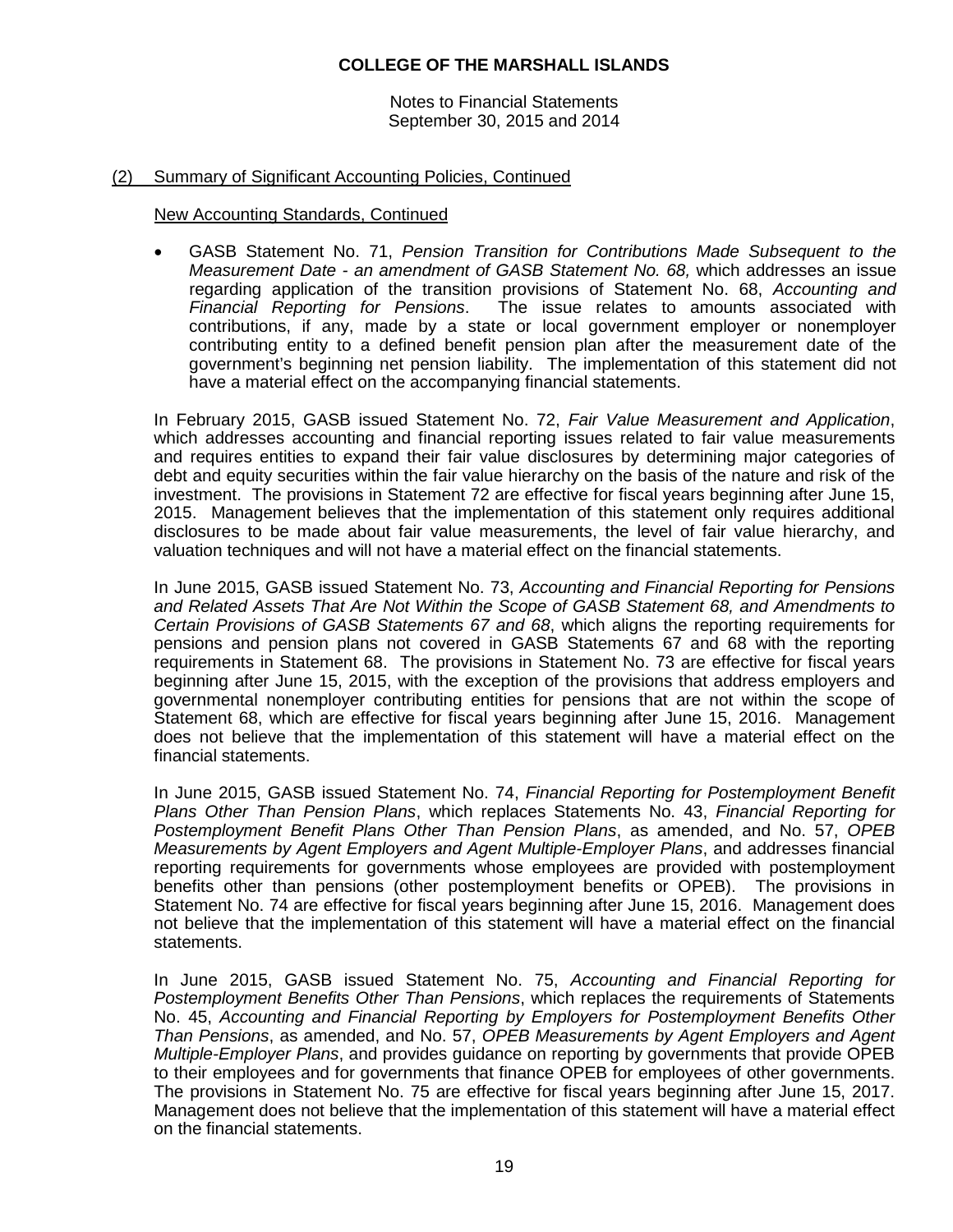Notes to Financial Statements September 30, 2015 and 2014

### (2) Summary of Significant Accounting Policies, Continued

#### New Accounting Standards, Continued

In June 2015, GASB issued Statement No. 76, *The Hierarchy of Generally Accepted Accounting Principles for State and Local Governments*, which eliminates two of the four categories of authoritative GAAP that exist under the existing hierarchy prescribed by Statement 55. The two categories that will remain under the new standard are (1) GASB Statements and (2) GASB technical bulletins and implementation guides in addition to AICPA guidance that the GASB clears. The provisions in Statement No. 76 are effective for fiscal years beginning after June 15, 2015. Management does not believe that the implementation of this statement will have a material effect on the financial statements.

In August 2015, GASB issued Statement No. 77, *Tax Abatement Disclosures*, which requires governments that enter into tax abatement agreements to disclose certain information about the agreements. The provisions in Statement No. 77 are effective for fiscal years beginning after December 15, 2015. Management does not believe that the implementation of this statement will have a material effect on the financial statements.

#### (3) Deposits and Investments

The deposit and investment policies of the College are governed by the Board of Regents. As such, the Board of Regents is authorized to delegate certain responsibilities to third parties. Investment managers have discretion to purchase, sell, or hold the specific securities to meet the objectives set forth in the investment policy.

Generally, the College can invest in cash and cash equivalents, bonds, U.S. and non-U.S. equities, and fixed income securities, as follows:

| Global equities | 60%  |
|-----------------|------|
| Fixed income    | 40%  |
| Total portfolio | 100% |

### A. Deposits

Custodial credit risk is the risk that in the event of a bank failure, the College's deposits may not be returned to it. Such deposits are not covered by depository insurance and are either uncollateralized or collateralized with securities held by the pledging financial institution but not in the College's name. The College does not have a deposit policy for custodial credit risk.

As of September 30, 2015 and 2014, the carrying amounts of the College's total cash and cash equivalents were \$479,154 and \$547,430, respectively, and the corresponding bank balances were \$536,448 and \$640,171, respectively. Of the bank balance amounts, \$70,469 and \$268,997, respectively, are maintained in financial institutions subject to Federal Deposit Insurance Corporation (FDIC) insurance. The remaining amounts of \$465,979 and \$371,174, respectively, represent short-term investments held and administered by the College's trustee. Based on negotiated trust and custody agreements, all of these investments were held by the College's trustee in the College's name. As of September 30, 2015 and 2014, bank deposits in the amount of \$70,469 and \$250,000 were FDIC insured. The College does not require collateralization of its cash deposits; therefore, deposit levels in excess of FDIC insurance coverage are uncollateralized. Accordingly, these deposits are exposed to custodial credit risk.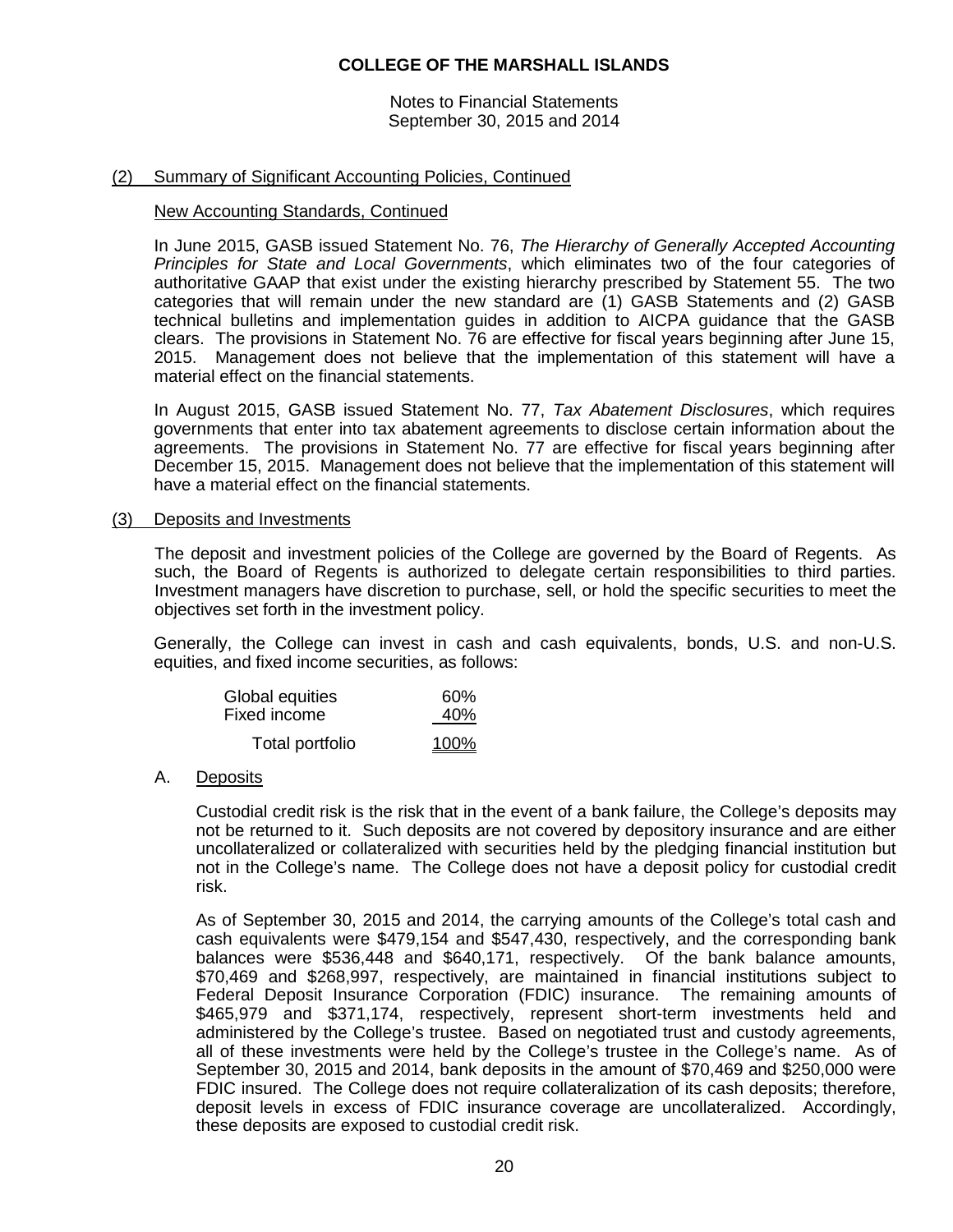Notes to Financial Statements September 30, 2015 and 2014

### (3) Deposits and Investments, Continued

#### B. Investments

Credit risk for investments is the risk that an issuer or other counterparty to an investment will not fulfill its obligations. With the exception of investments in U.S. government securities, which are explicitly or implicitly guaranteed by the United States government, all other investments must be rated in accordance with the College's investment policy.

Custodial credit risk for investments is the risk that, in the event of the failure of the counterparty to a transaction, the College will not be able to recover the value of investment or collateral securities that are in the possession of an outside party. As of September 30, 2015 and 2014, the College's investments were held in the College's name and were administered by investment managers in accordance with the College's investment policy.

Concentration of credit risk for investments is the risk of loss attributed to the magnitude of an entity's investment in a single issuer. GASB Statement No. 40 requires disclosure by issuer and amount of investments in any one issuer that represents five percent (5%) or more of total investments for the College. Investments issued or explicitly guaranteed by the U.S. government and investments in mutual funds, external investment pools, and other pooled investments are excluded from this requirement. As of September 30, 2015 and 2014, there were no investments in any one issuer that exceeded 5% of total investments.

Interest rate risk is the risk that changes in interest rates will adversely affect the fair value of debt instruments. The College does not have a formal investment policy that limits investment maturities as a means of managing its exposure to fair value losses arising from increasing interest rates.

As of September 30, 2015 and 2014, investments at fair value are as follows:

|                                                                | 2015                              | 2014                         |
|----------------------------------------------------------------|-----------------------------------|------------------------------|
| Money market funds<br><b>Equity securities</b><br>Mutual funds | \$<br>8,608<br>181,950<br>831,368 | 11,429<br>191,178<br>851,686 |
|                                                                | \$1.021.926                       | \$1,054,293                  |

### (4) Risk Management

The College is exposed to various risks of loss related to torts; theft of, damage to, and destruction of assets; errors and omissions; injuries to employees; and natural disasters. The College has elected to purchase commercial insurance from independent third parties for the risks of loss to which it is exposed. Settled claims from these risks have not exceeded commercial insurance coverage in any of the past three years.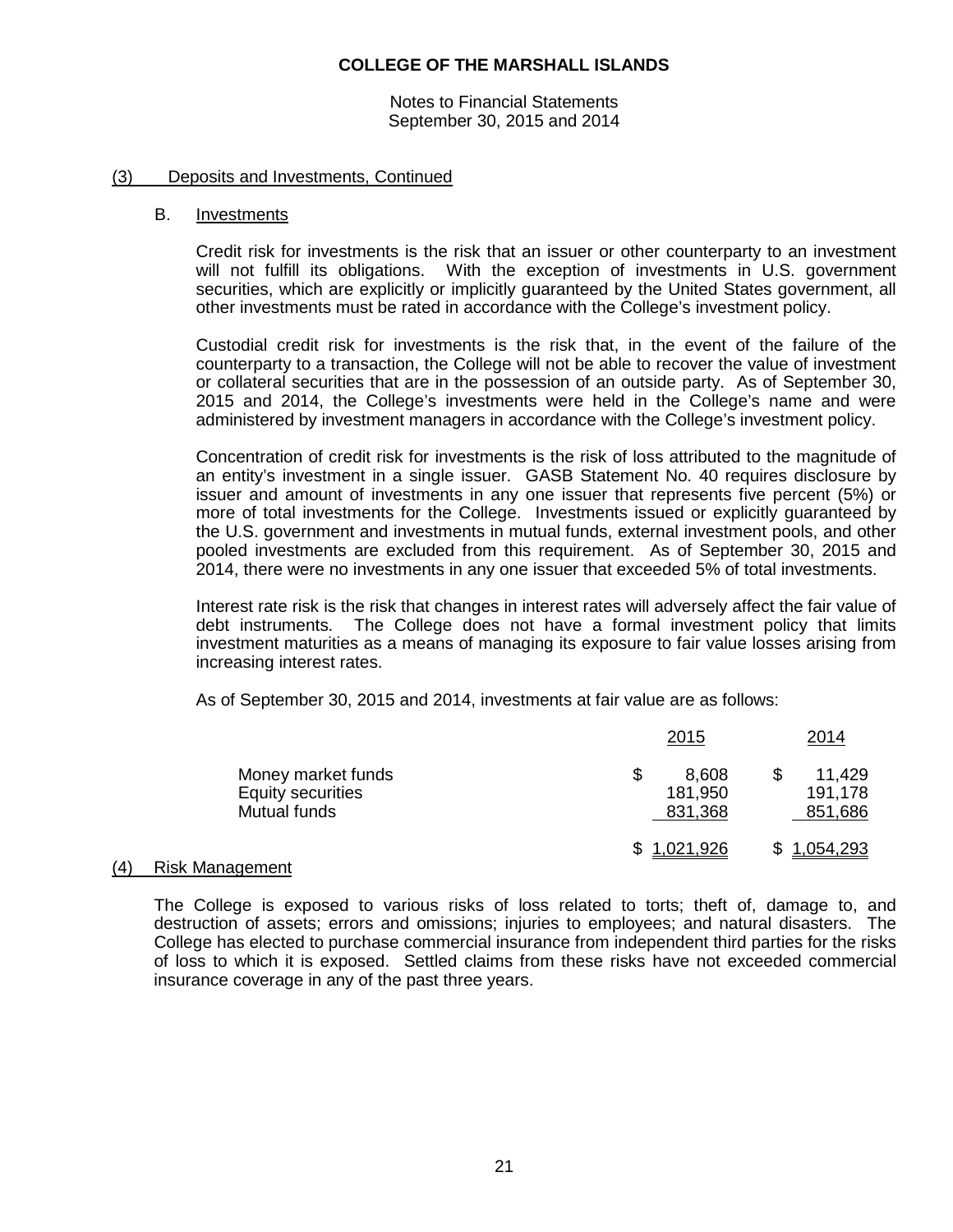Notes to Financial Statements September 30, 2015 and 2014

### (5) Accounts Receivable and Unbilled Charges

Summarized below is the College's accounts receivable and unbilled charges as of September 30, 2015 and 2014:

|                                                                                      | 2015                                     | 2014                                      |
|--------------------------------------------------------------------------------------|------------------------------------------|-------------------------------------------|
| Student tuition and fees<br>College of Micronesia<br>Employees and officers<br>Other | \$2,513,511<br>9,697<br>84,524<br>64,297 | \$2,496,365<br>52,405<br>30,787<br>57,898 |
| Less allowance for doubtful accounts                                                 | 2,672,069<br>(1,467,661)                 | 2,637,455<br>(1, 307, 803)                |
| Net accounts receivable and unbilled charges                                         | \$1,204,368                              | \$1,329,652                               |

# (6) Property, Plant and Equipment

Summarized below is the College's investment in property, plant and equipment and changes for the years ended September 30, 2015 and 2014:

|                                                                                        |                              | 2015                             |                          |                          |                                     |
|----------------------------------------------------------------------------------------|------------------------------|----------------------------------|--------------------------|--------------------------|-------------------------------------|
|                                                                                        | Estimated<br>Useful<br>Lives | Balance at<br>October<br>1, 2014 | Additions                | <b>Deletions</b>         | Balance at<br>September<br>30, 2015 |
| Nondepreciable capital assets:<br>Land and improvements<br>Depreciable capital assets: |                              | \$<br>372,306                    | \$                       | \$                       | \$<br>372,306                       |
| Furniture, vehicles and equipment<br>Buildings and improvements                        | $3 - 5$ years<br>20 years    | 4,705,250<br>23,644,331          | 219,471                  | (193, 850)               | 4,730,871<br>23,644,331             |
| Less accumulated depreciation                                                          |                              | 28,349,581<br>(11, 232, 357)     | 219,471<br>(1, 394, 328) | (193, 850)<br>193,407    | 28,375,202<br>(12, 433, 278)        |
|                                                                                        |                              | 17, 117, 224                     | (1, 174, 857)            | (443)                    | 15,941,924                          |
| Net investment in plant                                                                |                              | \$17,489,530                     | \$(1, 174, 857)          | \$<br>(443)              | \$ 16,314,230                       |
|                                                                                        |                              |                                  | 2014                     |                          |                                     |
|                                                                                        | Estimated<br>Useful<br>Lives | Balance at<br>October<br>1, 2013 | Additions                | <b>Deletions</b>         | Balance at<br>September<br>30, 2014 |
| Nondepreciable capital assets:<br>Land and improvements<br>Depreciable capital assets: |                              | \$.<br>372,306                   | \$                       | \$                       | \$.<br>372,306                      |
| Furniture, vehicles and equipment<br>Buildings and improvements                        | $3 - 5$ years<br>20 years    | 4,749,006<br>23,778,134          | 263,825<br>45,771        | (307, 581)<br>(179, 574) | 4,705,250<br>23,644,331             |
| Less accumulated depreciation                                                          |                              | 28,527,140<br>(10,099,152)       | 309,596<br>(1,606,578)   | (487, 155)<br>473,373    | 28,349,581<br>(11, 232, 357)        |
|                                                                                        |                              |                                  |                          |                          |                                     |
|                                                                                        |                              | 18,427,988                       | (1,296,982)              | (13, 782)                | 17, 117, 224                        |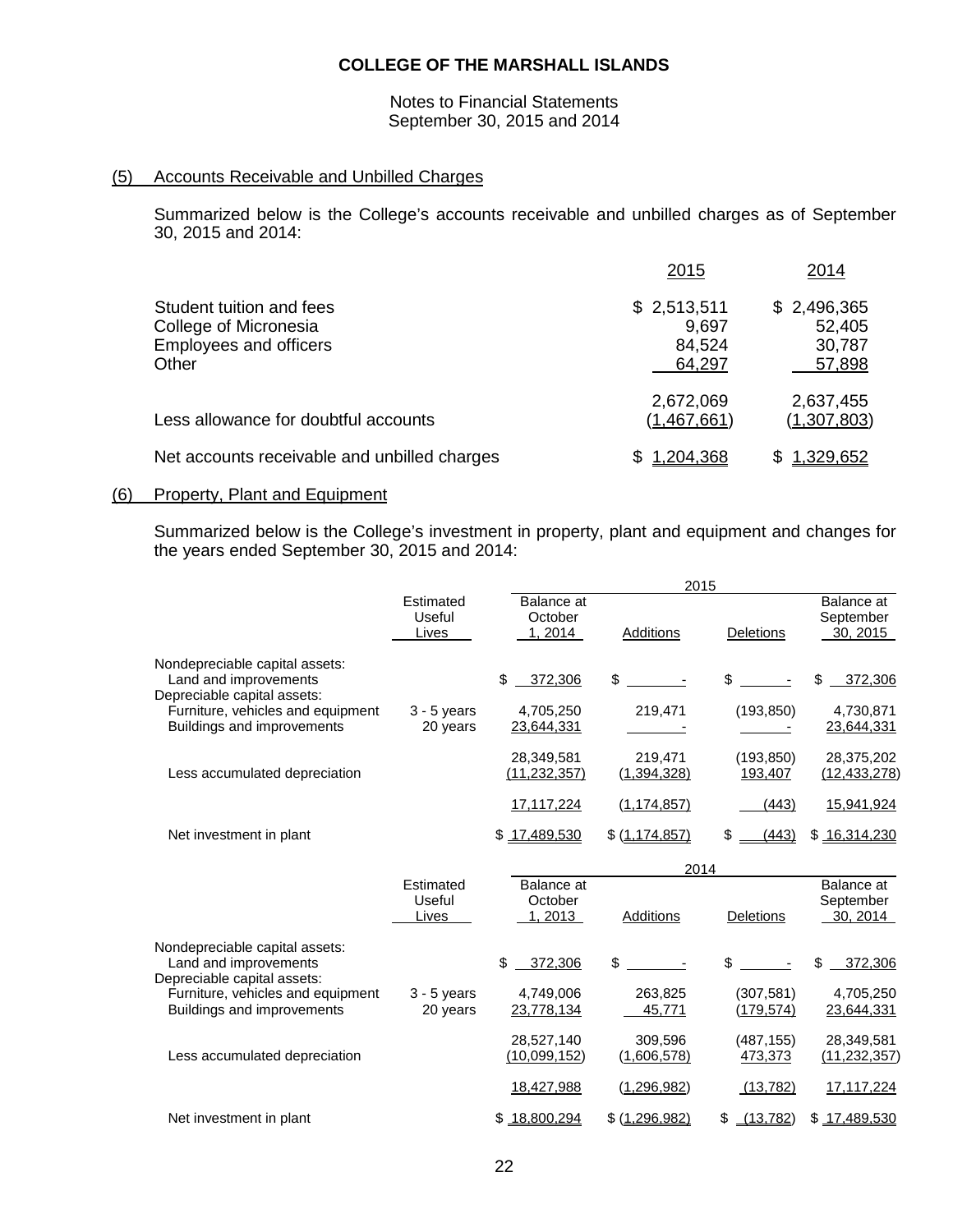Notes to Financial Statements September 30, 2015 and 2014

#### (7) RepMar Contributions

The College is dependent upon RepMar to provide annual appropriations in an amount sufficient to provide stable financial backing to meet educational and vocational needs of the community. During the years ended September 30, 2015 and 2014, the College received \$2,818,604 and \$2,874,880, respectively, from RepMar to administer various postsecondary functions and to improve facilities, of which \$14,666 and \$62,873 was receivable from RepMar at September 30, 2015 and 2014, respectively. The Nitijela of RepMar subsequently provided for an appropriation of \$2,958,300 to fund operations of the College for fiscal year 2016 and an additional \$500,000 to fund repairs and maintenance of capital projects.

Commencing fiscal year 2006, the College was appropriated \$25,000,000 of capital contributions from RepMar of which \$303,500 was appropriated in both the years ended September 30, 2015 and 2014. During the years ended September 30, 2015 and 2014, the College received \$578,500 and \$309,596, respectively, from RepMar under these appropriations to fund various capital improvements, of which \$101,764 and \$59,201 was payable to and receivable from RepMar at September 30, 2015 and 2014, respectively.

#### (8) Functional Classifications with Natural Classifications

|                                   |                 |                         |           |           | 2015          |              |                                   |              |
|-----------------------------------|-----------------|-------------------------|-----------|-----------|---------------|--------------|-----------------------------------|--------------|
|                                   |                 | Insurance,<br>Utilities |           |           |               |              |                                   |              |
|                                   | <b>Salaries</b> | <b>Benefits</b>         | Services  | Supplies  | and Rent      |              | <b>Depreciation Miscellaneous</b> | Total        |
| Instruction                       | \$2,399,026     | \$636,120               | \$103,899 | \$147,999 | 63,137<br>\$. | 138.497<br>S | \$1,239,767                       | \$4,728,445  |
| Academic support                  | 291.537         | 62,498                  | 71.212    | 16,826    |               | 42.391       | 86.221                            | 570,685      |
| Student services<br>Institutional | 321.469         | 77.107                  | 3,190     | 34,961    | 200           | 2,524        | 48.924                            | 488,375      |
| Support<br>Operations and         | 1,031,793       | 657.996                 | 30.000    | 112.509   | 176.965       | 26,655       | 412.940                           | 2,448,858    |
| Maintenance<br>Auxiliary          | 654.586         | 97.495                  |           | 134.782   | 446.371       | 1.150.448    | 63.610                            | 2,547,292    |
| Enterprises                       | 25,010          | 3,809                   |           | 1,632     | 42,525        | 33,813       | 910,766                           | 1,017,555    |
|                                   | \$4.723.421     | \$1.535.025             | \$208.301 | \$448.709 | \$729.198     | \$1.394.328  | \$2.762.228                       | \$11.801.210 |

Operating expenses are displayed in their functional classifications. The following table shows functional classifications with natural classifications:

|                                   |                 |                 |           |           | Insurance.<br>Utilities |              |                                   |              |
|-----------------------------------|-----------------|-----------------|-----------|-----------|-------------------------|--------------|-----------------------------------|--------------|
|                                   | <b>Salaries</b> | <b>Benefits</b> | Services  | Supplies  | and Rent                |              | <b>Depreciation Miscellaneous</b> | Total        |
| Instruction                       | \$2,489,092     | \$682,692       | \$36,650  | \$144,524 | \$<br>38,984            | S<br>124.365 | \$2.109.885                       | \$5,626,192  |
| Academic support                  | 289.564         | 51.848          | 32.143    | 4.006     | (7,500)                 | 33.255       | 11.480                            | 414,796      |
| Student services<br>Institutional | 324.589         | 61,219          | 155.600   | 27,837    | 91                      | 1.989        | 73.269                            | 644,594      |
| Support<br>Operations and         | 782.825         | 546.423         | 102,200   | 69.493    | 138.109                 | 18.013       | 306.590                           | 1,963,653    |
| Maintenance<br>Auxiliary          | 627.634         | 90.156          | 35,500    | 71.815    | 560.200                 | 1,428,956    | ٠                                 | 2,814,261    |
| Enterprises                       | 25,146          | 3,056           |           | 3,275     | 74,958                  |              | 775,866                           | 882,301      |
|                                   | \$4.538.850     | \$1.435.394     | \$362.093 | \$320.950 | \$804.842               | \$1.606.578  | \$3.277.090                       | \$12.345.797 |

**2014**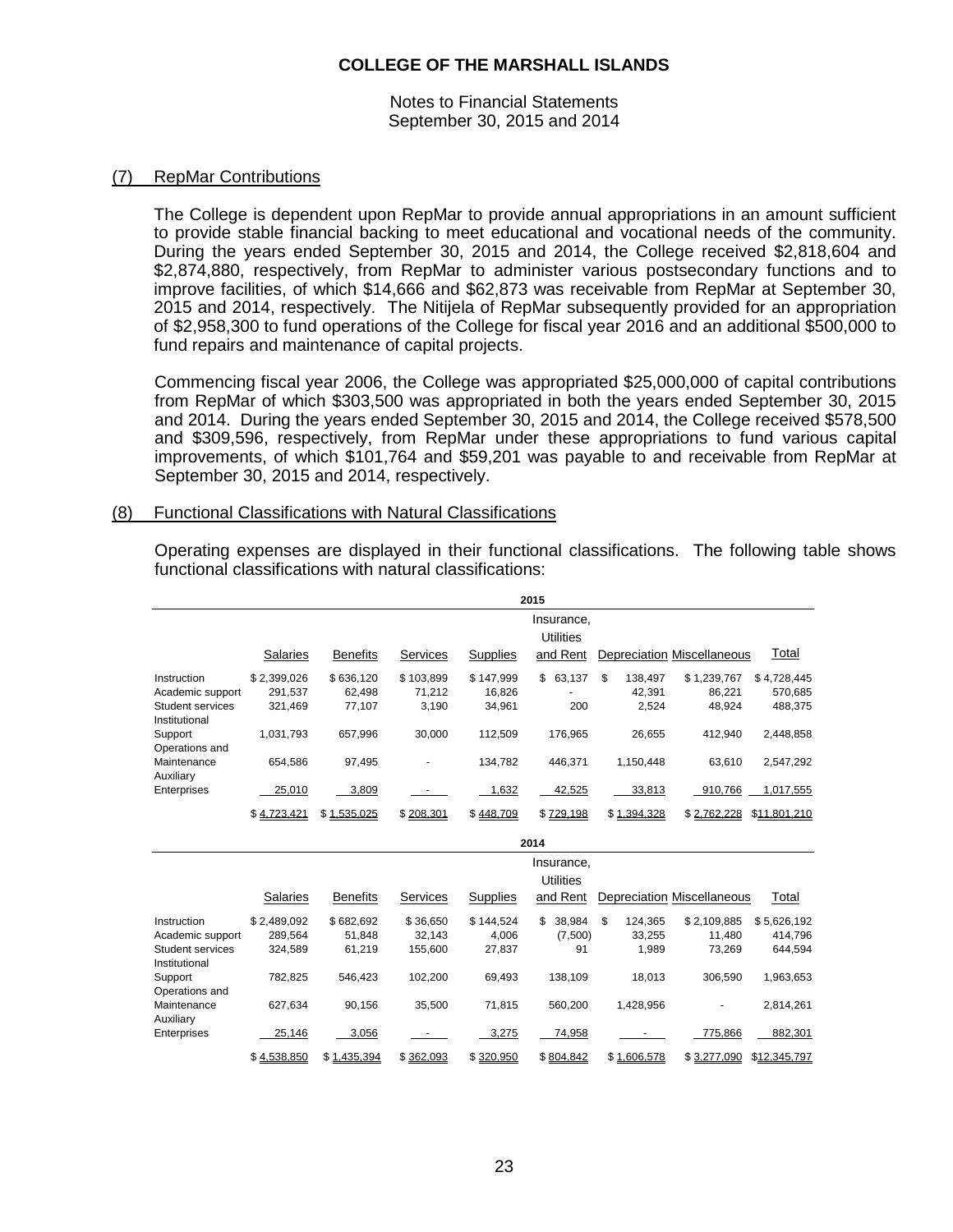Notes to Financial Statements September 30, 2015 and 2014

#### (9) Commitments

On July 31, 2000, the College executed two lease agreements for parcels of land and attached buildings and improvements located on Arrak Island. The leases commenced on July 1, 2000 for periods of thirty years each, ending on June 30, 2030, with options to renew for additional terms of thirty years. The terms of the leases call for rent to be paid in equal quarterly installments, with increases totaling \$800 in the quarterly installments, every five years.

On October 1, 2006, the College executed a lease agreement for the main campus location in Uliga. This lease commenced October 1, 2006 for a term of twenty-five years, ending on September 30, 2031, with an option to extend in increments of five years for a total of twenty-five years. However, in January 2008, the RepMar government extended its Land Use Agreement for the same land for a period of five (5) years. Thus, the College has not made any payments pursuant to the lease agreement.

On April 20, 2007, the College executed a sublease agreement for a parcel of land adjacent to the main campus in Uliga. The lease commenced March 1, 2007 for a term of thirty years, ending on March 31, 2044.

Future minimum lease payments under these leases are as follows:

| Year ending<br>September 30,                                                                          |                                                                                                           |
|-------------------------------------------------------------------------------------------------------|-----------------------------------------------------------------------------------------------------------|
| 2016<br>2017<br>2018<br>2019<br>2020<br>2021-2025<br>2026-2030<br>2031-2035<br>2036-2040<br>2041-2044 | \$<br>95,080<br>95,080<br>95,080<br>95,080<br>95,080<br>491,399<br>507,399<br>105,013<br>89,418<br>63,533 |
|                                                                                                       |                                                                                                           |

#### (10) Contingencies

#### Going Concern

The accompanying financial statements have been prepared in conformity with GAAP, which contemplates the continuation of the College as a going concern. However, the College has sustained operating losses in recent years. Furthermore, at September 30, 2015, current liabilities exceed current assets by \$389,792 and a deficit unrestricted net position of \$389,792 exists at that date.

Management believes actions presently being undertaken to revise the College's operating requirements in the implementation of a Financial Recovery Plan, which includes employee salary and benefits reduction, electric energy conservation efforts, reduction of adjunct and overload rates and limited employee travel, and reduction in supplies expenditures and contractual services, will provide the opportunity for the College to continue as a going concern.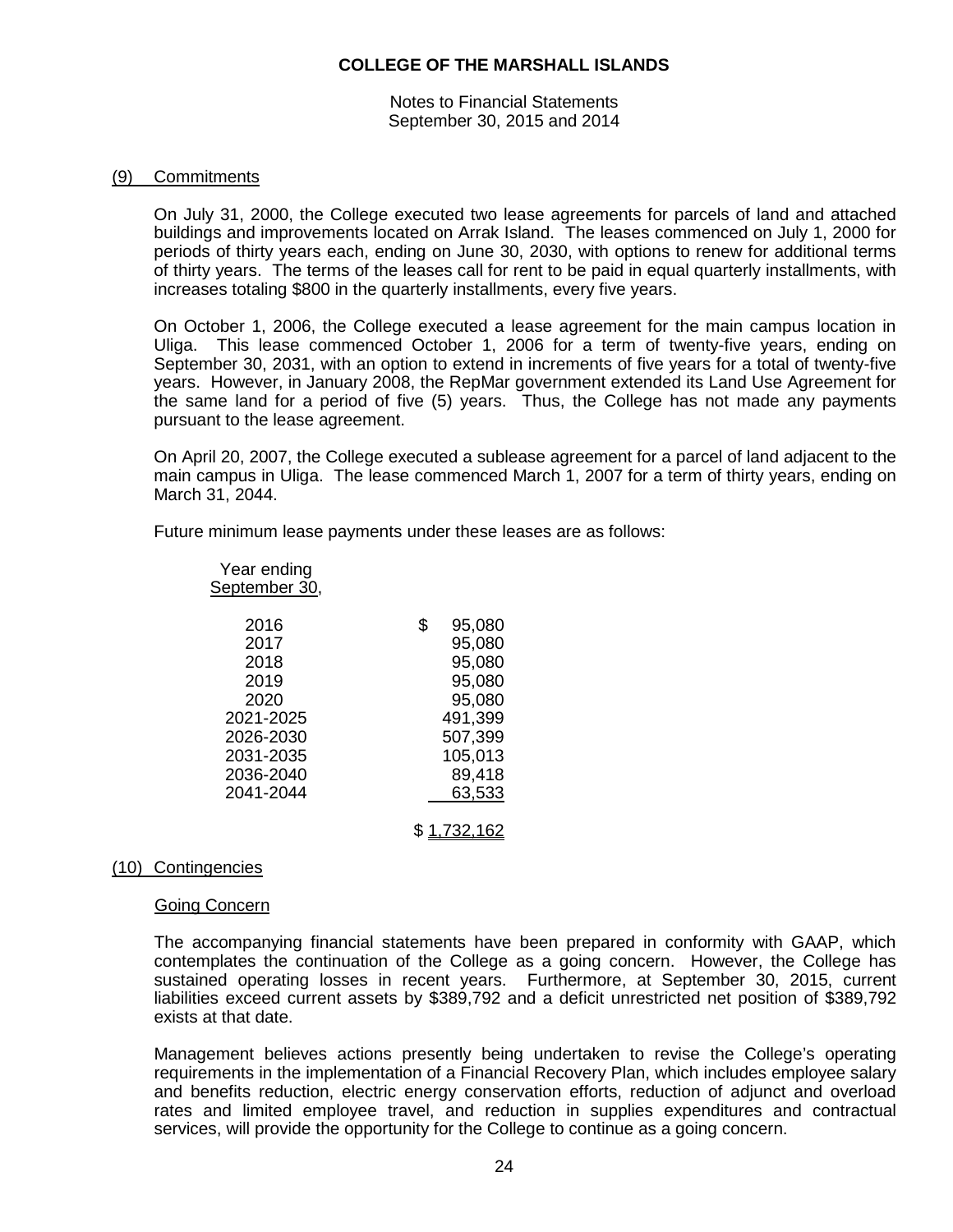Notes to Financial Statements September 30, 2015 and 2014

### (10) Contingencies, Continued

#### Federal Grants

The College participates in a number of federally assisted grant programs and other various U.S. Department of Education grants. These programs are subject to financial and compliance audits to ascertain if Federal laws and guidelines have been followed. Questioned costs relating to fiscal year 2015 have been set forth in the College's Single Audit Report for the year ended September 30, 2015. The ultimate disposition of these questioned costs can be determined only by final action of the respective grantor agencies. Therefore, no provision for any liability that may result upon resolution of this matter has been made in the accompanying financial statements.

#### Sick Leave

It is the policy of the College to record expenditures for sick leave when leave is actually taken. Sick leave is compensated time for absence during working hours arising from employee illness or injury. The estimated accumulated sick leave at September 30, 2015 and 2014 was \$132,123 and \$139,695, respectively.

### Accreditation

The Accrediting Commission for Community and Junior Colleges (ACCJC) of the Western Association of Schools and Colleges (WASC) at its semi-annual meeting on June 9-11, 2009 reaffirmed accreditation of the College with a requirement that the College complete a follow-up report by March, 2010, which was submitted on March 15, 2010. The Commission meets semiannually in January and June to review the status of institutional reports. On July 3, 2013, WASC issued a Warning status and required the College to complete a Follow-Up report by March 15, 2014. Based on the comprehensive evaluation during June 2015, the Commission took action to remove the Warning, reaffirmed accreditation, and required that the College submit a Follow-Up Report in March 2016.

### (11) Subsequent Event

In May 2016, WASC issued a Warning status to the College as a result of its evaluation of the College's Follow-up Report.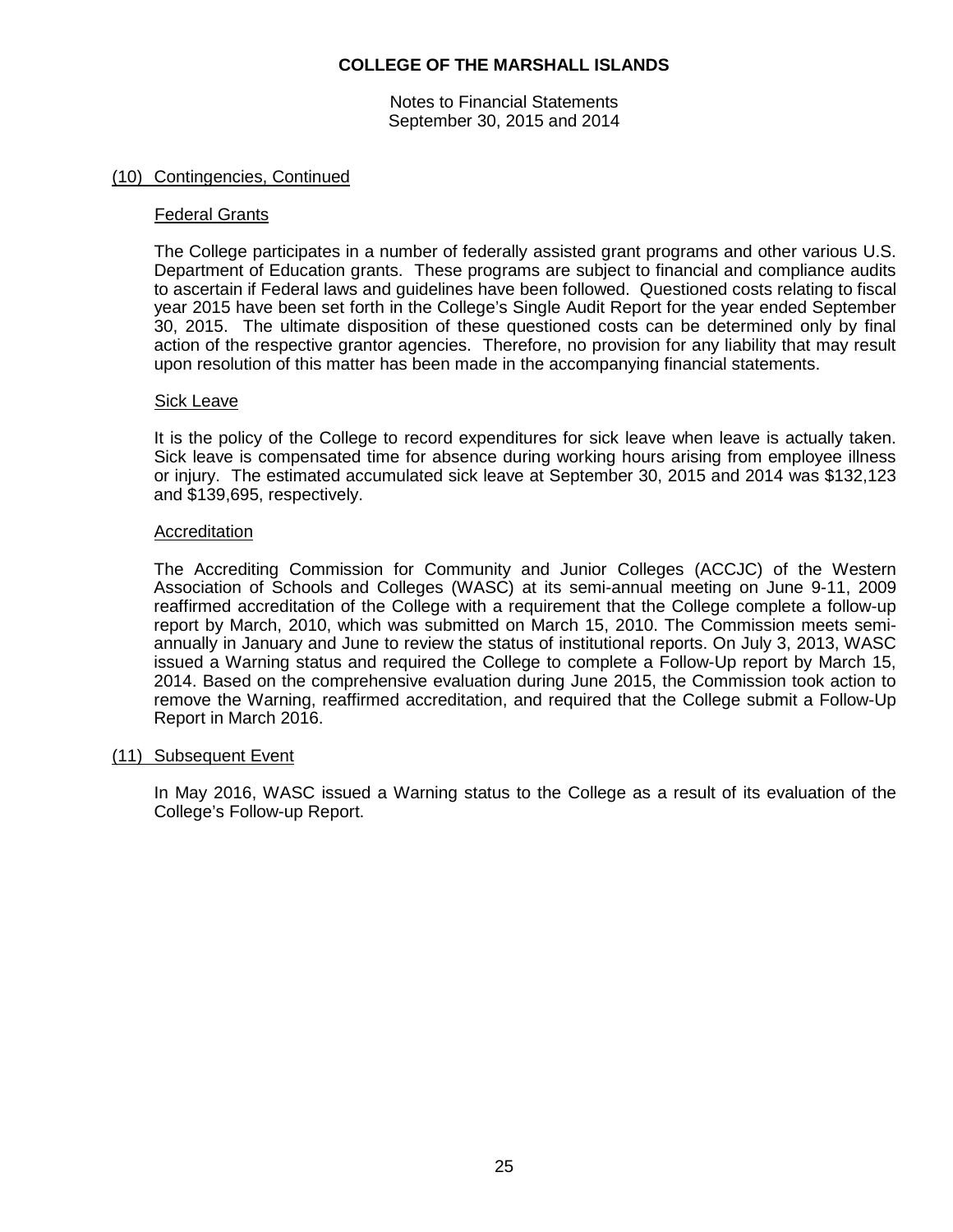

Deloitte & Touche LLP 361 South Marine Corps Drive Tamuning, GU 96913-3973 USA

Tel: (671)646-3884 Fax: (671)649-4932 www.deloitte.com

### **INDEPENDENT AUDITORS' REPORT ON INTERNAL CONTROL OVER FINANCIAL REPORTING AND ON COMPLIANCE AND OTHER MATTERS BASED ON AN AUDIT OF FINANCIAL STATEMENTS PERFORMED IN ACCORDANCE WITH**  *GOVERNMENT AUDITING STANDARDS*

Board of Regents College of the Marshall Islands:

We have audited, in accordance with the auditing standards generally accepted in the United States of America and the standards applicable to financial audits contained in *Government Auditing Standards* issued by the Comptroller General of the United States, the financial statements of College of the Marshall Islands (the College), which comprise the statement of net position as of September 30, 2015, and the related statements of revenues, expenses and changes in net position, and cash flows for the year then ended, and the related notes to the financial statements, and have issued our report thereon dated June 22, 2016. Our report includes an emphasis-ofmatter paragraph regarding a going concern uncertainty, as described in our report on the College's financial statements.

### **Internal Control Over Financial Reporting**

In planning and performing our audit of the financial statements, we considered the College's internal control over financial reporting (internal control) to determine the audit procedures that are appropriate in the circumstances for the purpose of expressing our opinion on the financial statements, but not for the purpose of expressing an opinion on the effectiveness of the College's internal control. Accordingly, we do not express an opinion on the effectiveness of the College's internal control.

A *deficiency in internal control* exists when the design or operation of a control does not allow management or employees, in the normal course of performing their assigned functions, to prevent, or detect and correct, misstatements on a timely basis. A *material weakness* is a deficiency, or a combination of deficiencies, in internal control such that there is a reasonable possibility that a material misstatement of the entity's financial statements will not be prevented, or detected and corrected on a timely basis. A *significant deficiency* is a deficiency, or a combination of deficiencies, in internal control that is less severe than a material weakness, yet important enough to merit attention by those charged with governance.

Our consideration of internal control was for the limited purpose described in the first paragraph of this section and was not designed to identify all deficiencies in internal control that might be material weaknesses or significant deficiencies and therefore, material weaknesses or significant deficiencies may exist that were not identified. Given these limitations, during our audit we did not identify any deficiencies in internal control that we consider to be material weaknesses. We did identify certain deficiencies in internal control, described in the accompanying Schedule of Findings and Questioned Costs as item 2015-001 that we consider to be significant deficiencies.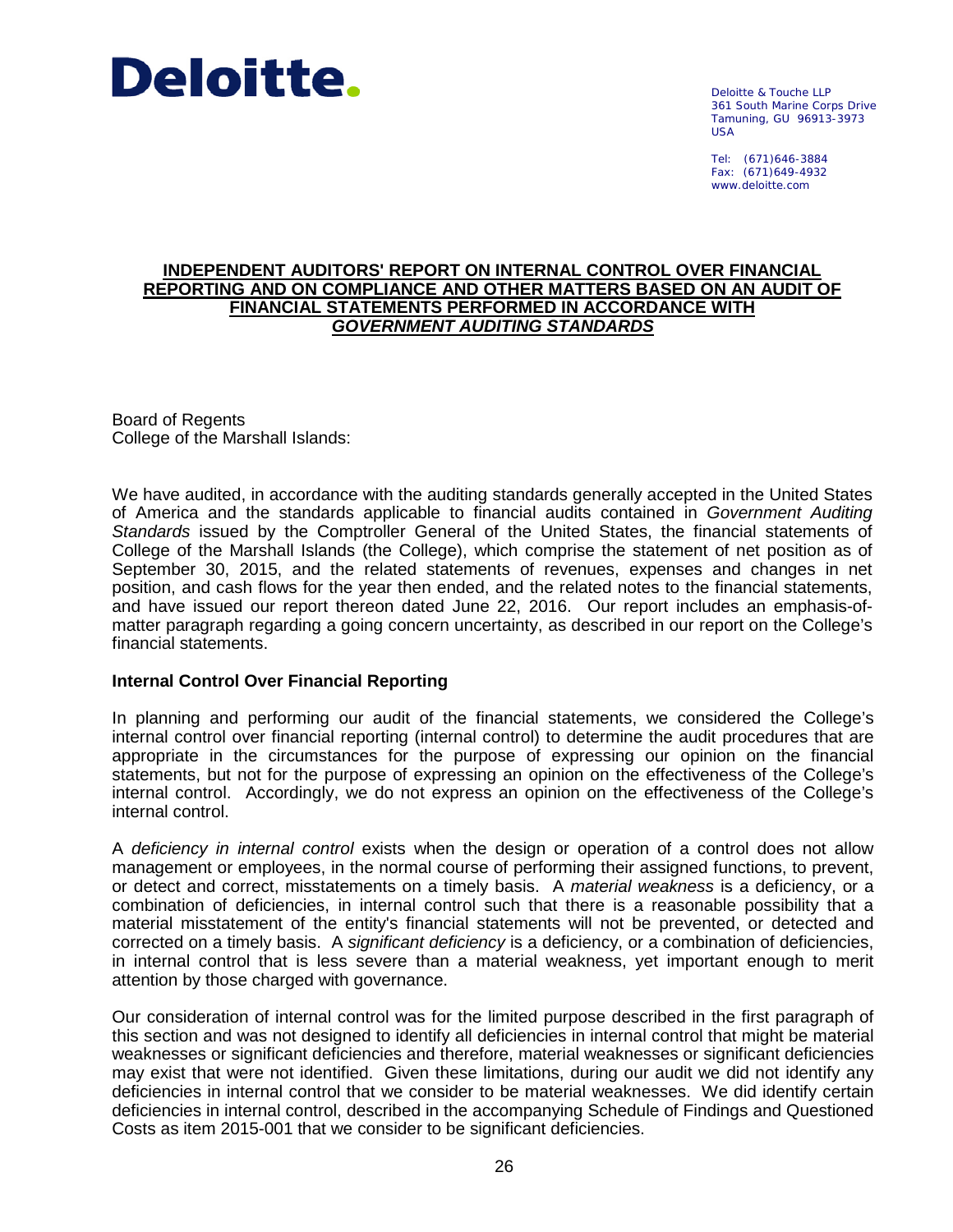# **Compliance and Other Matters**

As part of obtaining reasonable assurance about whether the College's financial statements are free from material misstatement, we performed tests of its compliance with certain provisions of laws, regulations, contracts, and grant agreements, noncompliance with which could have a direct and material effect on the determination of financial statement amounts. However, providing an opinion on compliance with those provisions was not an objective of our audit, and accordingly, we do not express such an opinion. The results of our tests disclosed no instances of noncompliance or other matters that are required to be reported under *Government Auditing Standards*.

## **The College's Responses to Findings**

The College's responses to the findings identified in our audit are described in the accompanying Schedule of Findings and Questioned Costs. The College's responses were not subjected to the auditing procedures applied in the audit of the financial statements and, accordingly, we express no opinion on them.

### **Purpose of this Report**

The purpose of this report is solely to describe the scope of our testing of internal control and compliance and the result of that testing, and not to provide an opinion on the effectiveness of the entity's internal control or on compliance. This report is an integral part of an audit performed in accordance with *Government Auditing Standards* in considering the entity's internal control and compliance. Accordingly, this communication is not suitable for any other purpose.

H Nache

June 22, 2016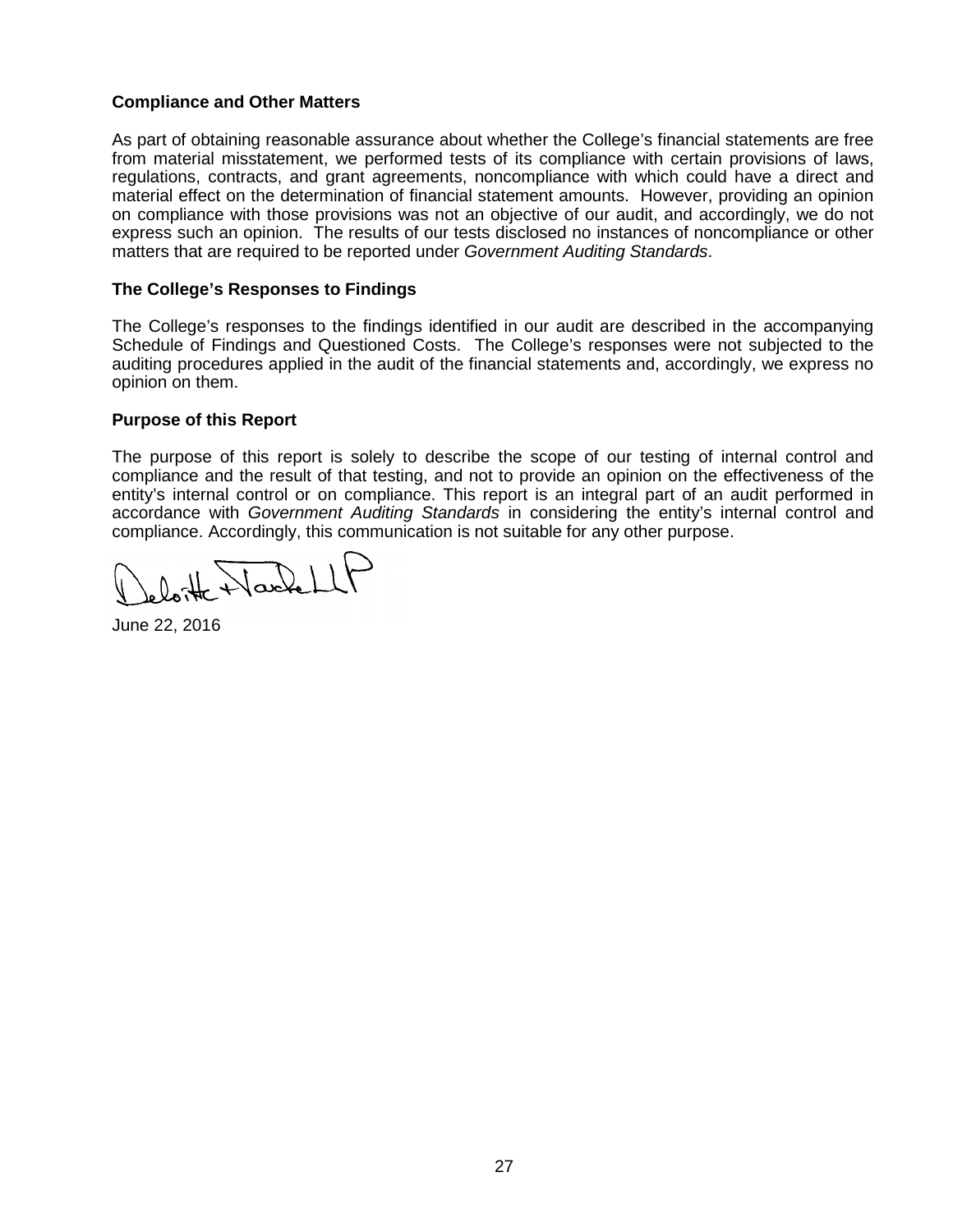

Deloitte & Touche LLP 361 South Marine Corps Drive Tamuning, GU 96913-3973 USA

Tel: (671)646-3884 Fax: (671)649-4932 www.deloitte.com

### **INDEPENDENT AUDITORS' REPORT ON COMPLIANCE FOR EACH MAJOR FEDERAL PROGRAM; REPORT ON INTERNAL CONTROL OVER COMPLIANCE; AND REPORT ON SCHEDULE OF EXPENDITURES OF FEDERAL AWARDS REQUIRED BY OMB CIRCULAR A-133**

Board of Regents College of the Marshall Islands:

# **Report on Compliance for Each Major Federal Program**

We have audited College of the Marshall Island's (the College's) compliance with the types of compliance requirements described in the *OMB Compliance Supplement* that could have a direct and material effect on each of the College's major federal programs for the year ended September 30, 2015. The College's major federal programs are identified in the summary of auditors' results section of the accompanying Schedule of Findings and Questioned Costs.

### *Management's Responsibility*

Management is responsible for compliance with the requirements of laws, regulations, contracts, and grants applicable to its federal programs.

### *Auditors' Responsibility*

Our responsibility is to express an opinion on compliance for each of the College's major federal programs based on our audit of the types of compliance requirements referred to above. We conducted our audit of compliance in accordance with auditing standards generally accepted in the United States of America; the standards applicable to financial audits contained in *Government Auditing Standards*, issued by the Comptroller General of the United States; and OMB Circular A-133, *Audits of States, Local Governments, and Non-Profit Organizations*. Those standards and OMB Circular A-133 require that we plan and perform the audit to obtain reasonable assurance about whether noncompliance with the types of compliance requirements referred to above that could have a direct and material effect on a major federal program occurred. An audit includes examining, on a test basis, evidence about the College's compliance with those requirements and performing such other procedures as we considered necessary in the circumstances.

We believe that our audit provides a reasonable basis for our opinion on compliance for each major federal program. However, our audit does not provide a legal determination of the College's compliance.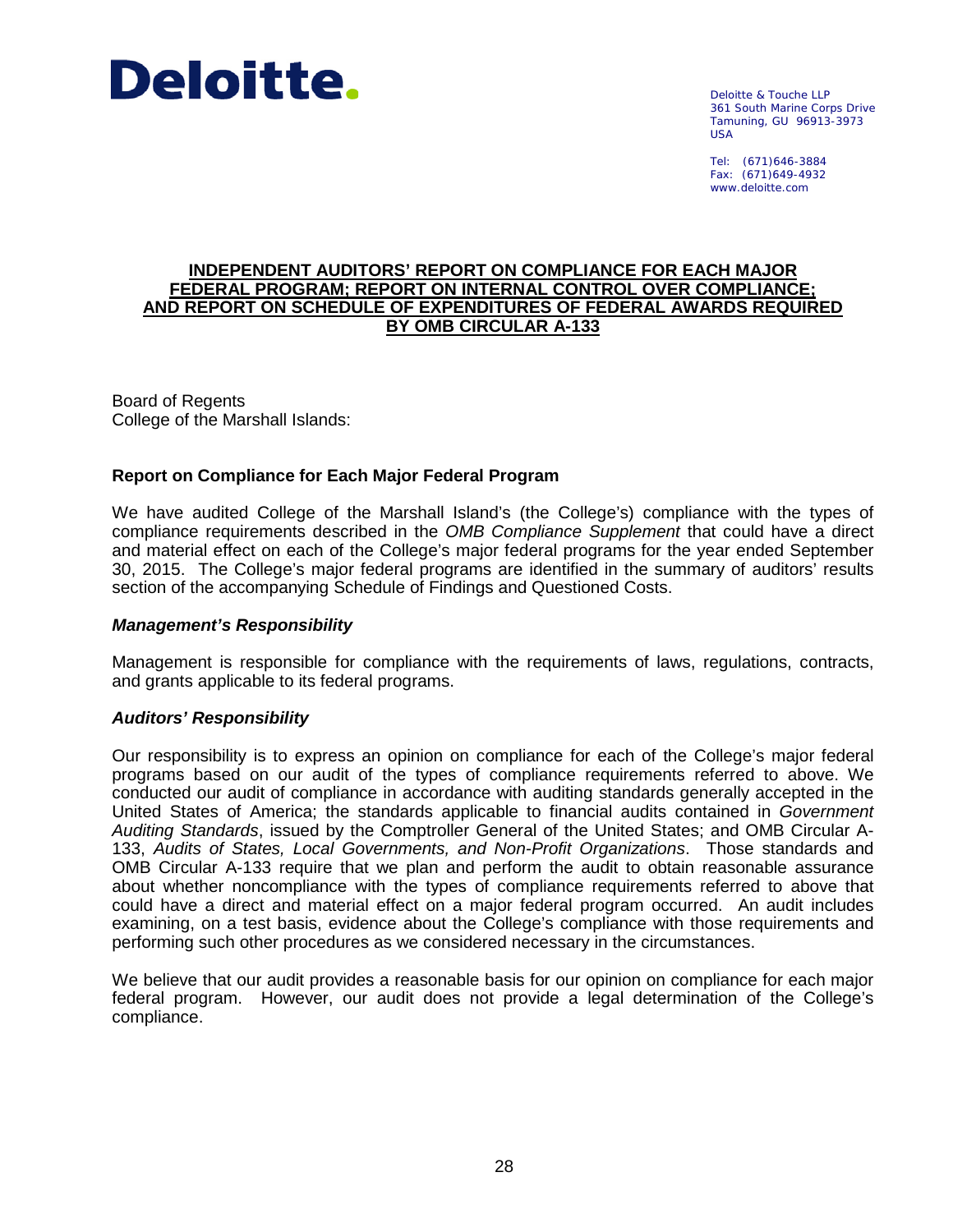# *Opinion on Each Major Federal Program*

In our opinion, the College complied, in all material respects, with the types of compliance requirements referred to above that could have a direct and material effect on each of its major federal programs for the year ended September 30, 2015.

# *Other Matters*

The results of our auditing procedures disclosed instances of noncompliance, which are required to be reported in accordance with OMB Circular A-133 and which are described in the accompanying Schedule of Findings and Questioned Costs as item 2015-002. Our opinion on each major federal program is not modified with respect to this matter.

The College's responses to the noncompliance findings identified in our audit are described in the accompanying Schedule of Findings and Questioned Costs. The College's responses were not subjected to the auditing procedures applied in the audit of compliance and, accordingly, we express no opinion on the responses.

### **Report on Internal Control Over Compliance**

Management of the College is responsible for establishing and maintaining effective internal control over compliance with the types of compliance requirements referred to above. In planning and performing our audit of compliance, we considered the College's internal control over compliance with the types of requirements that could have a direct and material effect on each major federal program to determine the auditing procedures that are appropriate in the circumstances for the purpose of expressing an opinion on compliance for each major federal program and to test and report on internal control over compliance in accordance with OMB Circular A-133, but not for the purpose of expressing an opinion on the effectiveness of internal control over compliance. Accordingly, we do not express an opinion on the effectiveness of the College's internal control over compliance.

A *deficiency in internal control over compliance* exists when the design or operation of a control over compliance does not allow management or employees, in the normal course of performing their assigned functions, to prevent, or detect and correct, noncompliance with a type of compliance requirement of a federal program on a timely basis. A *material weakness in internal control over compliance* is a deficiency, or combination of deficiencies, in internal control over compliance, such that there is reasonable possibility that material noncompliance with a type of compliance requirement of a federal program will not be prevented, or detected and corrected, on a timely basis. A *significant deficiency in internal control over compliance* is a deficiency, or a combination of deficiencies, in internal control over compliance with a type of compliance requirement of a federal program that is less severe than a material weakness in internal control over compliance, yet important enough to merit attention by those charged with governance.

Our consideration of internal control over compliance was for the limited purpose described in the first paragraph of this section and was not designed to identify all deficiencies in internal control over compliance that might be material weaknesses or significant deficiencies and therefore, material weaknesses or significant deficiencies may exist that were not identified. We did not identify any deficiencies in internal control over compliance that we consider to be material weaknesses. However, we identified certain deficiencies in internal control over compliance, as described in the accompanying Schedule of Findings and Questioned Costs as item 2015-002, that we consider to be significant deficiencies.

The College's responses to the internal control over compliance findings identified in our audit are described in the accompanying Schedule of Findings and Questioned Costs. The College's responses were not subjected to the auditing procedures applied in the audit of compliance and, accordingly, we express no opinion on the responses.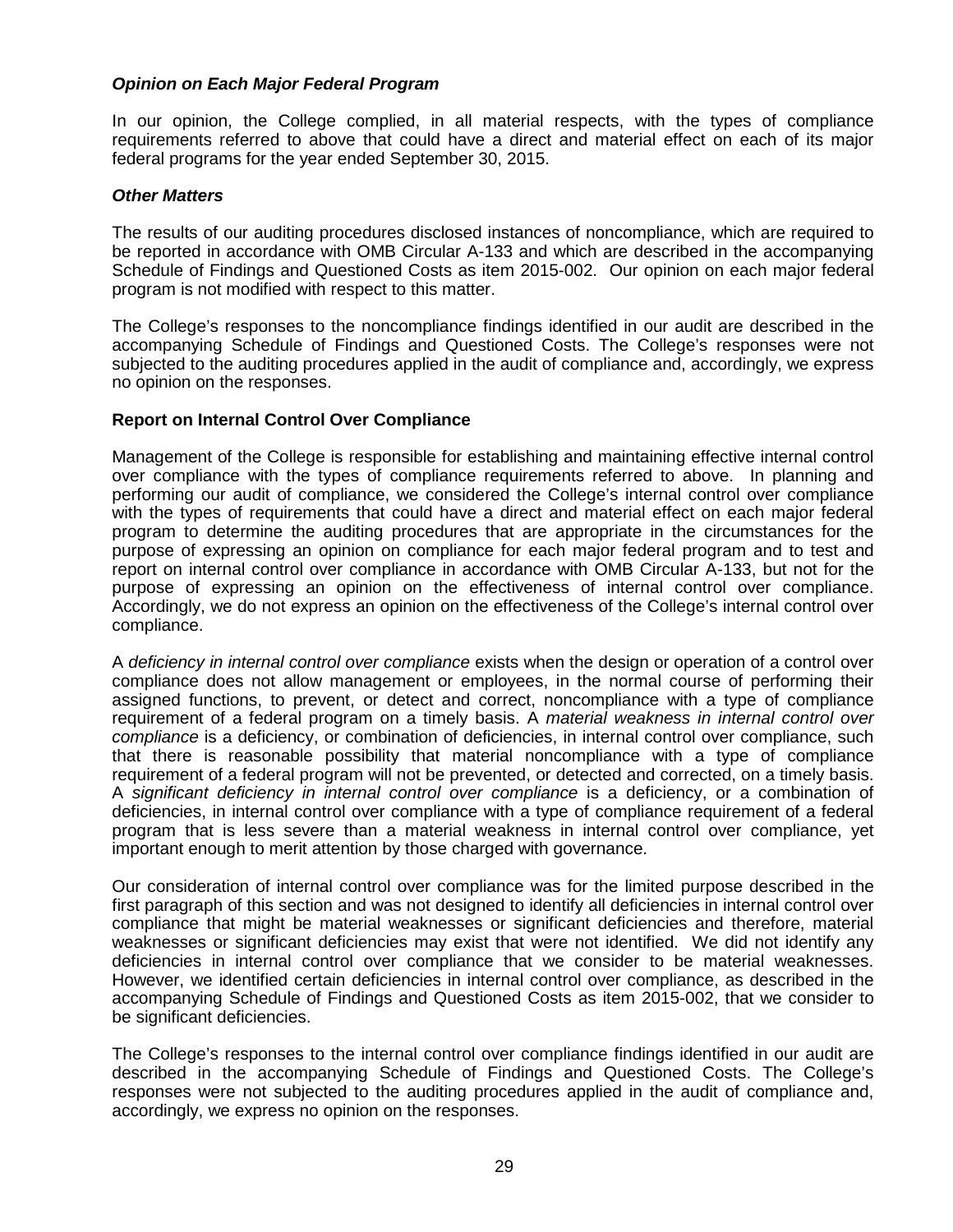The purpose of this report on internal control over compliance is solely to describe the scope of our testing of internal control over compliance and the results of that testing based on the requirements of OMB Circular A-133. Accordingly, this report is not suitable for any other purpose.

## **Report on Schedule of Expenditures of Federal Awards Required by OMB Circular A-133**

We have audited the financial statements of College of the Marshall Islands as of and for the year ended September 30, 2015, and have issued our report thereon dated June 22, 2016, which contained an unmodified opinion on those financial statements and which report includes an emphasis-of-matter paragraph regarding a going concern uncertainty. Our audit was conducted for the purpose of forming an opinion on the financial statements as a whole. The accompanying Schedule of Expenditures of Federal Awards is presented for purposes of additional analysis as required by OMB Circular A-133 and is not a required part of the financial statements. Such information is the responsibility of management and was derived from and relates directly to the underlying accounting and other records used to prepare the financial statements. The information has been subjected to the auditing procedures applied in the audit of the financial statements and certain additional procedures, including comparing and reconciling such information directly to the underlying accounting and other records used to prepare the financial statements or to the financial statements themselves, and other additional procedures in accordance with auditing standards generally accepted in the United States of America. In our opinion, the Schedule of Expenditures of Federal Awards is fairly stated in all material respects in relation to the financial statements as a whole.

Varkell

June 22, 2016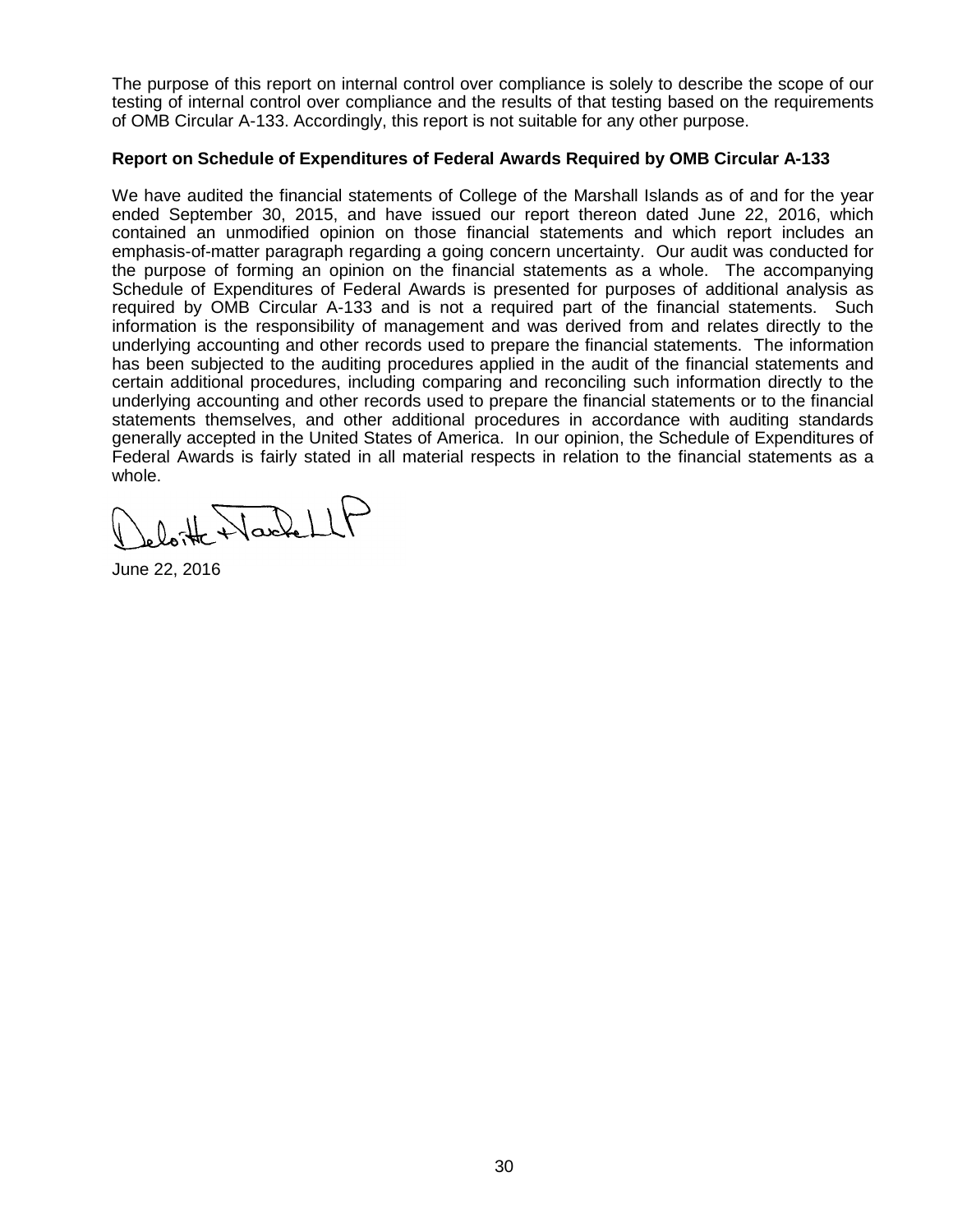# Schedule of Expenditures of Federal Awards Year Ended September 30, 2015

| Federal Grantor/<br>Pass-Through Grantor's<br>Program Title                             | Federal<br><b>CFDA</b><br>Number | Expenditures/<br>Adjustments<br><b>FY15</b> |
|-----------------------------------------------------------------------------------------|----------------------------------|---------------------------------------------|
| U.S. DEPARTMENT OF AGRICULTURE<br><b>Direct Programs</b>                                |                                  |                                             |
| Breadfruit & Pandanus for Food Security Grant<br>American Recovery and Reinvestment Act | 10.Unknown                       | \$<br>6,645                                 |
| <b>Community Facilities Loans and Grants</b>                                            | 10.780                           | 85,858                                      |
| <b>Subtotal Direct Programs</b>                                                         |                                  | 92,503                                      |
| Pass-Through the University of Guam:                                                    |                                  |                                             |
| Distance Education Grants for Institutions of Higher Education                          |                                  |                                             |
| in Insular Areas                                                                        | 10.322                           | 95,050                                      |
| Pass-Through the University of Puerto Rico:                                             |                                  |                                             |
| <b>Resident Instruction Grants for Insular Area Activities</b>                          | 10.308                           | 264,024                                     |
| Subtotal Pass-Through the University of Guam and the University                         |                                  |                                             |
| of Puerto Rico                                                                          |                                  | 359,074                                     |
| TOTAL U.S. DEPARTMENT OF AGRICULTURE                                                    |                                  | 451,577                                     |
| <b>U.S DEPARTMENT OF COMMERCE</b>                                                       |                                  |                                             |
| Pass-Through the Micronesian Conservation Trust:                                        |                                  |                                             |
| <b>Habitat Conservation</b>                                                             | 11.463                           | 11,044                                      |
| TOTAL U.S. DEPARTMENT OF COMMERCE                                                       |                                  | 11,044                                      |
| U.S. DEPARTMENT OF THE INTERIOR                                                         |                                  |                                             |
| Direct Program                                                                          |                                  |                                             |
| Economic, Social and Political Development of the Territories:                          |                                  |                                             |
| School Information System                                                               | 15.875                           | 5,933                                       |
| Pass-Through Republic of the Research Corporation of the University of Hawaii (RCUOH):  |                                  |                                             |
| Partnership for Advance Marine Science                                                  | 15.Unknown                       | 26,338                                      |
| Pass-Through Republic of the Marshall Islands (RepMar)                                  |                                  |                                             |
| Economic, Social and Political Development of the Territories:                          |                                  |                                             |
| Compact of Free Association Program, As Amended, Sector Grants:                         |                                  |                                             |
| <b>Supplemental Education Grant</b>                                                     | 15.875                           | 432,685                                     |
| <b>ESN-GED Program Ebeye</b>                                                            | 15.Unknown                       | 107,330                                     |
| Subtotal Pass-Through RepMar                                                            |                                  | 540,015                                     |
| Subtotal Pass-Through Programs                                                          |                                  | 566,353                                     |
| TOTAL U.S. DEPARTMENT OF THE INTERIOR                                                   |                                  | 572,286                                     |
| See accompanying notes to Schedule of Expenditures of Federal Awards.                   |                                  |                                             |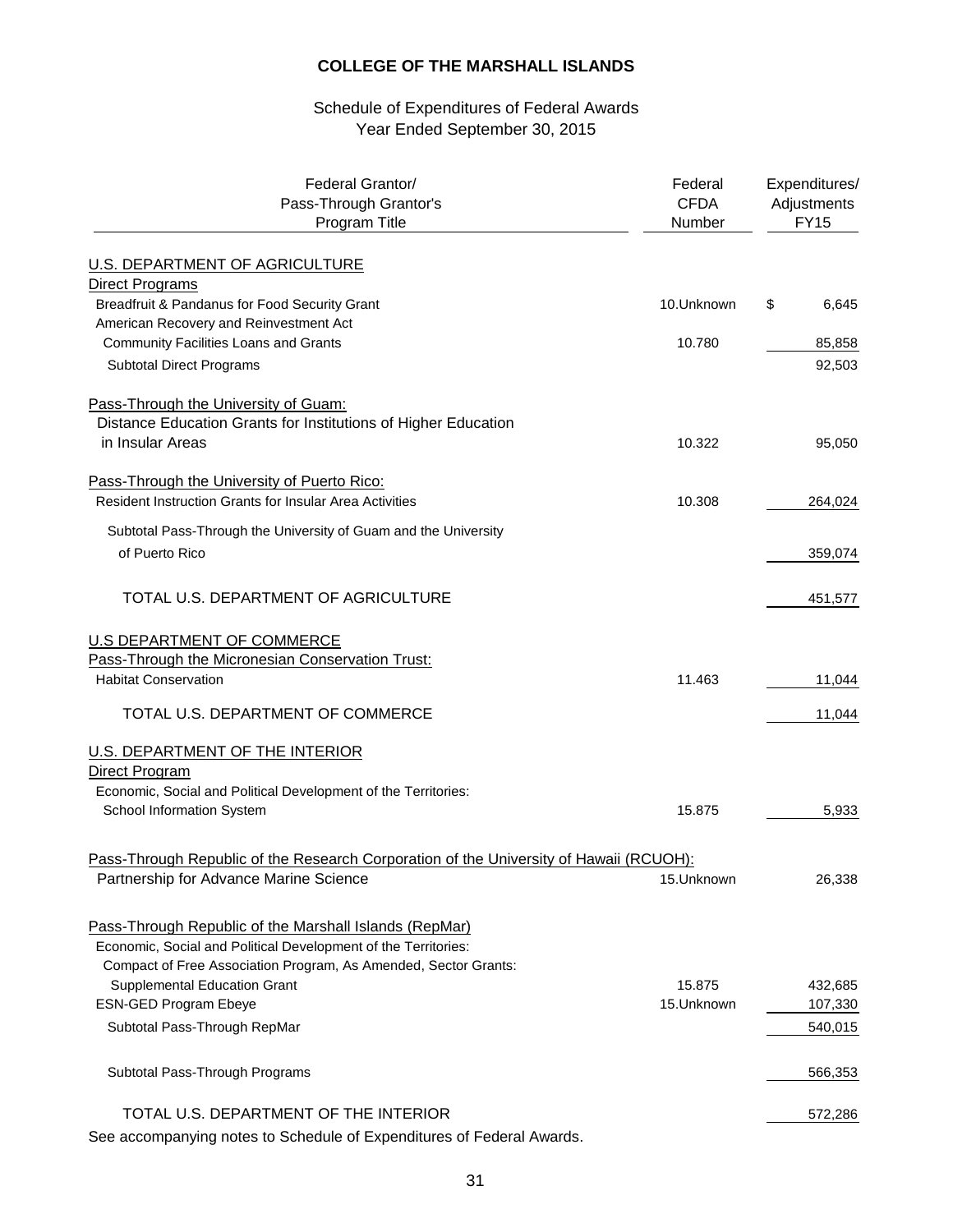# Schedule of Expenditures of Federal Awards, Continued Year Ended September 30, 2015

| Federal Grantor/<br>Pass-Through Grantor's<br>Program Title                | Federal<br><b>CFDA</b><br>Number | Expenditures/<br>Adjustments<br><b>FY15</b> |
|----------------------------------------------------------------------------|----------------------------------|---------------------------------------------|
| NATIONAL SCIENCE FOUNDATION                                                |                                  |                                             |
| Pass-Through the Research Corporation of the University of Hawaii (RCUOH): |                                  |                                             |
| Research and Development Cluster:                                          |                                  |                                             |
| <b>Education and Human Resources</b>                                       | 47.076                           | 4,865                                       |
| Coastal Storms Program                                                     | 47.Unknown                       | 69,894                                      |
| TOTAL NATIONAL SCIENCE FOUNDATION                                          |                                  | 74,759                                      |
| U.S. DEPARTMENT OF EDUCATION                                               |                                  |                                             |
| Direct Program                                                             |                                  |                                             |
| Student Financial Assistance Cluster:                                      |                                  |                                             |
| Federal Pell Grant Program                                                 | 84.063                           | 4,338,441                                   |
| Pass-Through RepMar:                                                       |                                  |                                             |
| Katakin Pre-Service Teacher Program                                        | 84.Unknown                       | 95,227                                      |
| TOTAL U.S. DEPARTMENT OF EDUCATION                                         |                                  | 4,433,668                                   |
| U.S. DEPARTMENT OF HEALTH AND HUMAN SERVICES                               |                                  |                                             |
| Pass-Through the University of Guam:                                       |                                  |                                             |
| Area Health Education Centers Infrastructure Development Awards            | 93.824                           | 190,678                                     |
| TOTAL U.S. DEPARTMENT OF HEALTH AND HUMAN SERVICES                         |                                  | 190,678                                     |
| <b>TOTAL FEDERAL AWARDS</b>                                                |                                  | \$<br>5,734,012                             |
| Reconciliation to financial statements:                                    |                                  |                                             |
| Total federal awards expenditure                                           |                                  | 5,734,012                                   |
| Depreciation                                                               |                                  | 1,394,328                                   |
| Non-federal awards                                                         |                                  | 4,672,870                                   |
| Total expenses per financial statements                                    |                                  | 11,801,210                                  |
|                                                                            |                                  |                                             |

See accompanying notes to Schedule of Expenditures of Federal Awards.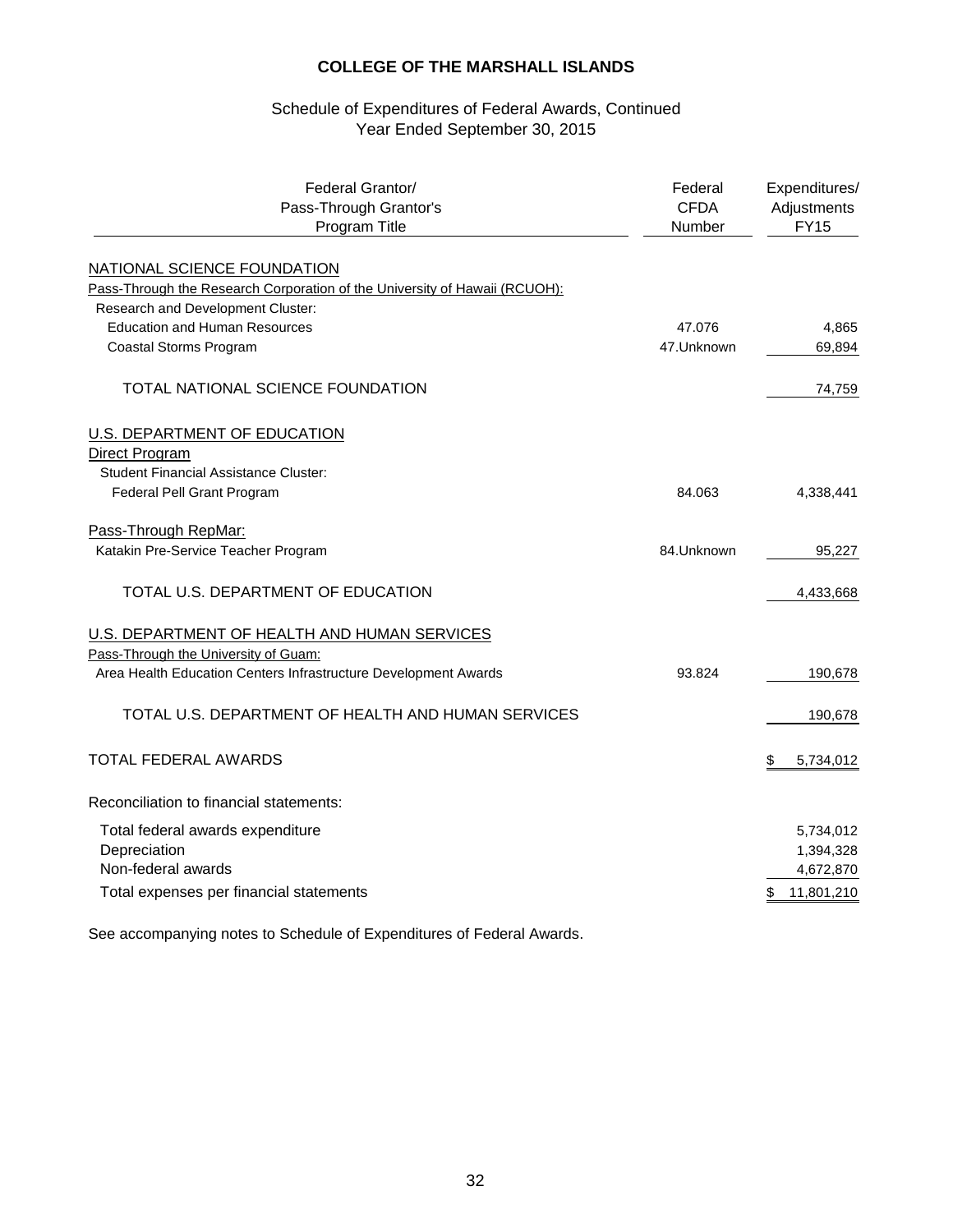### Notes to Schedule of Expenditures of Federal Awards Year Ended September 30, 2015

### (1) Scope of Schedule

The College of the Marshall Islands (the College), a component unit of Republic of the Marshall Islands (RepMar), was established as an independent institution pursuant to the College of the Marshall Islands Act of 1992 (Public Law 1992-13). The Act established the College as an independent institution governed by a Board of Regents appointed by RepMar's Cabinet. Previous to the Act, the College was a component of College of Micronesia (COM).

The accompanying Schedule of Expenditures of Federal Awards relates solely to those grants administered by the College, and does not incorporate any grants that may still be administered by College of Micronesia central office. The U.S. Department of the Interior has been designated as the College's cognizant agency.

### • Programs Subject to OMB Circular A-133

The Schedule of Expenditures of Federal Awards presents each Federal program related to the U.S. Department of Agriculture, U.S. Department of Commerce, U.S. Department of the Interior, National Science Foundation, U.S. Department of Education, and U.S. Department of Health and Human Services, which are subject to OMB Circular A-133.

### (2) Summary of Significant Accounting Policies

### • Basis of Accounting

The accompanying Schedule of Expenditures of Federal Awards includes the federal grant activity of the College and is presented on the accrual basis of accounting. The information in this schedule is presented in accordance with the requirements of OMB Circular A-133. Therefore, some amounts presented in this schedule may differ from amounts presented in, or used in the preparation of, the basic financial statements. All program award amounts represent the total allotment or grant award received. All expenses and capital outlays are reported as expenditures.

### (3) Indirect Cost Allocation

The College has not entered into an approved indirect cost negotiation agreement covering the year ended September 30, 2015.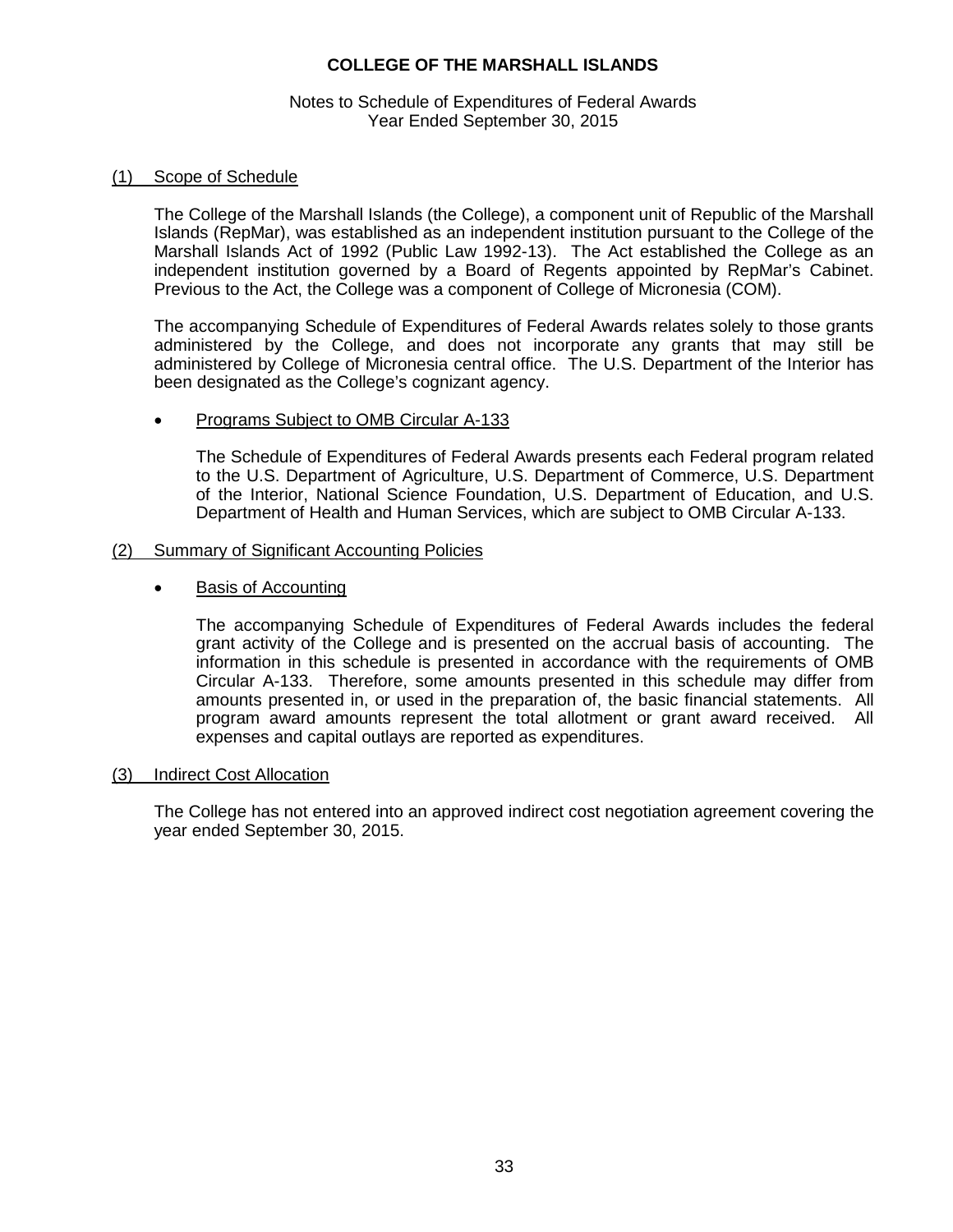Schedule of Findings and Questioned Costs Year Ended September 30, 2015

# **Section I - Summary of Auditors' Results**

*Financial Statements*

| 1.                | Type of auditors' report issued:<br>Unmodified                                                                                   |                                                                                             |           |  |  |  |  |  |
|-------------------|----------------------------------------------------------------------------------------------------------------------------------|---------------------------------------------------------------------------------------------|-----------|--|--|--|--|--|
|                   |                                                                                                                                  | Internal control over financial reporting:                                                  |           |  |  |  |  |  |
| 2.<br>3.          | Material weakness(es) identified?<br>Significant deficiency(ies) identified?<br>Yes                                              |                                                                                             |           |  |  |  |  |  |
| 4.                | Noncompliance material to financial statements noted?<br><b>No</b>                                                               |                                                                                             |           |  |  |  |  |  |
|                   | <b>Federal Awards</b>                                                                                                            |                                                                                             |           |  |  |  |  |  |
|                   |                                                                                                                                  | Internal control over major federal programs:                                               |           |  |  |  |  |  |
| 5.<br>6.          | Material weakness(es) identified?<br><b>No</b><br>Significant deficiency(ies) identified?<br>Yes                                 |                                                                                             |           |  |  |  |  |  |
| 7.                | Type of auditors' report issued on compliance for major federal programs: Unmodified                                             |                                                                                             |           |  |  |  |  |  |
| 8.                | Any audit findings disclosed that are required to be reported in<br>accordance with section 510(a) of OMB Circular A-133?<br>Yes |                                                                                             |           |  |  |  |  |  |
| 9.                |                                                                                                                                  | Identification of major federal programs:                                                   |           |  |  |  |  |  |
|                   | CFDA#                                                                                                                            | Name of Federal Program                                                                     |           |  |  |  |  |  |
|                   | 15.875                                                                                                                           | Economic, Social and Political Development of the Territories:                              |           |  |  |  |  |  |
|                   | 84.063                                                                                                                           | Compact of Free Association, As Amended, Sector Grants<br><b>Federal Pell Grant Program</b> |           |  |  |  |  |  |
| 10.               | Dollar threshold used to distinguish between Type A and Type B<br>Programs:                                                      |                                                                                             |           |  |  |  |  |  |
| 11.               |                                                                                                                                  | Auditee qualified as low-risk auditee?                                                      | <b>No</b> |  |  |  |  |  |
|                   |                                                                                                                                  | <b>Section II - Financial Statement Findings</b>                                            |           |  |  |  |  |  |
| Finding<br>Number |                                                                                                                                  | <b>Findings</b>                                                                             |           |  |  |  |  |  |
| 2015-001          |                                                                                                                                  | Due To/Due From Grantor Agencies                                                            |           |  |  |  |  |  |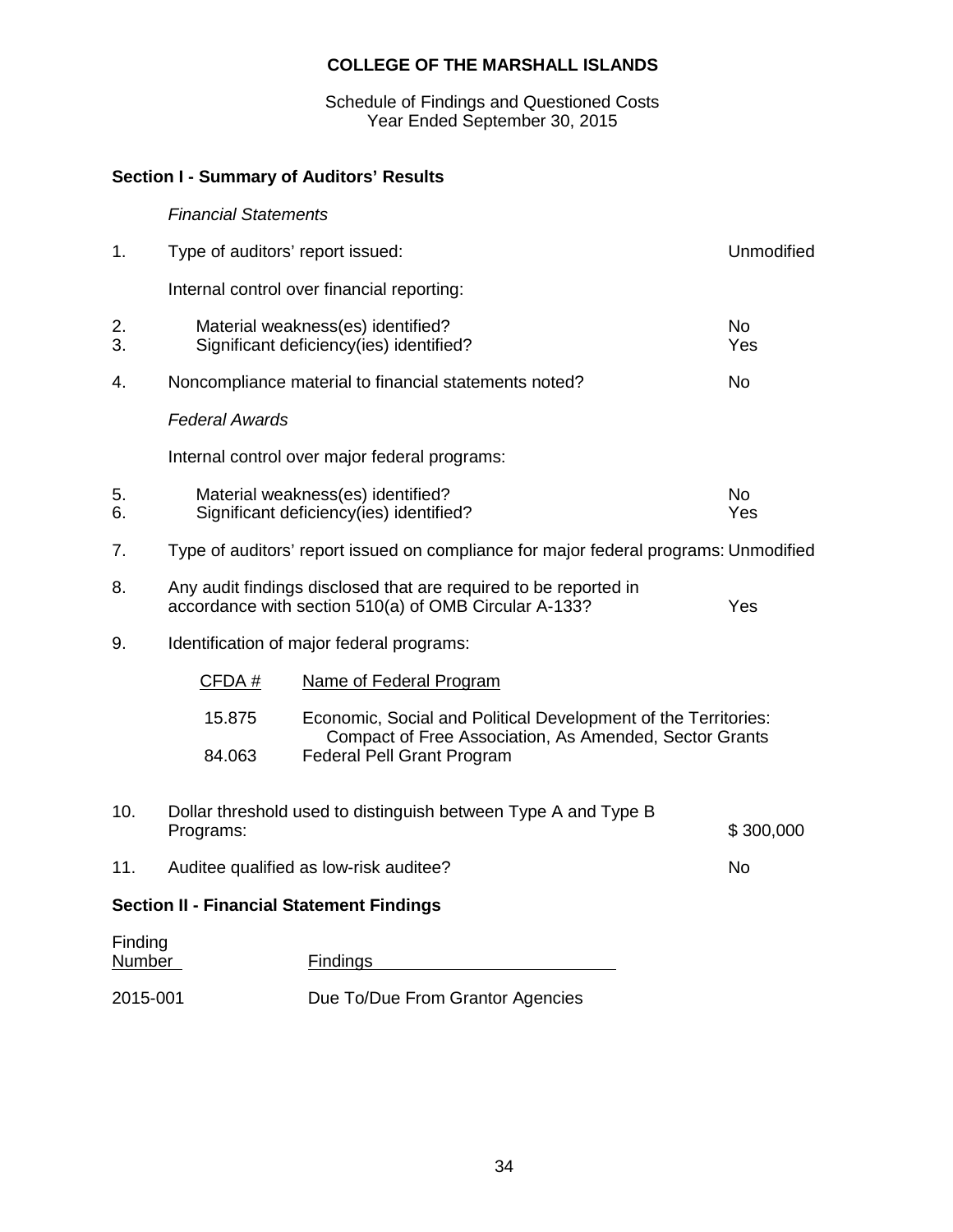Schedule of Findings and Questioned Costs, Continued Year Ended September 30, 2015

# **Section III - Federal Award Findings and Questioned Costs**

| Finding<br>Number | CFDA # | Findings                            | Questioned<br>Costs |
|-------------------|--------|-------------------------------------|---------------------|
| 2015-002 84.063   |        | <b>Special Tests and Provisions</b> | -                   |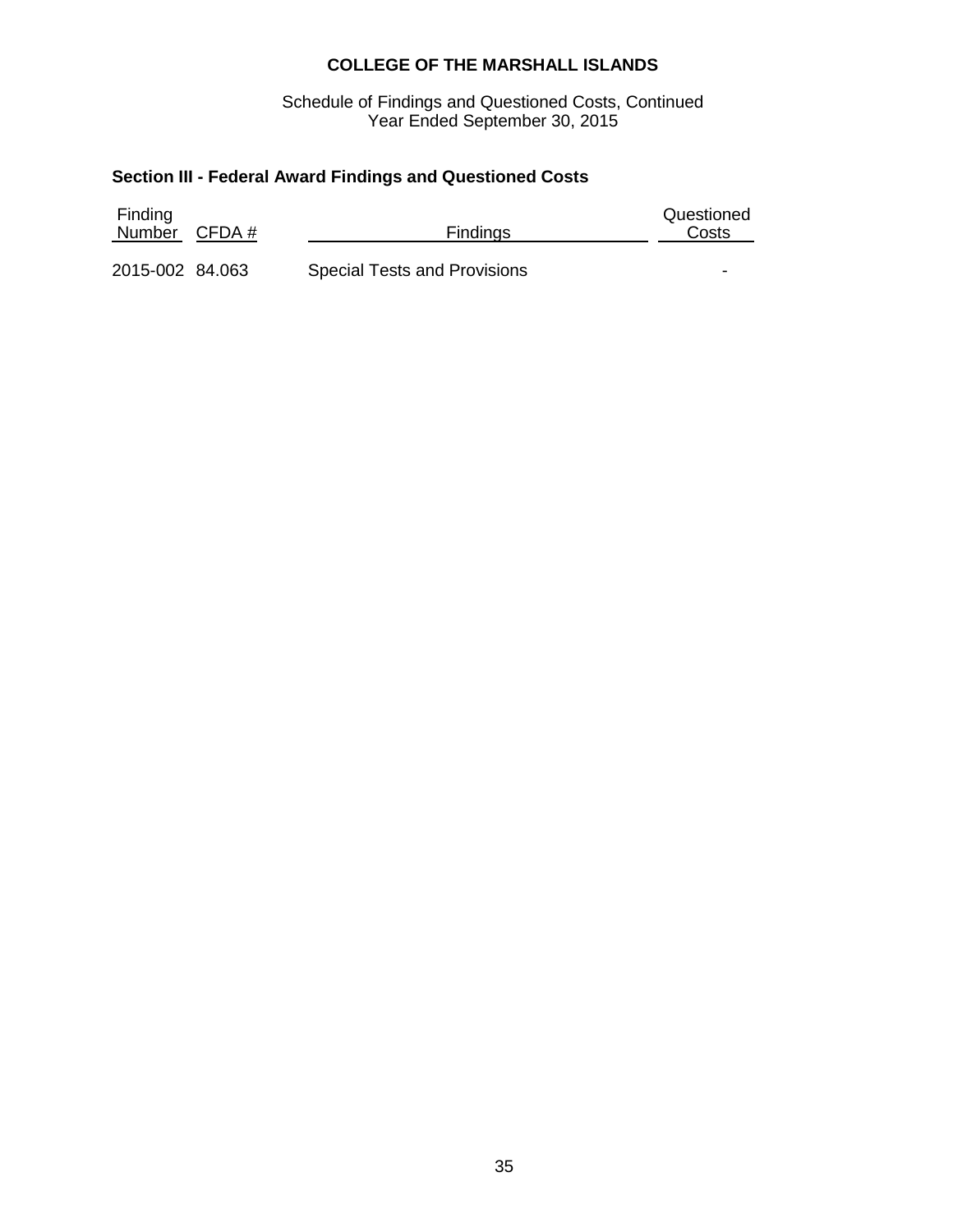### Schedule of Findings and Questioned Costs, Continued Year Ended September 30, 2015

### Finding No. 2015-001

### Due From/Due To Grantor Agencies

Criteria: The Due From (To) Grantor Agencies account should be monitored and be timely closed out.

Condition: Numerous inactive (nonmoving) accounts were noted during a comparison with prior year balances ranging back to FY2000 – FY2013 . Due From (To) Grantor Agencies account included four inactive accounts with debit balances totaling \$86,212 and eighteen inactive accounts, aggregating to a credit balance of \$270,474, which are summarized by CFDA:

| <b>Grantor Agency</b>           | Due From Grantor | Due (To) Grantor |
|---------------------------------|------------------|------------------|
| U.S. Agency for International   |                  |                  |
| Development                     |                  | 8,643            |
| U.S. Department of Agriculture  |                  | 41,033           |
| U.S. Department of Commerce     |                  | 34,939           |
| U.S. Department of Education    |                  | 28,163           |
| U.S. Department of the Interior | (59,792)         | 64,099           |
| U.S. Department of Labor        | (24, 589)        |                  |
| Unknown                         | (1,831)          | 93,598           |
|                                 | (86, 212)        | 270,474          |

Cause: The College has not performed an assessment of the Due From (To) Grantor Agencies account for all inactive (nonmoving) accounts to determine resolution and/or necessary adjustments.

Effect: This has no effect on the fiscal year 2015 Schedule of Expenditures of Federal Awards, though the lack of assessment of inactive accounts may result in a request to return funds to grantor agencies or to write-off old receivables.

Recommendation: We recommend that the College perform periodic assessments of the Due From (To) Grantor Agencies accounts and establish procedures to determine that grants completed are timely closed out.

#### Auditee Response and Corrective Action:

The College of the Marshall Islands agrees with the finding and the recommendation.

The College has drafted guidelines procedures to ensure all grants are properly managed and utilized. In mid Fiscal Year 2016, the College established a *Grant Working Committee* that is tasked to review and monitor all grant related activities for the College. The grant committee meets every month to discuss grant related activities. The Business Office and the grant committee will work together to resolve this issue.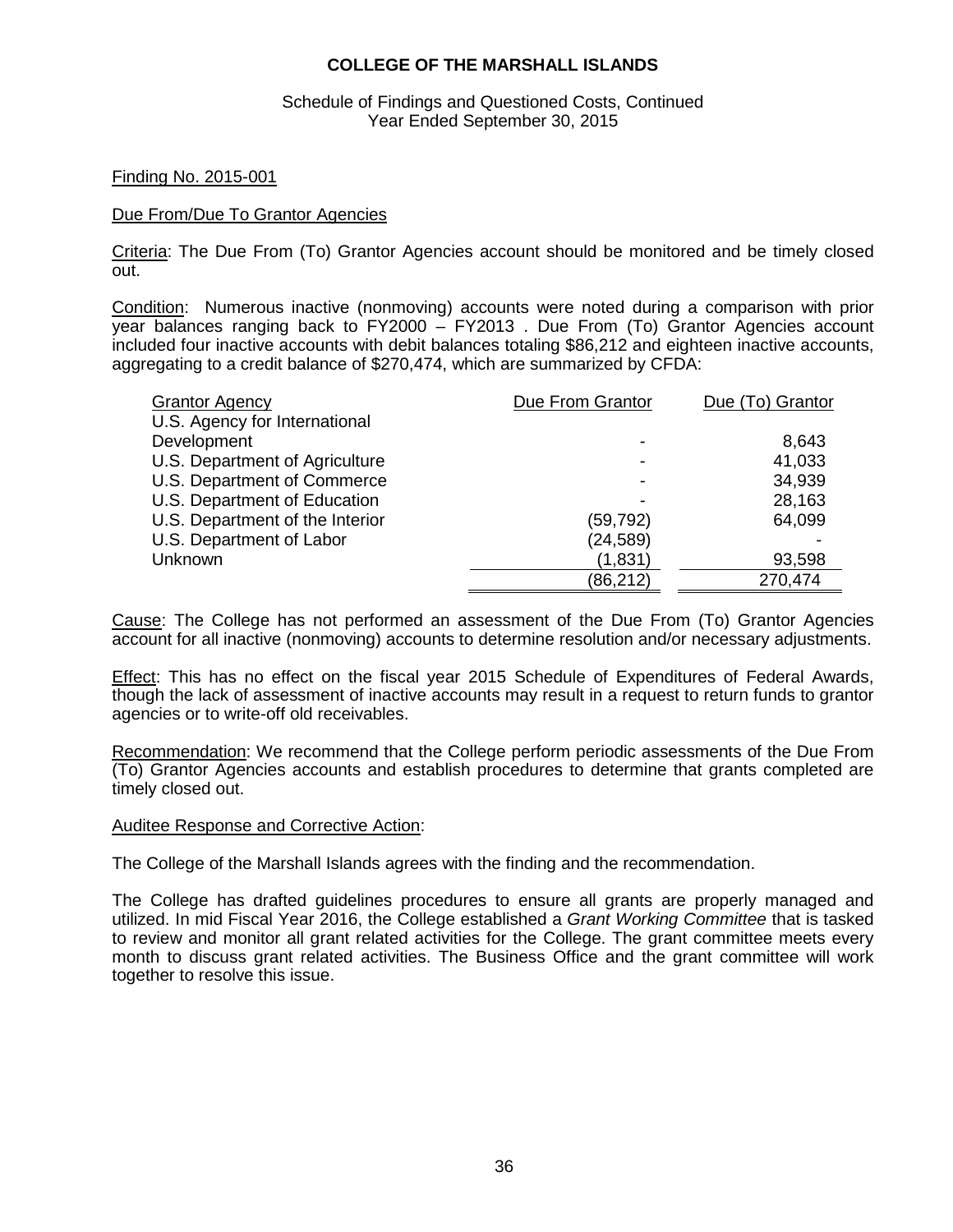Schedule of Findings and Questioned Costs, Continued Year Ended September 30, 2015

| Finding No.:            | 2015-002                                                                |
|-------------------------|-------------------------------------------------------------------------|
| Federal Agency:         | U.S. Department of Education                                            |
| CFDA Program:           | 84.063 Federal Pell Grant Program                                       |
| Grant Number:           | 03022400                                                                |
| Requirement:            | Special Tests and Provisions: Disbursements To or On Behalf of Students |
| <b>Questioned Cost:</b> | \$0                                                                     |

Criteria: Per Chapter 1 of Volume 4: 2014-2015 Federal Student Aid Handbook: "It is the sole responsibility of the school to pay, or make available, any FSA credit balance within the 14-day regulatory time frames." Further, pursuant to SY14-15 FSA Handbook, a school may hold the check for up to 21 days after the date it notifies the student. If the student does not pick up the check within this 21-day period, the institution must immediately mail the check to the student or parent, initiate an EFT to the student's or parent's bank account, or return the funds to the appropriate FSA program.

Condition: Tests of student refund disbursements and payable noted the following:

1. For two (or 6%) of thirty-four student refunds tested, totaling \$2,949 from a total population of \$244,840, the College did not release refunds owed within the 14-day time frame. Details are as follows:

| Ref#    | Pell Listing#    | Check # | Refund | Last Day   | Refund     | Days    |
|---------|------------------|---------|--------|------------|------------|---------|
|         |                  |         | Amount | to Charge  | Date       | Elapsed |
|         |                  |         |        | Account    |            |         |
| 052-005 | Pell Award#11 -  | 2503    | \$35   | 11/28/2014 | 01/08/2015 | 30      |
|         | <b>Fall 2014</b> |         |        |            |            |         |
| 077-019 | Pell Award #12   | 2652    | \$48   | 11/28/2014 | 01/06/2015 | 28      |
|         | - Fall 2014      |         |        |            |            |         |

2. Student Refund Payable beyond 21 days old, amounting to \$28,634, should be returned to the Federal Programs. CMI has not performed an assessment of student refund payables older than 21 days for any necessary adjustments.

Cause: The cause of the above condition is the College's implementation of a new accounting system at the bookstore.

Effect: The effect of the above condition is noncompliance with applicable special tests and provisions regarding disbursements to or on behalf of students. No questioned costs result since student refunds were consequently disbursed or subsequently returned to grantor.

Recommendation: We recommend that the College continue to strengthen internal control policies and procedures to comply with applicable federal regulations on issuing Pell refunds to students timely. Further, we recommend that the College perform an assessment for all unissued student refund checks periodically to make sure funds are timely returned to the federal program.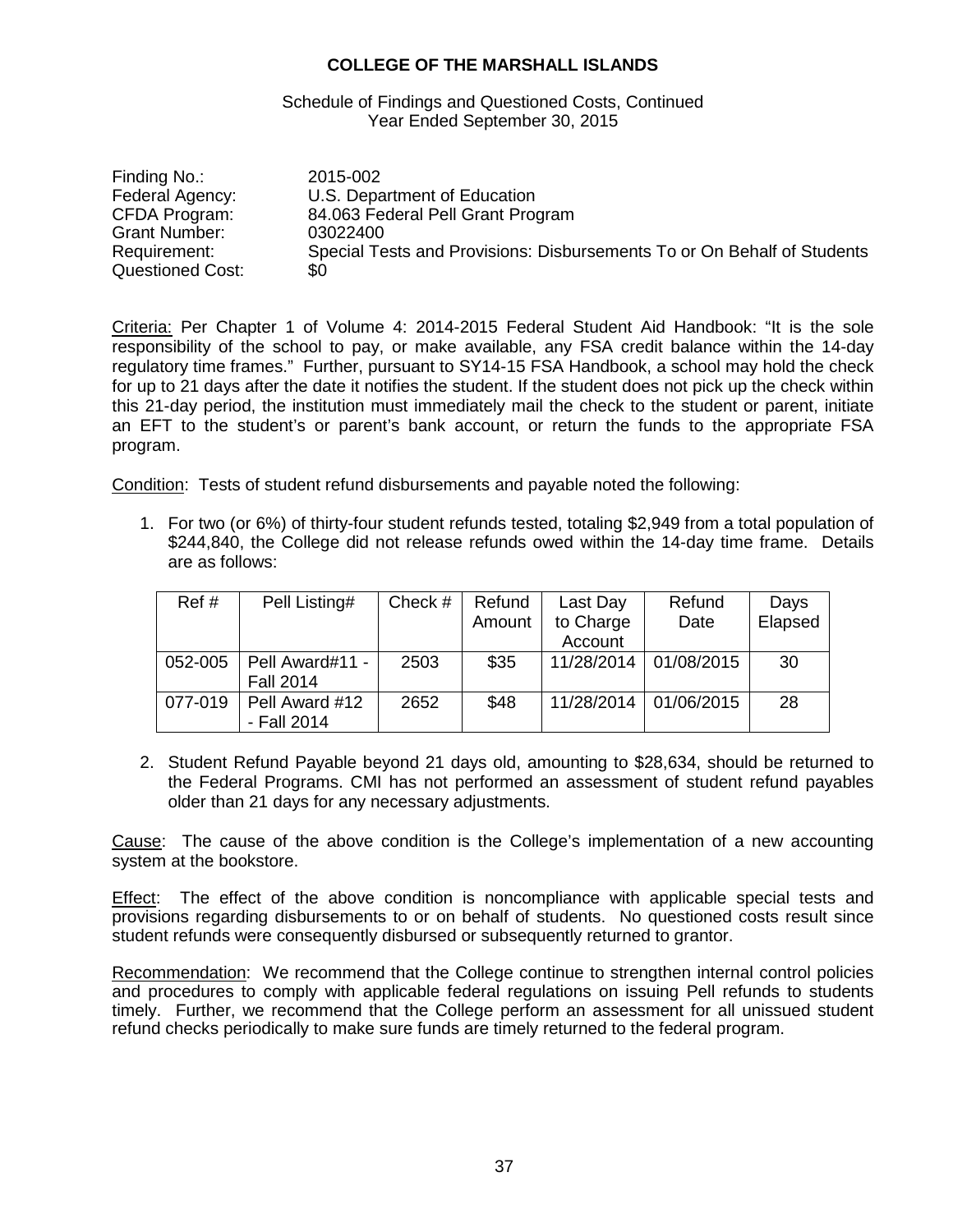Schedule of Findings and Questioned Costs, Continued Year Ended September 30, 2015

| Finding No.:            | 2015-002, Continued                                                     |
|-------------------------|-------------------------------------------------------------------------|
| Federal Agency:         | U.S. Department of Education                                            |
| CFDA Program:           | 84.063 Federal Pell Grant Program                                       |
| Grant Number:           | 03022400                                                                |
| Requirement:            | Special Tests and Provisions: Disbursements To or On Behalf of Students |
| <b>Questioned Cost:</b> | \$0                                                                     |

Prior Year Status: The lack of controls over compliance with special tests and provisions regarding disbursements to or on behalf of student requirements was reported as finding 2014-004 in a Single Audit of the College.

#### Auditee Response and Corrective Action Plan:

The College of the Marshall Islands agrees with the finding and recommendation; however, the noncompliance was not due to the policies and procedures but rather an overlooked on the College's part in processing the refunds.

The College has already made the necessary adjustments in processing the refunds by adding a second review level to ensure proper reviewing of documents is sufficient and policies and procedures are observe at all time. As part of the College's corrective action plan, starting SY2016- 2017, CMI will now require all registered CMI students to open a bank account with Bank of Marshall Islands and Bank of Guam. The Business Office of the College of the Marshall Islands will deposit any unclaimed refund checks in the student's respective bank accounts two weeks after refund checks are made available.